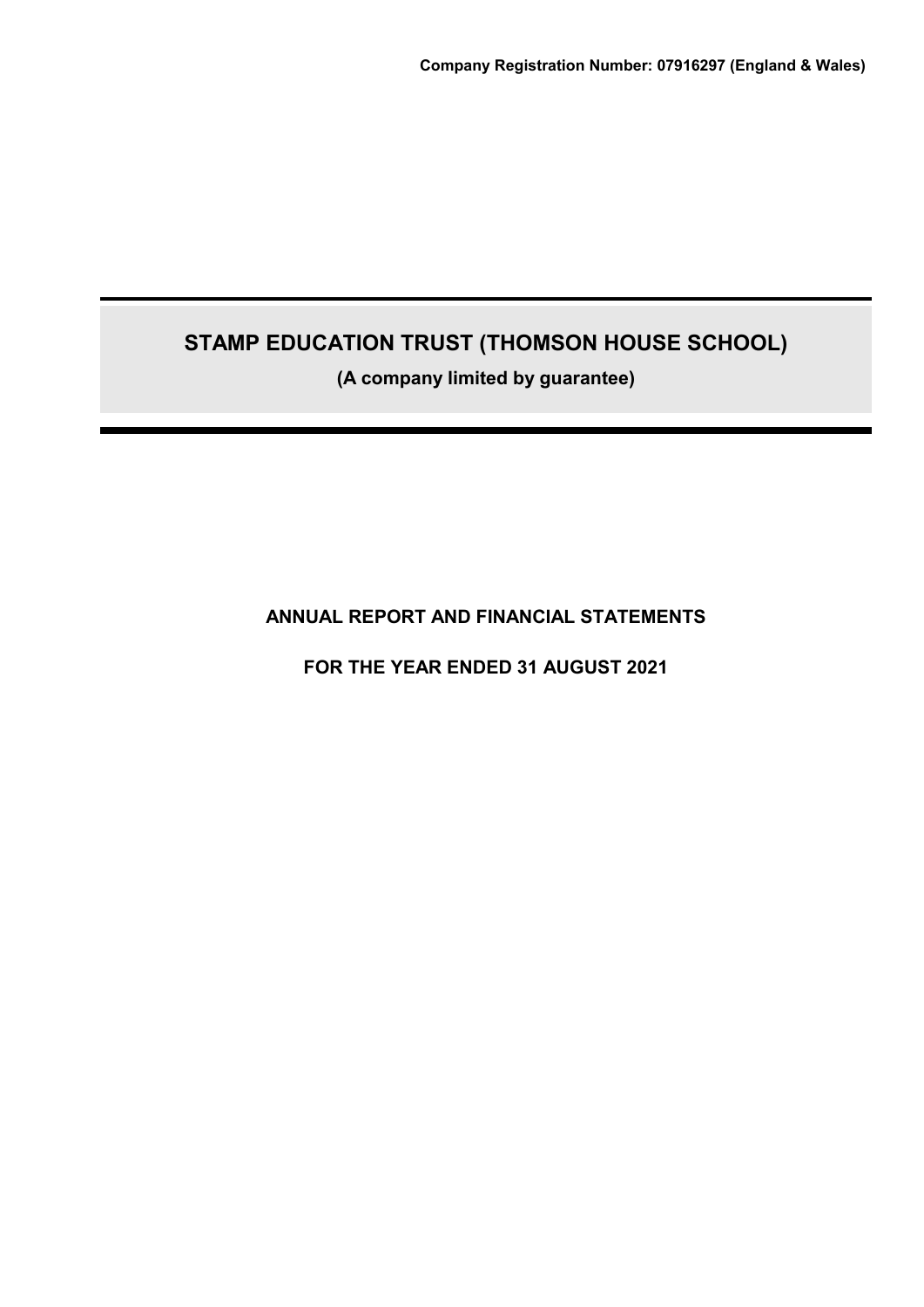# **CONTENTS**

|                                                                                | Page      |
|--------------------------------------------------------------------------------|-----------|
| Reference and administrative details                                           | 1         |
| <b>Trustees' report</b>                                                        | $2 - 7$   |
| Governance statement                                                           | $8 - 12$  |
| Statement on regularity, propriety and compliance                              | 13        |
| <b>Statement of Trustees' responsibilities</b>                                 | 14        |
| Independent auditors' report on the financial statements                       | $15 - 18$ |
| Independent reporting accountant's report on regularity                        | $19 - 20$ |
| Statement of financial activities incorporating income and expenditure account | 21        |
| <b>Balance sheet</b>                                                           | 22        |
| <b>Statement of cash flows</b>                                                 | 23        |
| Notes to the financial statements                                              | $24 - 46$ |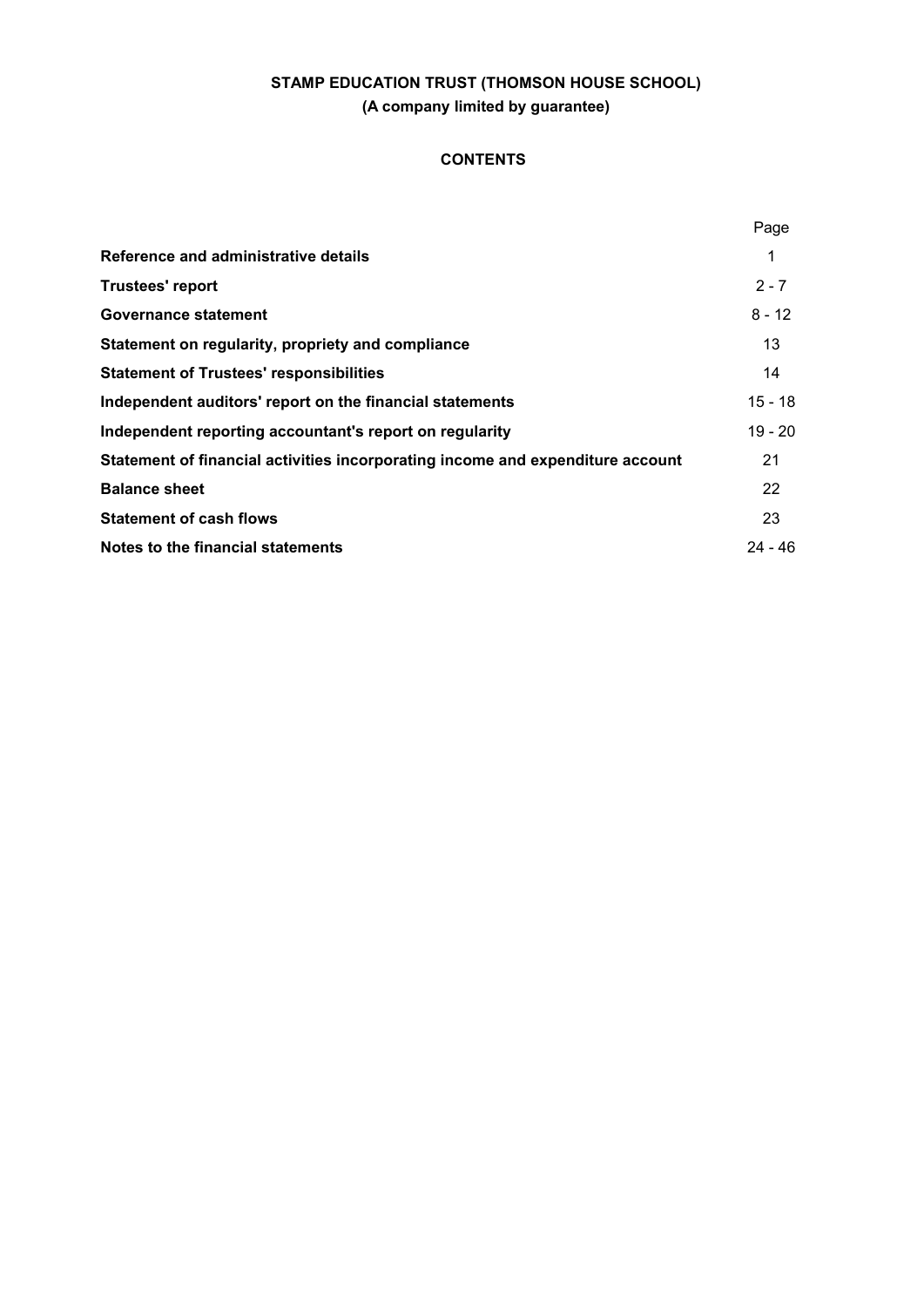# **REFERENCE AND ADMINISTRATIVE DETAILS FOR THE YEAR ENDED 31 AUGUST 2021**

| <b>Members</b>                            | Dr A C Parmley<br>Ms T. Moran<br>Mr M E D Rossetti<br>Mr N Tiffou                                                                                                                                                                                                                                 |
|-------------------------------------------|---------------------------------------------------------------------------------------------------------------------------------------------------------------------------------------------------------------------------------------------------------------------------------------------------|
| <b>Trustees</b>                           | Mr S Bastian (resigned 23 June 2021)<br>Mr E Coke<br>Mr A Durand-Deslongrais (resigned 14 March 2021)<br>Mr R Harris (resigned 31 December 2020)<br>Mr J Hooke<br>Mrs A Klein<br>Mrs F Lang<br>Mrs A Letch<br>Mrs K McEvoy<br>Mrs S. Rossetti<br>Mr W Scrimshaw<br>Mr N Tiffou<br>Mr C Ullathorne |
| <b>Company registered</b><br>number       | 07916297                                                                                                                                                                                                                                                                                          |
| <b>Company name</b>                       | Stamp Education Trust (Thomson House School)                                                                                                                                                                                                                                                      |
| <b>Principal and</b><br>registered office | <b>Thomson House School</b><br>Vernon Road<br>London<br><b>SW14 8NH</b>                                                                                                                                                                                                                           |
| <b>Company secretary</b>                  | Mr A Durand-Deslongrais                                                                                                                                                                                                                                                                           |
| <b>Senior management</b><br>team          | Mrs A Letch, Headteacher                                                                                                                                                                                                                                                                          |
| Independent auditors                      | Landau Baker Limited<br><b>Chartered Accountants</b><br><b>Mountcliff House</b><br>154 Brent Street<br>London<br><b>NW4 2DR</b>                                                                                                                                                                   |
| <b>Bankers</b>                            | Lloyds Bank plc<br>25 Gresham Street<br>London<br>EC2V 7HN                                                                                                                                                                                                                                        |
| <b>Solicitors</b>                         | <b>VWV LLP</b><br>24 King William Street<br>London<br>EC4R 9AT                                                                                                                                                                                                                                    |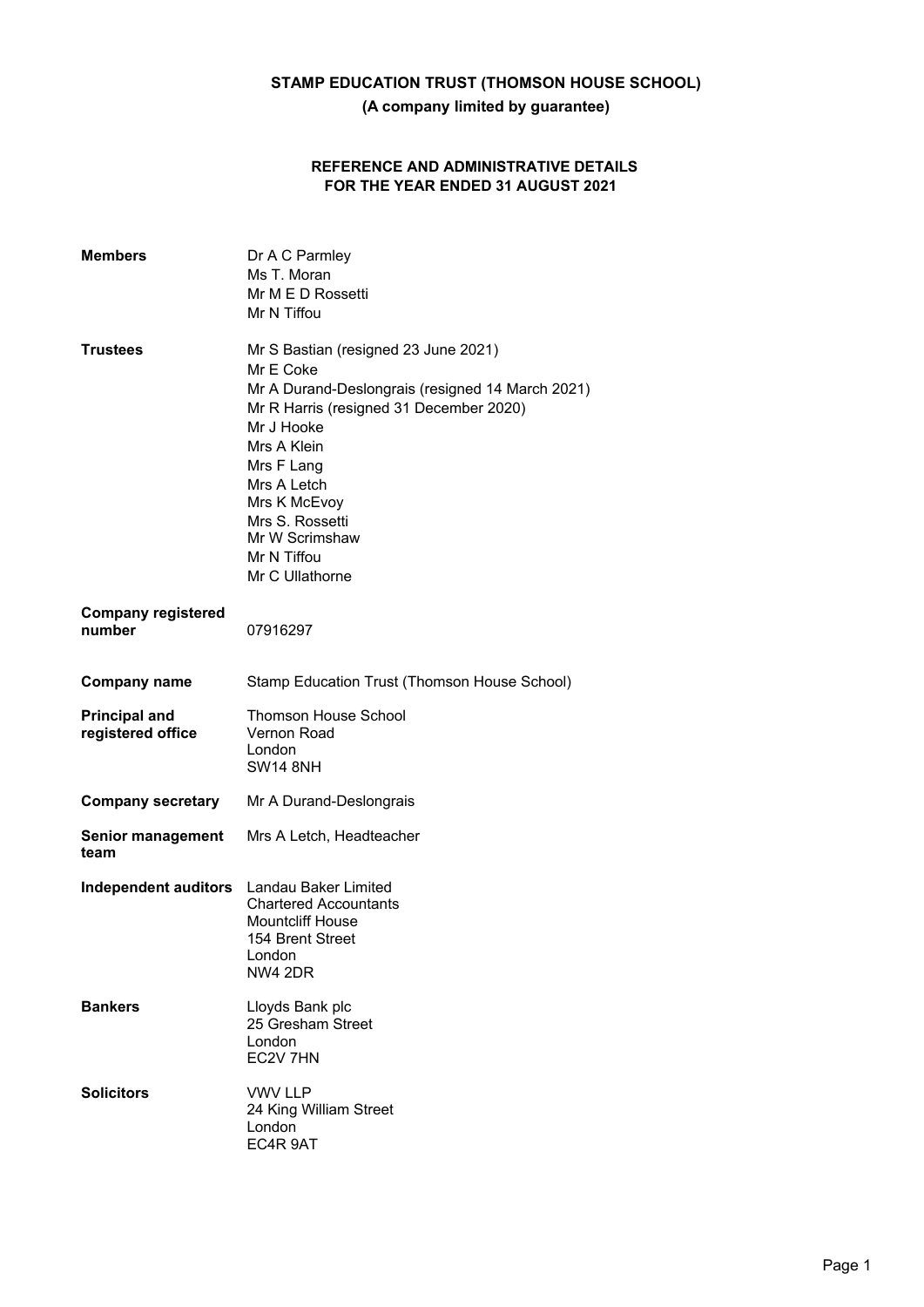# **TRUSTEES' REPORT FOR THE YEAR ENDED 31 AUGUST 2021**

The Trustees present their annual report together with the financial statements and auditors' report of the charitable company for the year 1 September 2020 to 31 August 2021. The annual report serves the purposes of both a Trustees' report and a directors' report under company law.

#### **Structure, governance and management**

#### **a. Constitution**

The Academy is a charitable company limited by guarantee and an exempt charity.

The charitable company's Trust deed is the primary governing document of the Academy.

The Trustees of Stamp Education Trust (Thomson House School) are also the directors of the charitable company for the purposes of company law.

The trustees of Stamp Education Trust are also the directors of the Trust for the purposes of company law. The Trust is known as Stamp Education Trust.

Details of the Trustees who served during the year, and to the date these accounts are approved are included in the Reference and administrative details on page 1.

#### **b. Members' liability**

Each member of the charitable company undertakes to contribute to the assets of the charitable company in the event of it being wound up while they are a member, or within one year after they cease to be a member, such amount as may be required, not exceeding £10, for the debts and liabilities contracted before they ceased to be a member.

#### **c. Method of recruitment and appointment or election of Trustees**

The management of the Academy is the responsibility of the Trustees who are elected and co-opted under the terms of the Trust deed.

#### **d. Policies adopted for the induction and training of Trustees**

Trustees are provided with copies of all essential documentation needed to undertake their role, including the memorandum and articles of association, Academies Trust Handbook 2021 and Academy Trust's Funding Agreement.

A Trustee Handbook with key information is available for all Trustees. This includes such aspects as:

- the structure of the academy and the relationship with the board of trustees
- a statement of values and expectations
- key elements of effective governance and the link to the Ofsted Handbook
- the committee structure of the board of trustees
- a brief description of the role of the chair and the role of the clerk/company secretary
- terms of reference for committees

The board of trustees subscribes to governor training provision from the Local Authority Governor Support Services and in-house training is organised as and when required. Trustees are informed of external training opportunities.

New Trustees are mentored by existing Trustees.

## **e. Organisational structure**

The board of trustees of Stamp Education Trust is constituted under the memorandum and articles of association. The board of trustees is responsible for ensuring high standards of corporate governance are maintained.

The Trustees are responsible for the strategic direction of the Academy Trust, setting policy and agreeing the annual budget. Trustees are also responsible for monitoring the work of the Academy and ensuring the objectives of the academy are achieved.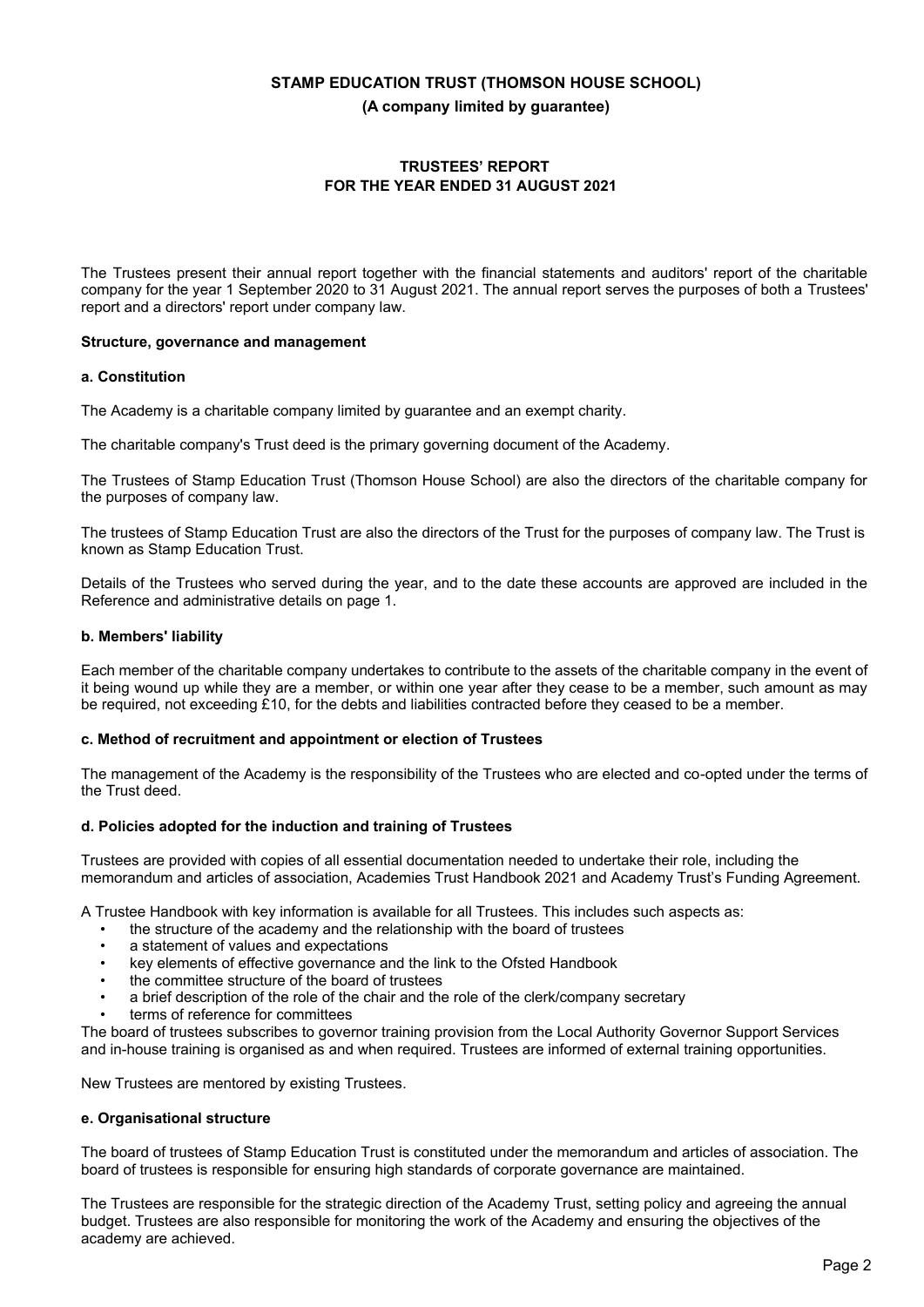## **75867((6¶5(3257 (CONTINUED) FOR THE YEAR ENDED 31 AUGUST 2021**

In addition to the full board of trustees' meetings, Stamp Education Trust has a committee structure: the main committees are Education, Finance, Premises and Pay.

The Governing Body is responsible for developing a three-year strategic development plan, annual school development plan and financial budget, setting general policy and making major decisions about the direction of the school. The Governors are responsible for monitoring the performance of the Headteacher.

The committees are responsible for carrying out the work of the Governing Body and making recommendations to the Full Governing Body on matters of strategic importance.

The Headteacher is required to provide strategic leadership and management of the Academy on a daily basis. During this academic year she has been assisted by three Deputy Head teachers and a business manager. These staff members comprise the Senior Leadership Team.

The Headteacher is the 'Accounting Officer' of Stamp Education Trust.

#### **f. Arrangements for setting pay and remuneration of key management personnel**

Pay and renumeration is set out in the Whole School Pay Policy which is reviewed annually. The pay for the Headteacher and the Senior Leadership team is determined by the Governor's pay committee with reference to the Whole School Pay Policy. Governors have determined pay scales for all Leadership positions and benchmarking is carried out on a regular basis to ensure that the pay scales are appropriate.

#### **Objectives and activities**

#### **a. Objects and aims**

Stamp Education has through its first school, Thomson House, cultivated the habits and arts of excellence and wellbeing, so that its pupils may flourish, achieving academic success and leading fulfilling lives. To achieve this Thomson House anchors its curriculum on three fundamental qualities: curiosity, kindness and courage.

With a broad and balanced curriculum, a strong extra-curricular offer, innovative teaching and a strong community focus, it combines the best traditions of the independent sector with those of the state sector.

#### **b. Objectives, strategies and activities**

Stamp Education Trust was oversubscribed for its intake in September 2020.

The School Development plan for 2020-21 focused on fostering excellence in all aspects of the curriculum and extracurricular activities, with a focus on Science, Computing and Reading. It aimed to develop leadership capacity through introducing a middle leadership layer and to develop income strands through increased lettings, community links and strong parental engagement with the school's enrichment fund. Given the location of the sites, safety of pupils and the local community continued to be a focus.

## **c. Public benefit**

In setting our objectives and planning our activities, the Trustees have carefully considered the Charity Commission's general guidance on public benefit.

The activities undertaken to further the academy trust's purposes for the public benefit are:

- Stamp Education Trust has provided education to all registered students;
- Partnerships with local primary schools continued in order to raise standards of education and care within the local community; and
- Community facilities have been provided through the letting of school buildings; and
- School leaders continued to work with key stakeholders and local community groups on the development of the Stag Brewery site.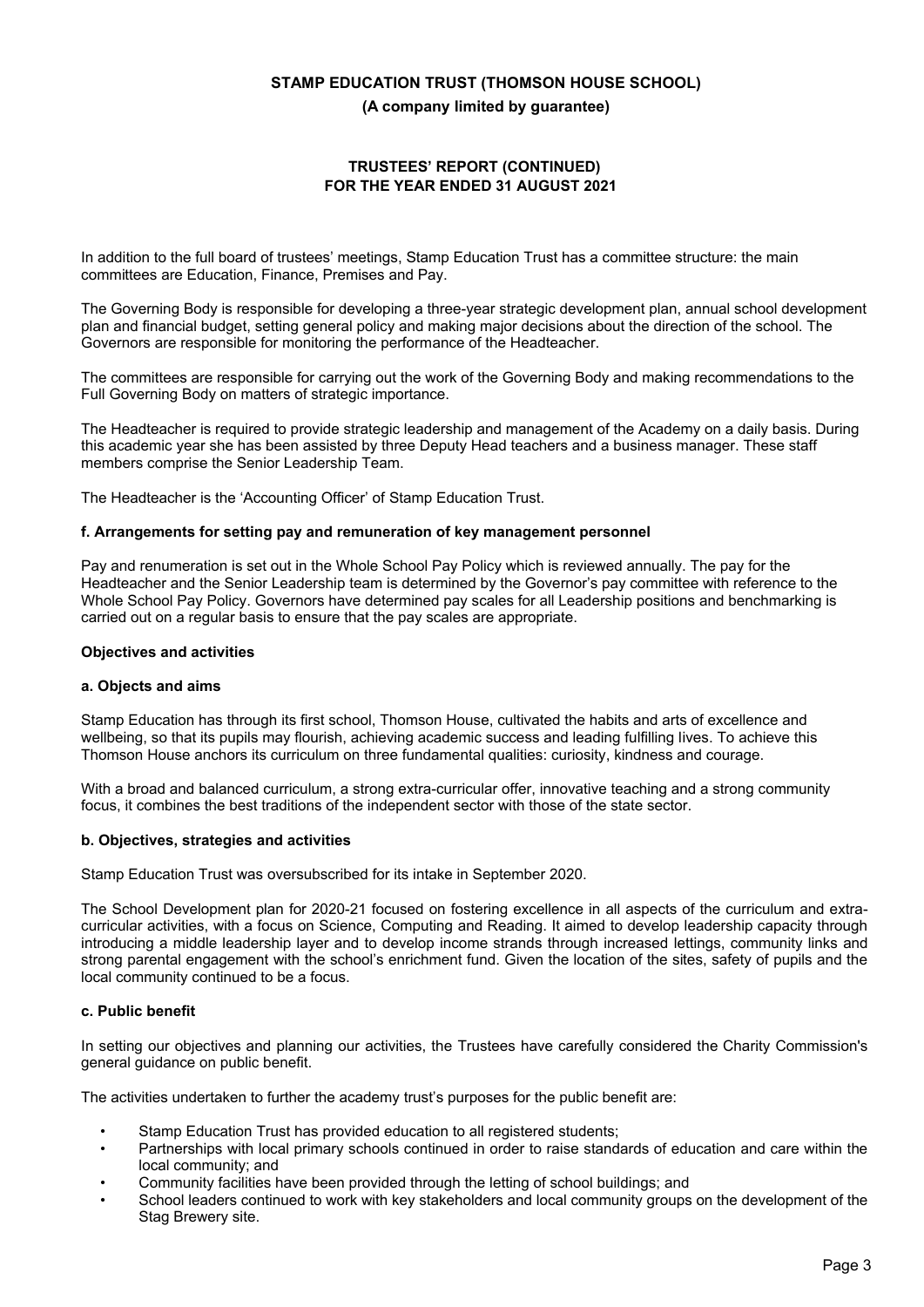# **75867((6¶5(3257 (CONTINUED) FOR THE YEAR ENDED 31 AUGUST 2021**

## **Strategic report**

#### **Covid-19**

Covid-19 has had a significant impact on the school across many areas over the course of the financial year and, in particular, as a result of the national lockdowns. Investment in our remote IT infrastructure enabled pupils, families and staff to engage more effectively during the lockdown periods in all the remote leaning we provided through Google Classroom. Children of key workers and vulnerable children were also able to attend school throughout the lockdowns. Upon our return, children were put into bubbles under a staggered timetable.

The costs associated with the pandemic have centred around extra resources such as the hard copy learning packs that were issued, additional cleaning costs and more regular deep cleaning, purchasing of PPE for staff onsite, and the allocation of school meal supermarket vouchers not all of which was covered by the Government scheme. Income from holiday clubs, school meals, lettings, wraparound care and fund-raising activities were unfortunately heavily impacted by lockdowns, albeit there were some minor savings in operational costs.

The school's funding from the ESFA was unaffected by the pandemic.

#### **Achievements and performance**

Children at Thomson House School are happy, safe, well behaved and achieve highly.

Achievement in this school continues to be strong because, given different starting points, all pupils make substantial progress. The school now has several years of robust and sustained high outcomes across all year groups. Due to national lockdown in January 2021, statutory assessments for the year 2020-21 were cancelled by the DfE.

#### **a. Key performance indicators**

- ON ROLL: 358 (Aug 2021)
- ATTENDANCE: 2020-21 was 97.97%
- The school generated £1,953,616 of income
- All building projects were completed on time and on budget
- All staff positions were filled

The Trustees regularly review Stamp Education Trust's actual income and expenditure against the authorised budget. Changes to the budget to reflect new information with regard to income or expenditure are approved in line with the authorisation limits established in the Stamp Education Financial Regulations.

Ratio analysis and benchmarking is performed annually to ensure that the Academy is applying its resources efficiently and effectively to achieve the best possible educational outcomes.

#### **b. Going concern**

After making appropriate enquiries, the Board of Trustees has a reasonable expectation that the Academy has adequate resources to continue in operational existence for the foreseeable future. For this reason, they continue to adopt the going concern basis in preparing the financial statements. Further details regarding the adoption of the going concern basis can be found in the accounting policies.

#### **Financial review**

The maiority of Stamp Education Trust's income is derived from the Education and Skills Funding Agency (ESFA), an agent of the Department for Education (DfE), in the form of recurrent grants, the use of which is limited to specific purposes. The grants received from the ESFA during the year ended 31 August 2021 and the associated expenditure are shown as restricted funds in the Statement of Financial Activities.

The Academy Trust also received grants for fixed assets from the DfE and these are shown in the Statement of Financial Activities as restricted income in the Fixed Asset fund. The Restricted Asset fund balance is reduced by annual depreciation charges over the useful life of the assets concerned, as defined in the Academy Trusts accountancy policies.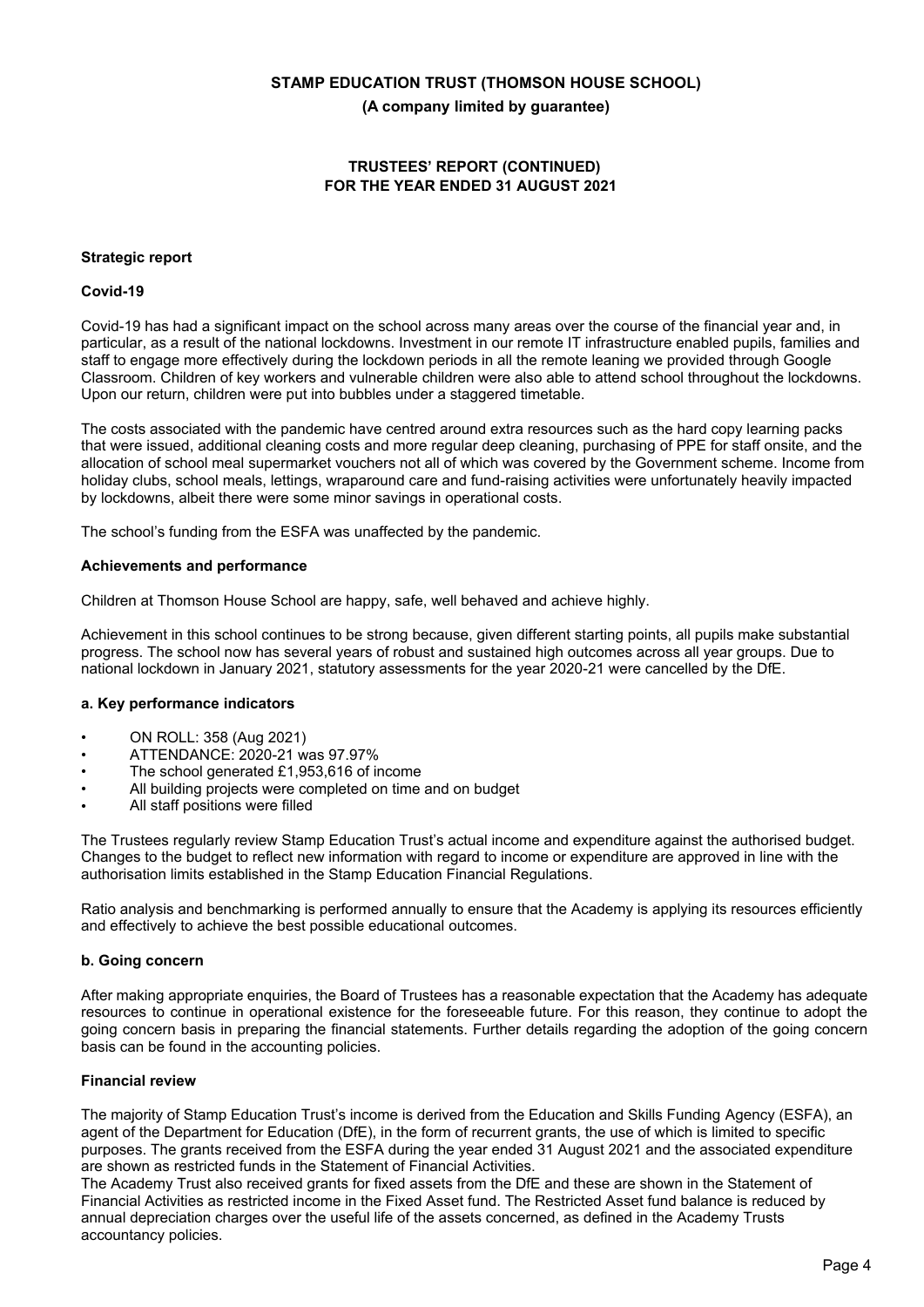# **75867((6¶5(3257 (CONTINUED) FOR THE YEAR ENDED 31 AUGUST 2021**

The trust generated additional funds through catering, the letting of school premises and donations from parents. During 2020-21 the unrestricted income was £147,757. These funds are used to provide school meals to all children and to enrich the education of the children through the provision of additional educational resources and experiences that could not be funded through the schools delegated funding. In addition, excess additional funds since the commencement of the trust has built the current reserves balance.

During the year ended 31st August 2021 total revenue expenditure was £2,153,592 (excluding restricted fixed assets) of which £1,743,804 was covered by recurrent grant funding from the DfE and Local Authority. Total income for the year totalled £1,945,555 (excluding restricted fixed asset funds). The excess of expenditure over income for the year (excluding restricted fixed asset funds and actuarial gains) was £208,037. At 31st August 2021 the net book value of fixed assets was £6,779,119 and movements in tangible fixed assets are shown in note 15 in the financial statements. The assets were used exclusively for providing education and the associated support services to the pupils of Thomson House School.

#### **a. Reserves policy**

The Trustees review the reserves levels termly as set out in the Thomson House School Reserves Policy. The review encompasses the nature of income and expenditure streams and the need to match income with commitments and the nature of the reserves. The level of reserves will be kept under review and is necessary to provide sufficient working capital to cover delays between spending and the receipt of grant and to provide a cushion to deal with unexpected emergencies. Now the school has all year groups in place, the Trustees will keep reserves to between 5% and 8% of income or to partially fund capital projects.

The net current assets are £284,894. In September 2019 the Pupil Admission number was 56. During the year the PAN was increased to 60. Over the last two years, the school has experienced higher pupil mobility than average with families moving out of London. Covid and Brexit may have had an impact on this with many families choosing to leave London and / or the United Kingdom. The school works closely with the local authority admissions team to fill any pupil vacancies as they arise. The lower pupil capacity does have a significant impact on the income and governors are reviewing this. To date the school has received sufficient funds to provide an outstanding education for its children.

#### **b. Investment policy**

Within the Thomson House School investment policy, the Trustees agree all investments made by the school are in line with the Charity Commission guidance. Investments are currently restricted to deposit accounts held with UK banks.

#### **c. Principal risks and uncertainties**

The Academy Trust has a formal risk management process in place to identify and assess all risks associated with the organisation; this enables the instigation of risk mitigation strategies. A Risk Register is in place which is subject to regular review and made available to all staff. The Headteacher, School Business Manager and Trustees are involved in the preparation of the Risk Register, overseen by the Finance committee. All members of staff are aware of the risk management policy and the controls in place to limit exposure to risk. The Risk Register identifies the types of risk the Academy Trust might encounter and rates the risks in terms of likelihood and impact. This ensures that the most significant risks are highlighted, appropriate strategies to be implemented and the allocation of resources.

As the maiority of the Academy Trust's funding is derived from the ESFA, via the Department for Education, the Trustees consider this element of funding to be reasonably secure. The most significant risks relating to this income result from changing government policy on school funding, the effect of increasing contribution rates for stakeholder pensions, without matched funding and the effect of changing pupil numbers. The Trustees have laid out their strategies for dealing with these risks within the Academy Trust's risk register.

The Trust has adopted a policy whereby risks are monitored on a likelihood and impact basis. As such, the key risks facing the Trust are detailed below. The education sector is one in which there is constant change and therefore there is continual need to identify and address risks and uncertainty. The responsibility to identify and react to risk rests with the Trustees and Senior Leadership Team.

The school has no outside space at its Vernon Road site. The school currently uses Mortlake Green for play space at lunchtimes for Y4-Y6. For PE, the school is making use of the Mortlake Brewery playing fields site. It is unclear as to how long this facility will be available and the Local Authority has now moved to start charging the school for this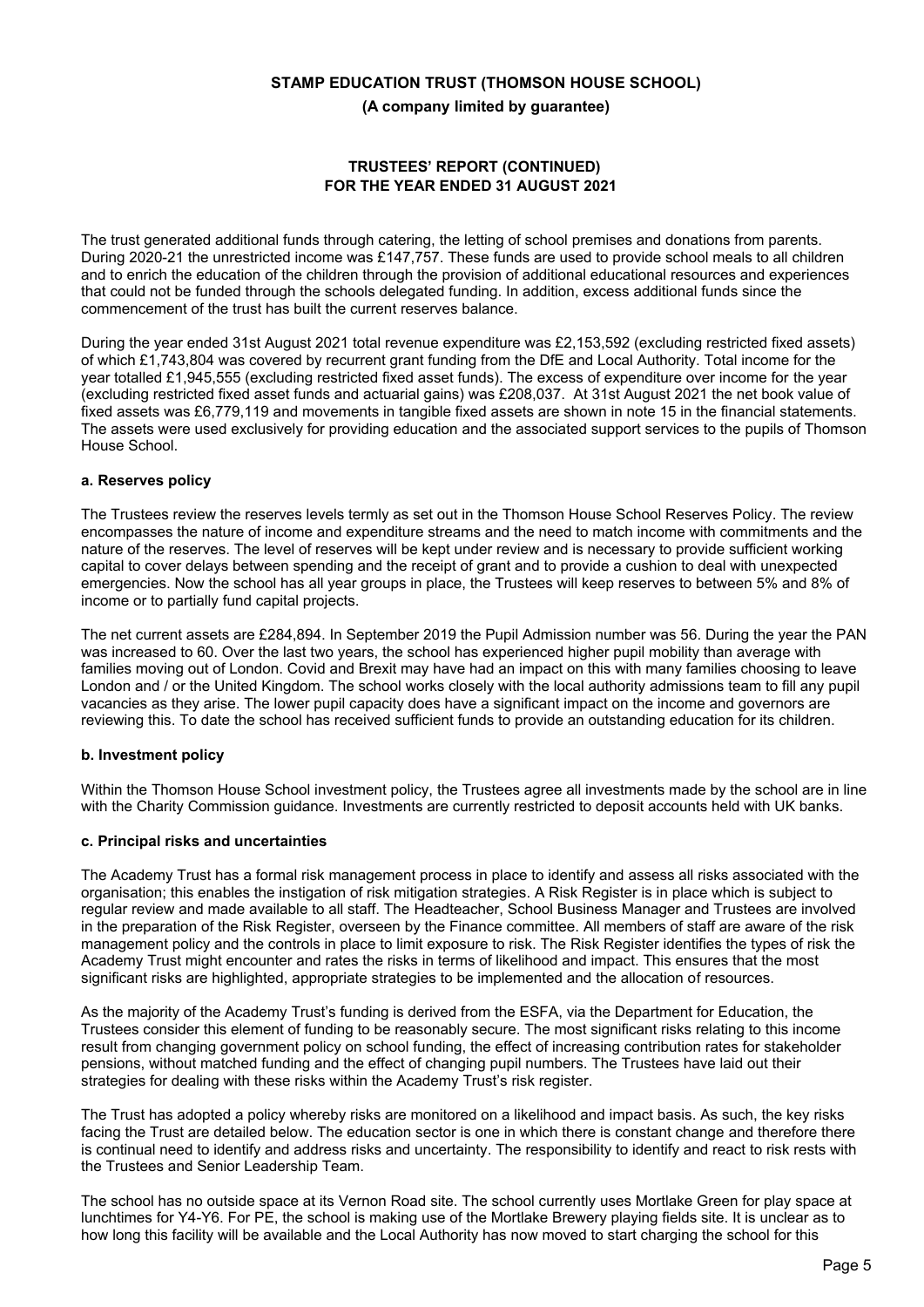# **75867((6¶5(3257 (CONTINUED) FOR THE YEAR ENDED 31 AUGUST 2021**

amenity. Trustees and Local Councillors are aware of these issues that have impact on the health and wellbeing of the pupils at Thomson House School. Leaders have identified other green spaces which could be used for PE whilst simultaneously working to ensure that use of the brewery site can be sustained.

The academies risk register also considered the operations and reputational risks involved in the running of the school. Whilst it has been identified that the likely occurrence of these risks is low, it is also accepted that the impact if they were to occur is potentially high, therefore the trusts seek professional advice whenever necessary to mitigate against these risks.

Covid has created a significant addition to the risk register over the last two academic years with risks associated with the ability to provide learning to all students, the impact online learning has on attainment and progress, the impact on SEND, vulnerable children and those receiving pupil premium funding. Operational considerations have also had to be reviewed in terms of the partial opening of the school, additional cleaning, PPE and the safety of staff and children. This has had a significant toll on the staff including the senior team who have had to react to Government announcements and guidance at little or no notice.

From a financial perspective, Covid has reduced the school's ability to raise unrestricted funds with a consequential impact on the school's financial performance and reserve levels. Whilst trustees recognise the maintenance of healthy level of reserves is, amongst other things, to provide a financial protection against unforeseen circumstances, they are mindful of the continuing risk and cost of the on-going global pandemic.

## **Fundraising**

The Academy Trust has a number of fundraising streams through which it raises additional revenue to fulfil its purpose. These include; holiday and before & afterschool clubs, lettings, school meals and fund-raising events. The trust also benefits from the generosity of parents who donate monies to the school's curriculum enrichment fund.

In addition, the PTA run a registered charity, Friends of Thomson House, which holds events and raises monies for good causes as well as making donations to the school for capital projects and curriculum enhancement.

#### **Plans for future periods**

Over and above its continual improvement programs within the educational, operational and financial departments of the school, the Trustees have a number of capital projects which are being developed.

Following last year's unsuccessful bid, a revised CIF bid has been submitted to the ESFA for the repair of the roof on the Upper School building at Vernon Road. The school again engaged Synergy LLP to support the bid process. Synergy have experience in this area and have supported other local schools who have successfully bid for projects.

Plans have also been started on the re-configuration of the reception area in the offices of the Old Court House in Sheen Lane. Solar panelling on the Sheen Lane modular building is being costed and upgrades to the schools' IT infrastructure and connectivity are also being reviewed.

Stamp Education Ltd is currently operating as a single academy trust. Trustees are looking at the options for the Trust in terms of future growth or joining another Trust.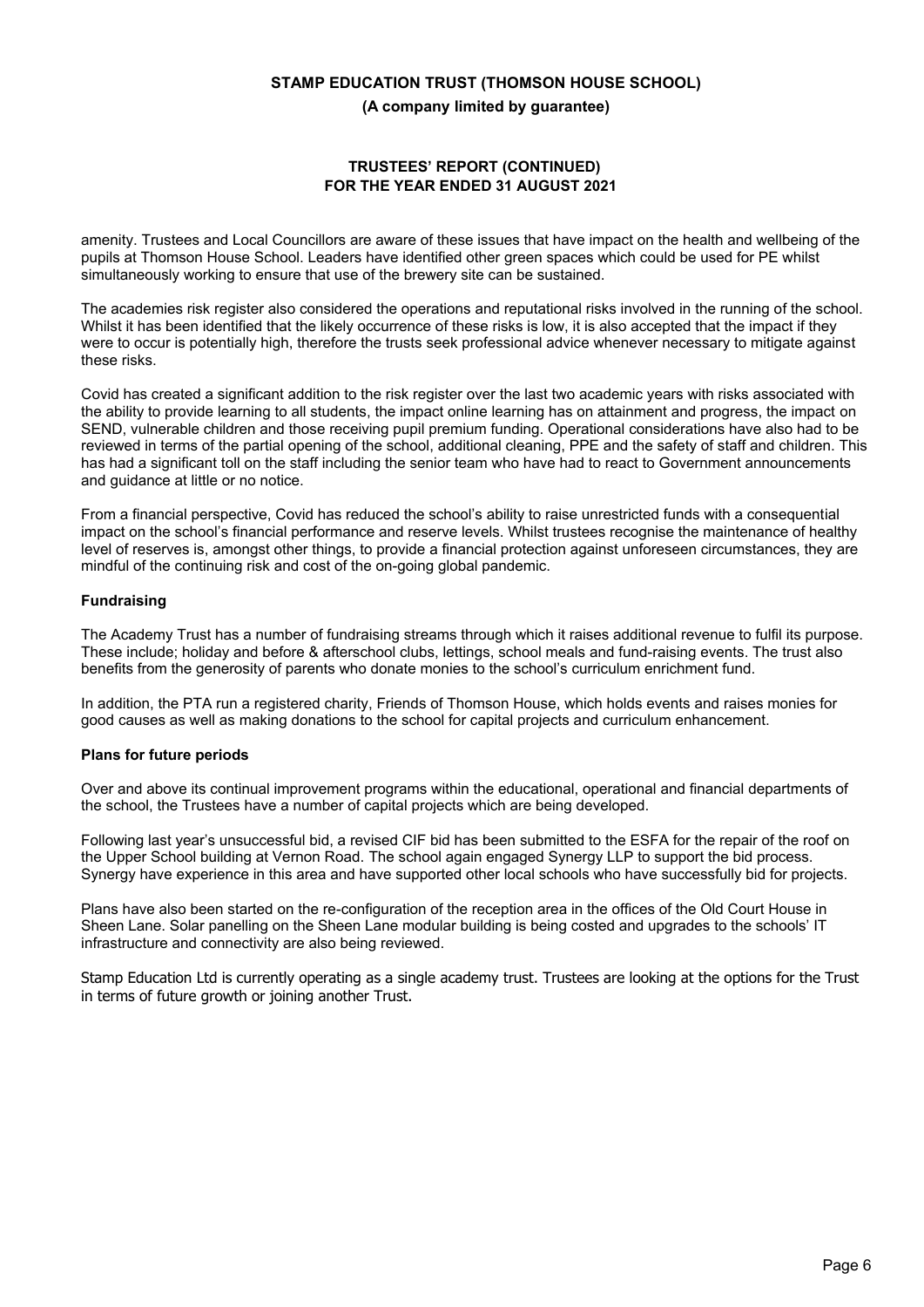# **75867((6¶5(3257 (CONTINUED) FOR THE YEAR ENDED 31 AUGUST 2021**

## **Disclosure of information to auditors**

Insofar as the Trustees are aware:

- there is no relevant audit information of which the charitable company's auditors are unaware, and
- x that Trustees have taken all steps that they ought to have taken to make themselves aware of any relevant audit information and to establish that the auditors are aware of that information.

The Trustees' report, incorporating a strategic report, was approved by order of the Board of Trustees, as the company directors, on 22 December 2021 and signed on its behalf by:

finita Road

**Mrs S Rossetti**  Chair of Trustees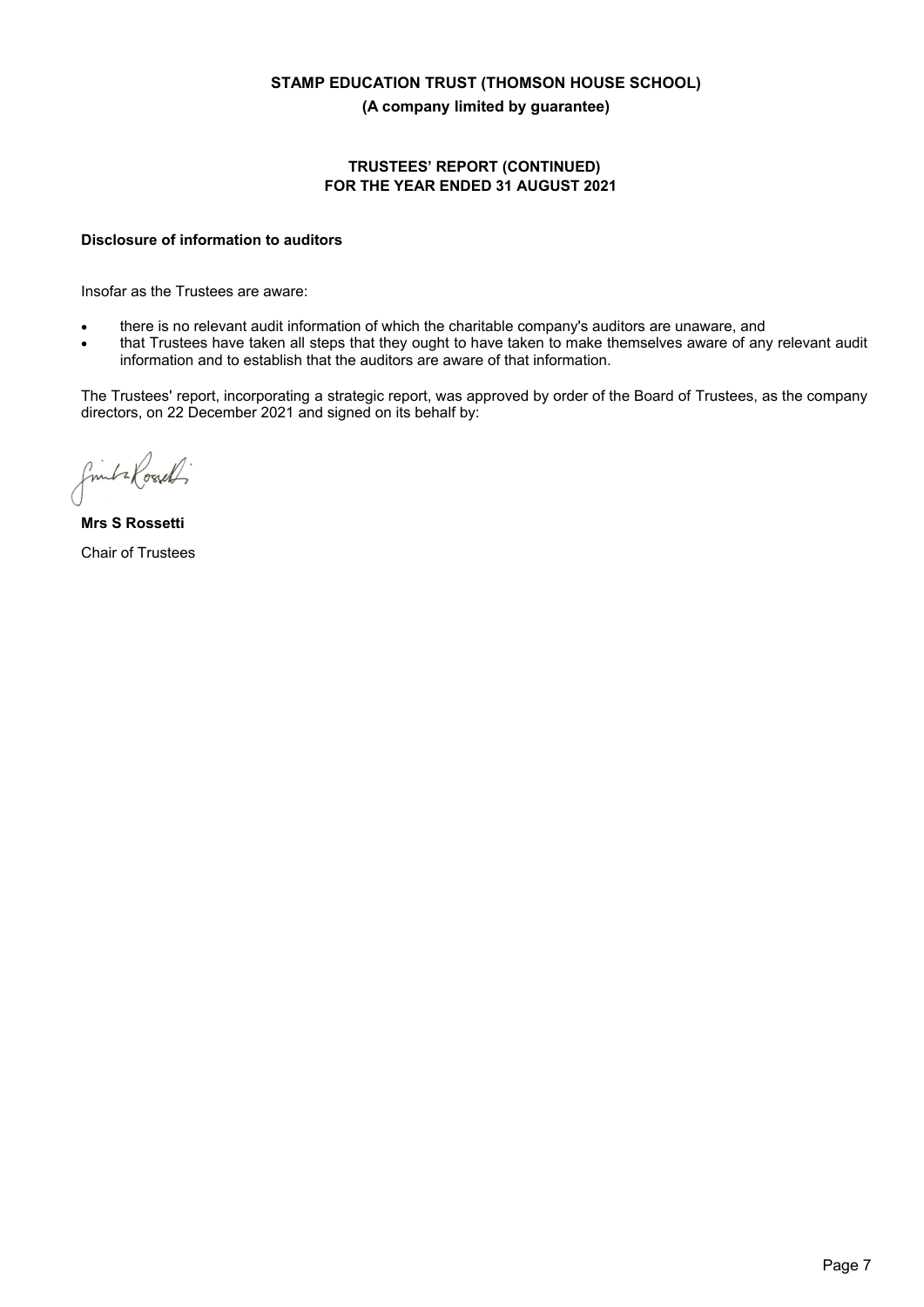# **GOVERNANCE STATEMENT**

#### **Scope of responsibility**

As Trustees, we acknowledge we have overall responsibility for ensuring that Stamp Education Trust (Thomson House School) has an effective and appropriate system of control, financial and otherwise. However, such a system is designed to manage rather than eliminate the risk of failure to achieve business objectives, and can provide only reasonable and not absolute assurance against material misstatement or loss.

As Trustees, we have reviewed and taken account of the guidance in DfE's Governance Handbook and competency framework for governance.

The Board of Trustees has delegated the day to day responsibility to the Head Teacher Principal, as accounting officer, for ensuring financial controls conform with the requirements of both propriety and good financial management and in accordance with the requirements and responsibilities assigned to it in the funding agreement between Stamp Education Trust (Thomson House School) and the Secretary of State for Education. They are also responsible for reporting to the Board of Trustees any material weaknesses or breakdowns in internal control.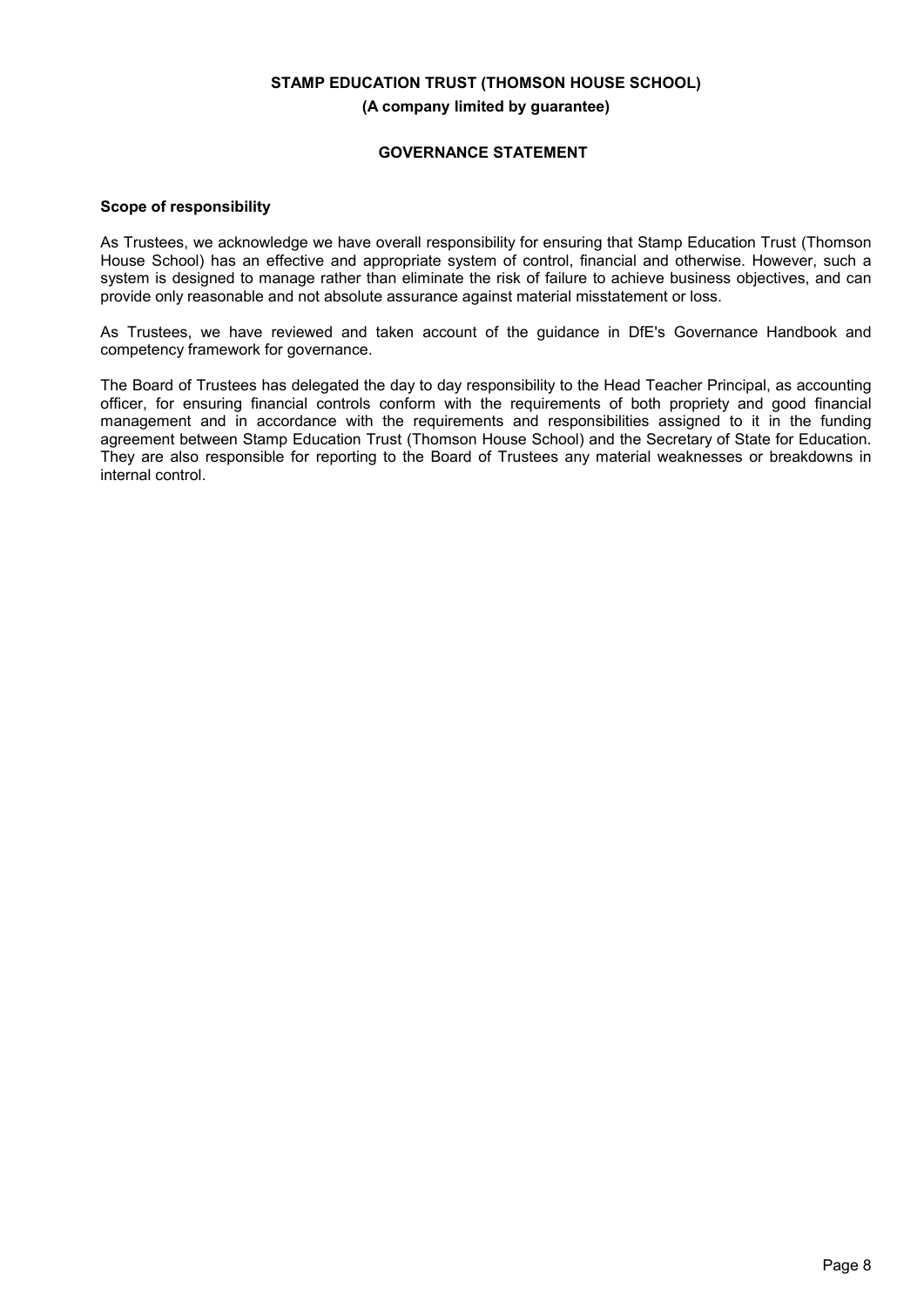# **GOVERNANCE STATEMENT (CONTINUED)**

## **Governance**

The information on governance included here supplements that described in the Trustees' report and in the Statement of Trustees' responsibilities. The Board of Trustees has formally met 4 times during the year. These meetings were conducted by Zoom.

Attendance during the year at meetings of the Board of Trustees was as follows:

| Trustee                                          | <b>Meetings attended</b> | Out of a possible |
|--------------------------------------------------|--------------------------|-------------------|
| Mr S Bastian (resigned 23 June 2021)             |                          |                   |
| Mr E Coke                                        |                          |                   |
| Mr A Durand Deslongrais (resigned 14 March 2021) |                          |                   |
| Mr R Harris (resigned 31 December 2020)          |                          |                   |
| Mr J Hooke                                       |                          |                   |
| Mrs A Klein                                      |                          |                   |
| Mrs F Lang                                       |                          |                   |
| Mrs A Letch                                      |                          |                   |
| Mrs K McEvoy (joined 31 January 2020)            |                          |                   |
| Mrs S Rossetti                                   |                          |                   |
| Mr W Scrimshaw                                   |                          |                   |
| Mr N Tiffou                                      |                          |                   |
| Mr C Ullathorne                                  |                          |                   |
|                                                  |                          |                   |

Mr S Bastian resigned after eight years of service and Mr R Harris resigned after five years of service and, subsequent to this reporting period, their successors have been appointed. Mr A Durand-Deslongrais resigned in order to take up the role of School Business Manager in March 2021.

The board has had to confront the challenges of a second year of Covid. This has affected Trustees' ability to visit the school in person. Additional work has therefore been undertaken on our link governor programme to help Trustees keep more closely in touch with their respective curriculum linked member of staff.

Internal auditors, TSO Education, were appointed during the year and shall undertake a rolling review of governance across all facets of the Trust. Internal scrutiny reports and a continual improvement log shall be issued by TSO for review and action twice a year. Following their advice on the way that declarations of interest are managed, a register of Trustees interests has now been published on the school website.

To ensure proper oversight of the financial management the trust's finance committee meets formally four times a year. The committee provides an opportunity for detailed discussion and consideration of financial matters, with regular reporting to the full board of trustees. It is given delegated authority for most financial decisionmaking, but the full board of trustees as a whole remains accountable and remains actively engaged in financial and premises matters.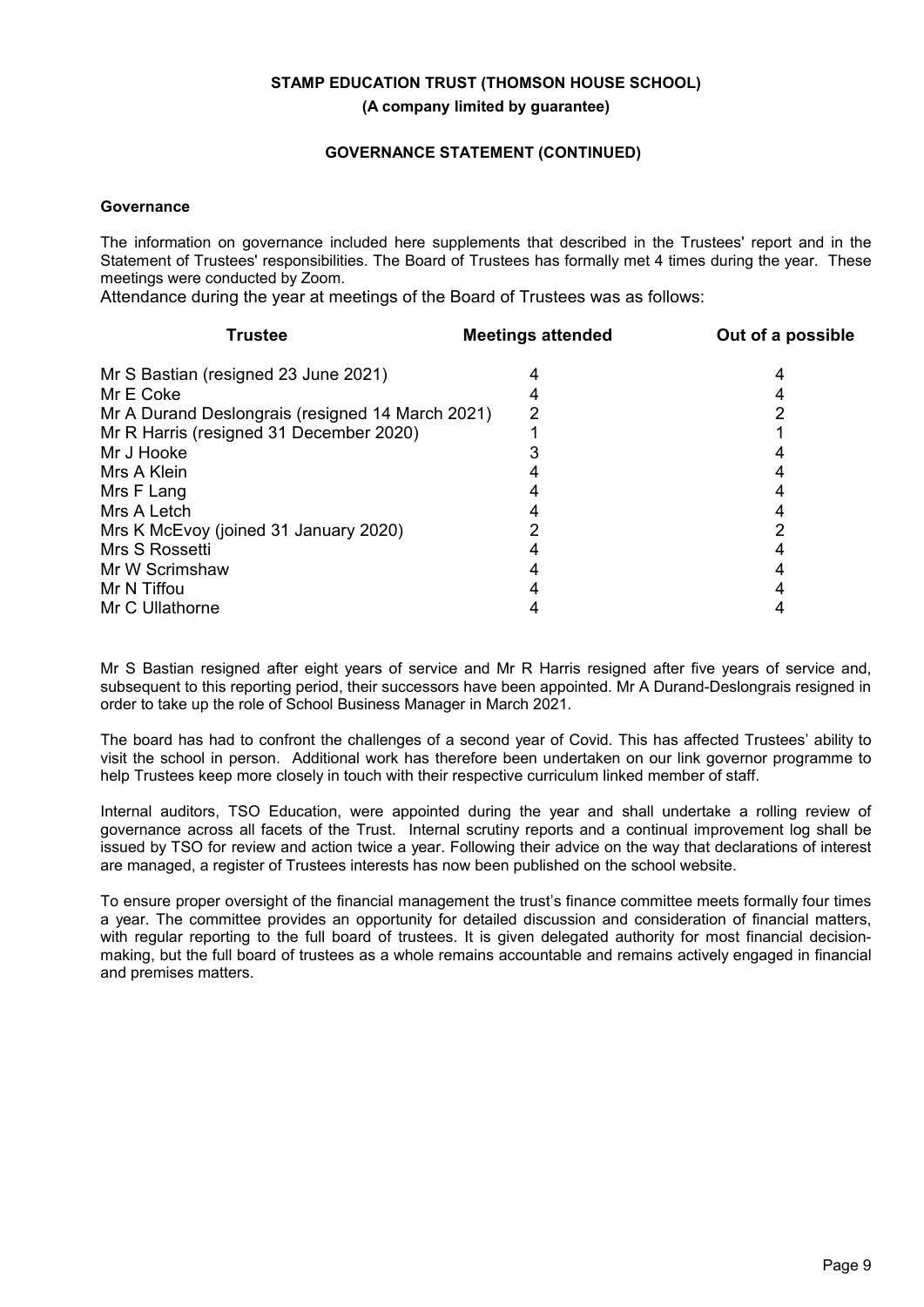# **GOVERNANCE STATEMENT (CONTINUED)**

# **Governance (continued)**

Attendance during the year at meetings of the Finance Committee of the Board of Trustees was as follows:

| Trustee                                          | Meetings attended | Out of a possible |  |
|--------------------------------------------------|-------------------|-------------------|--|
| Mr S Bastian (resigned 23 June 2021)             | 4                 |                   |  |
| Mr A Durand Deslongrais (resigned 14 March 2021) | 2                 |                   |  |
| Mrs A Letch                                      | 4                 | 4                 |  |
| Mrs S Rossetti                                   | 4                 | 4                 |  |
| Mr W Scrimshaw                                   | 4                 | 4                 |  |
| Mr N Tiffou                                      |                   |                   |  |

Benefits of the Finance Committee include:

- Helping to prevent fraud by ensuring that all tasks associated with the finance function are not performed by one person without supervision from others (segregation of duties).
- Allowing the Full Governing Body meetings to focus on a wider range of issues, as detailed financial discussions can take place within the sub-committee.
- Enabling more democratic control of the organisation's finances and estate.
- Spreading the burden of financial management, thereby also potentially improving its quality.
- Helping train new committee members in financial related matters.
- Provide a forum for discussion on additional potential revenue streams and fund-raising ideas.

Matters discussed during the year to 31 August 2021 include:

- Full review of finance policies
- Agreement of financial regulations and scheme of delegation
- Review levels of finance needed to support the school's strategic vision (SDP 2020-21)
- Regular review of the current financial position and funding streams
- Review of long term (three-year) financial position
- Review and monitor of new catering contract tender and procurement exercise
- Review and monitor of new Auditor tender and procurement exercise
- Review and monitor of new Internal Scrutiny tender and procurement exercise
- Review of internal auditor reports
- Review of capital grants received in year for the improvement of the estate
- Consideration of the school's assets and fulfilment of the Trust's charitable obligations to maximise the benefit of those assets with regard to asset disposal and reinvestment

#### **Review of value for money**

As accounting officer, the Head Teacher has responsibility for ensuring that the Academy delivers good value in the use of public resources. The accounting officer understands that value for money refers to the educational and wider societal outcomes achieved in return for the taxpayer resources received.

The accounting officer considers how the Academy's use of its resources has provided good value for money during each academic year, and reports to the Board of Trustees where value for money can be improved, including the use of benchmarking data where appropriate. The accounting officer for the Academy has delivered improved value for money during the year by overseeing the internal scrutiny audit and resultant continual improvement program to ensure better practice across the school's procurement and financial management.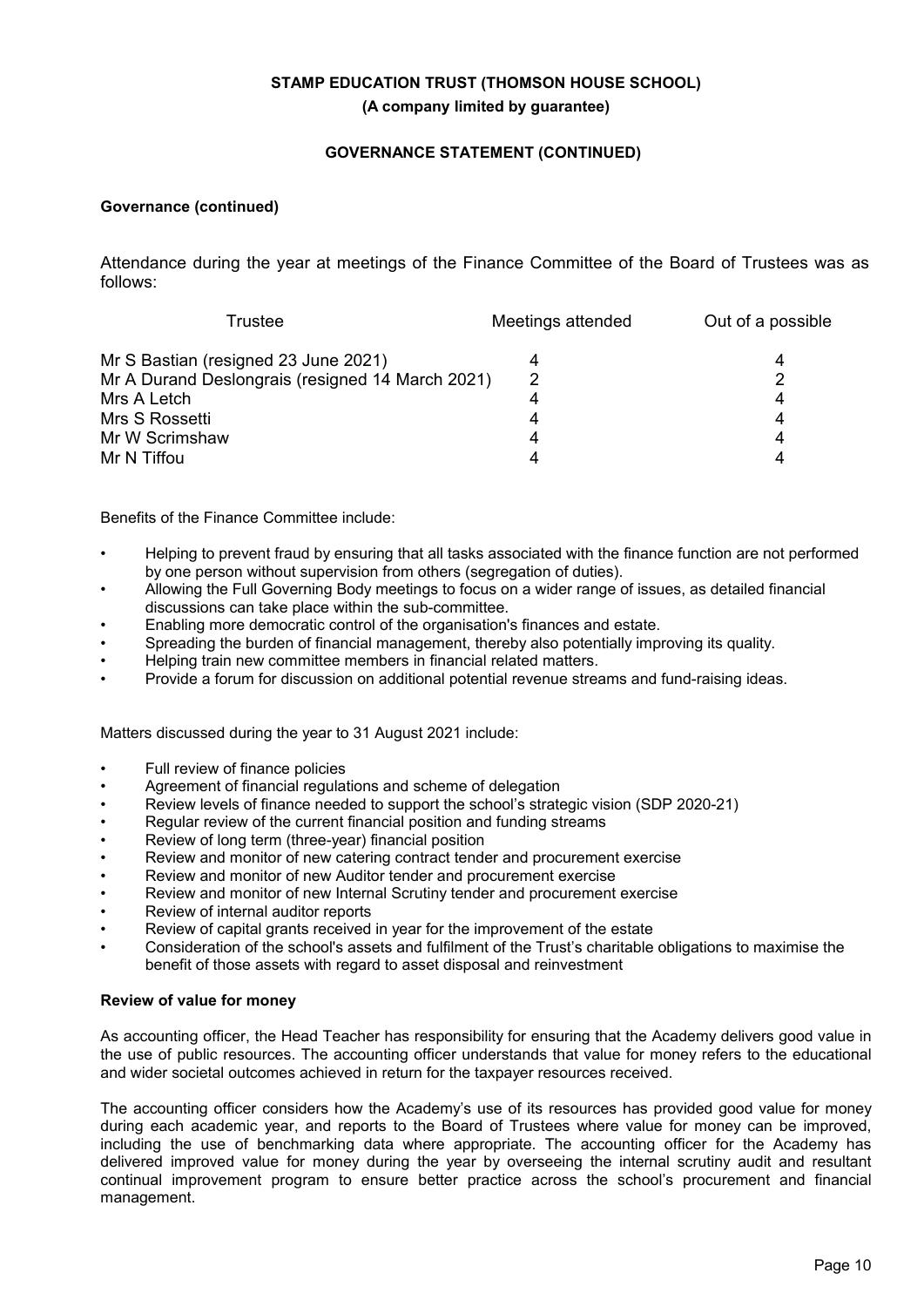# **GOVERNANCE STATEMENT (CONTINUED)**

#### **The purpose of the system of internal control**

The system of internal control is designed to manage risk to a reasonable level rather than to eliminate all risk of failure to achieve policies, aims and objectives. It can, therefore, only provide reasonable and not absolute assurance of effectiveness. The system of internal control is based on an on going process designed to identify and prioritise the risks to the achievement of Academy policies, aims and objectives, to evaluate the likelihood of those risks being realised and the impact should they be realised, and to manage them efficiently, effectively and economically. The system of internal control has been in place in Stamp Education Trust (Thomson House School) for the year 1 September 2020 to 31 August 2021 and up to the date of approval of the annual report and financial statements.

#### **Capacity to handle risk**

The Board of Trustees has reviewed the key risks to which the Academy is exposed together with the operating, financial and compliance controls that have been implemented to mitigate those risks. The Board of Trustees is of the view that there is a formal ongoing process for identifying, evaluating and managing the Academy's significant risks that has been in place for the year 1 September 2020 to 31 August 2021 and up to the date of approval of the annual report and financial statements. This process is regularly reviewed by the Board of **Trustees** 

#### **The risk and control framework**

The Academy's system of internal financial control is based on a framework of regular management information and administrative procedures including the segregation of duties and a system of delegation and accountability. In particular, it includes:

- comprehensive budgeting and monitoring systems with an annual budget and periodic financial reports which are reviewed and agreed by the Board of Trustees
- regular reviews by the Finance and General Purposes Committee of reports which indicate financial performance against the forecasts and of major purchase plans, capital works and expenditure programmes
- setting targets to measure financial and other performance
- clearly defined purchasing (asset purchase or capital investment) guidelines
- identification and management of risks

The Board of Trustees has decided to employ TSO Education Ltd as internal auditor.

The internal auditor's role includes giving advice on financial and other matters and performing a range of checks on the Academy's financial systems. In particular, the checks carried out in the current period included

Every six months the internal auditor reports to the Board of Trustees through the audit and risk committee on the operation of the systems of control and on the discharge of the Board of Trustees' financial responsibilities and annually prepares a short annual summary report to the committee outlining the areas reviewed, key findings, recommendations and conclusions to help the committee consider actions and assess year on year progress.

TSO's internal scrutiny audit covered the policies, processes, practices and procedure across the following areas: Administration, Finance & Management Systems, Income, Payroll and Purchasing & Creditors. Their report was reviewed by Trustees and a programme for the implementation of the auditor's recommendations has been put in place for on-going review both by TSO Education and Trustees.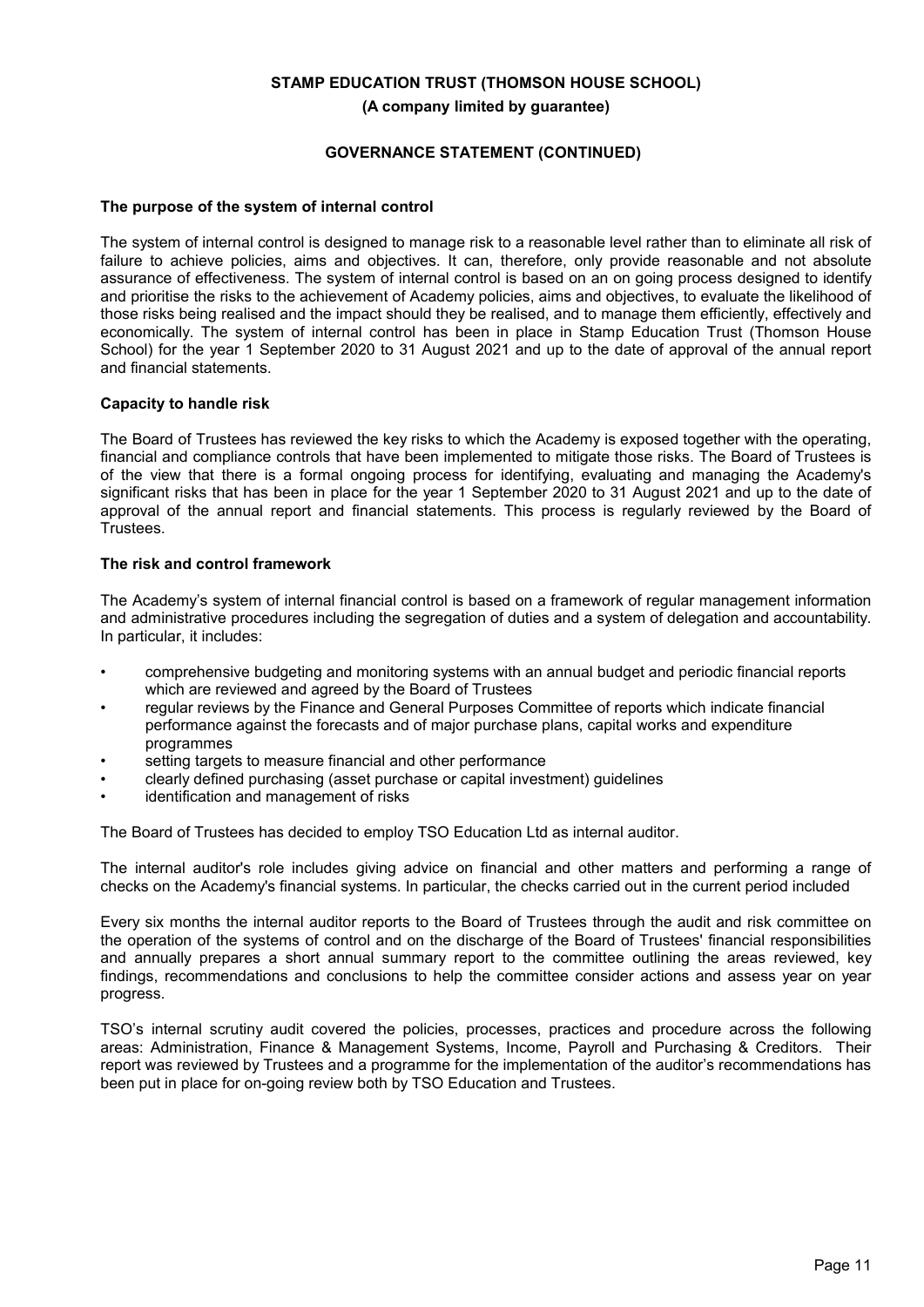# **GOVERNANCE STATEMENT (CONTINUED)**

#### **Review of effectiveness**

As accounting officer, the Head Teacher Principal has responsibility for reviewing the effectiveness of the system of internal control. During the year in question the review has been informed by:

- the work of the internal auditor;
- the work of the external auditors:
- the work of the executive managers within the Academy who have responsibility for the development and maintenance of the internal control framework.

The accounting officer has been advised of the implications of the result of their review of the system of internal control by the audit and risk committee and a plan to address weaknesses and ensure continuous improvement of the system is in place.

Approved by order of the members of the Board of Trustees on 22 December 2021 and signed on their behalf by:

finita Road

**Mrs S Rossetti** Chair of Trustees

fenanda Letch.

**Mrs A Letch** Accounting Officer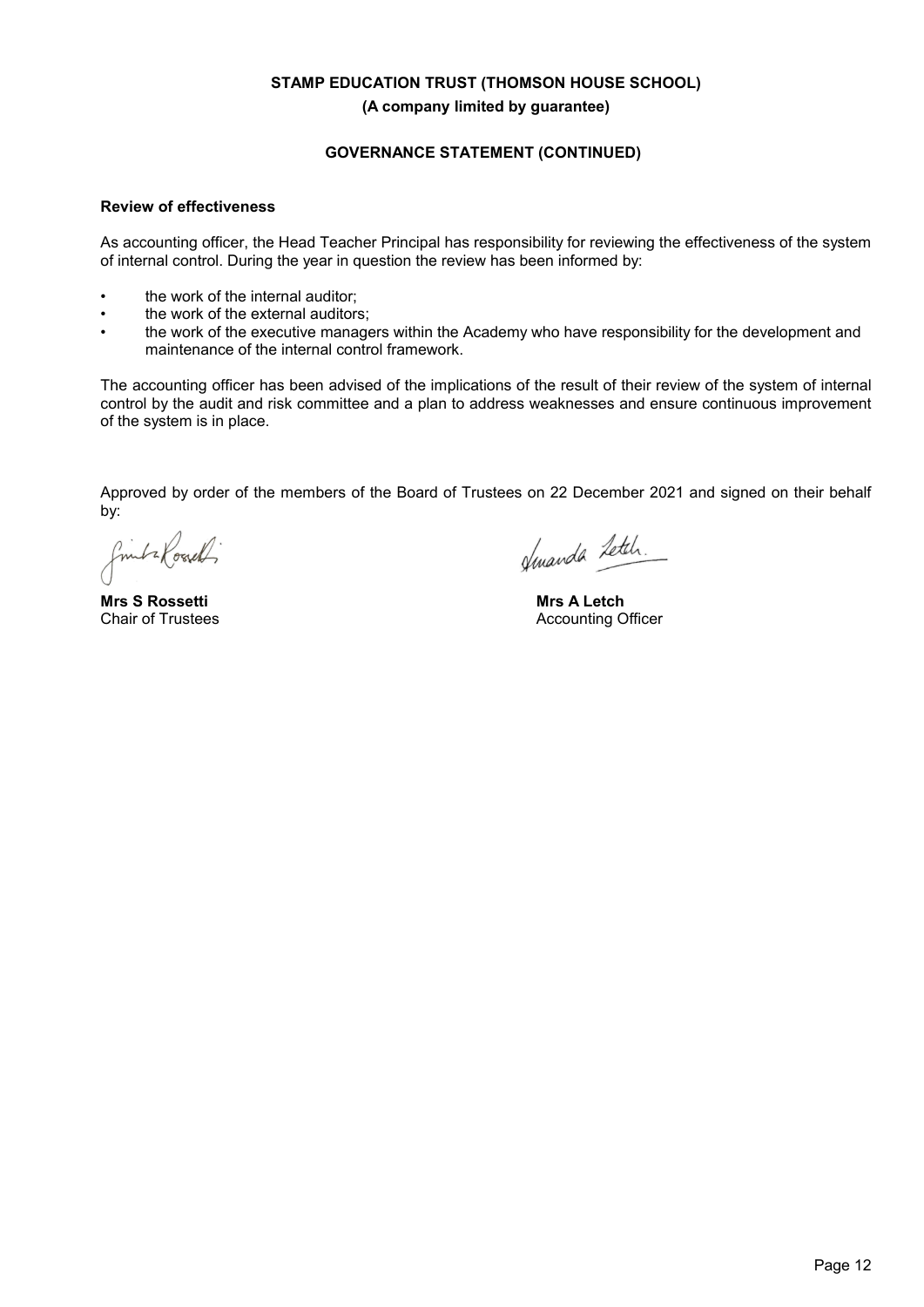## **STATEMENT ON REGULARITY, PROPRIETY AND COMPLIANCE**

As accounting officer of Stamp Education Trust (Thomson House School) I have considered my responsibility to notify the Academy Board of Trustees and the Education and Skills Funding Agency (ESFA) of material irregularity, impropriety and non-compliance with terms and conditions of all funding received by the Academy, under the funding agreement in place between the Academy and the Secretary of State for Education. As part of my consideration I have had due regard to the requirements of the Academies Financial Handbook 2021.

I confirm that I and the Academy Board of Trustees are able to identify any material irregular or improper use of all funds by the Academy, or material non-compliance with the terms and conditions of funding under the Academy's funding agreement and the Academies Financial Handbook 2021.

I confirm that no instances of material irregularity, impropriety or funding non-compliance have been discovered to date. If any instances are identified after the date of this statement, these will be notified to the Board of Trustees and ESFA.

Jewanda Letch.

**Mrs A Letch** Accounting Officer Date: 22 December 2021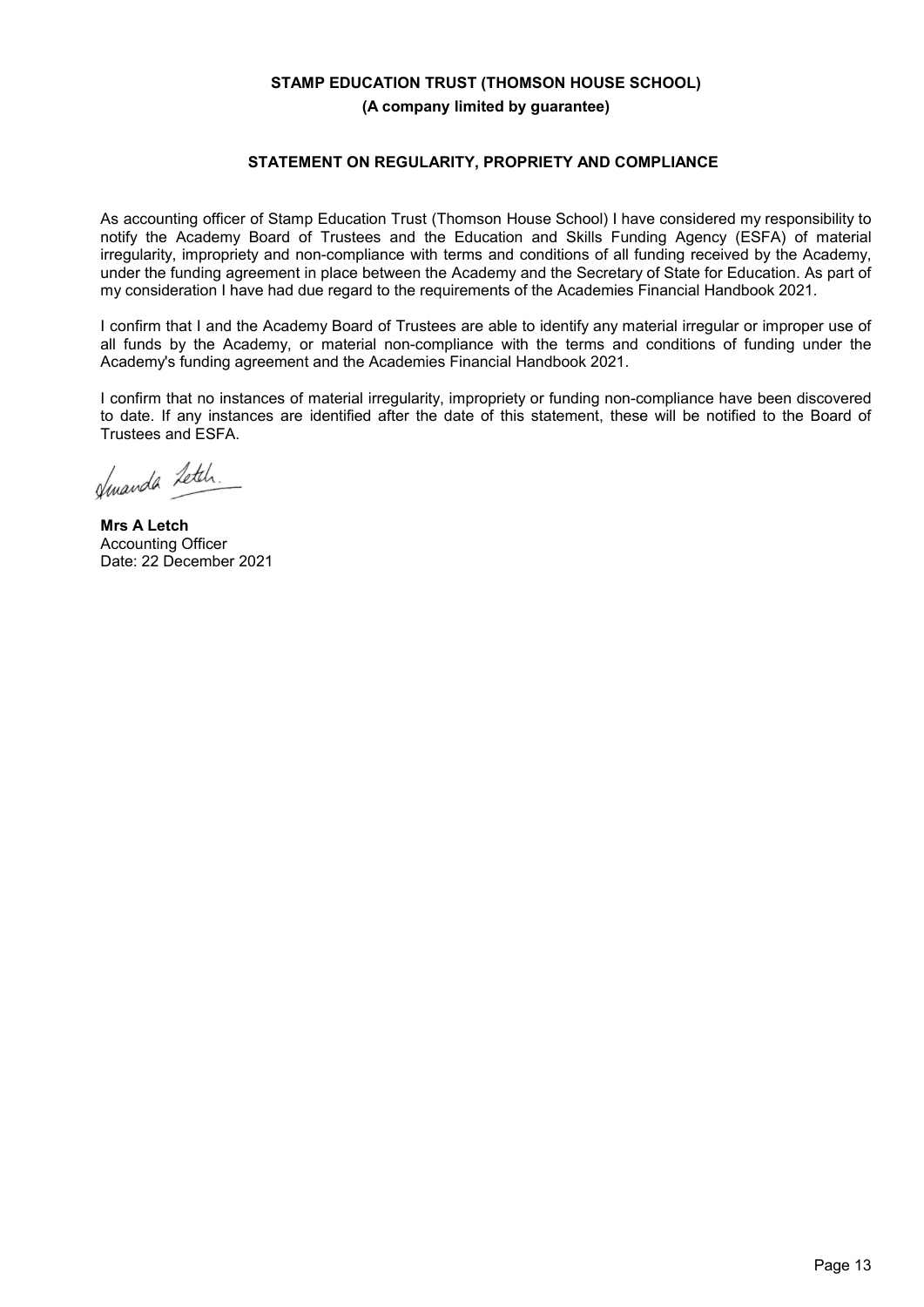# **STATEMENT OF TRUSTEES' RESPONSIBILITIES FOR THE YEAR ENDED 31 AUGUST 2021**

The Trustees (who are also the directors of the charitable company for the purposes of company law) are responsible for preparing the Trustees' report and the financial statements in accordance with the Academies Accounts Direction published by the Education and Skills Funding Agency, United Kingdom Accounting Standards (United Kingdom Generally Accepted Accounting Practice) and applicable law and regulations.

Company law requires the Trustees to prepare financial statements for each financial year. Under company law, the Trustees must not approve the financial statements unless they are satisfied that they give a true and fair view of the state of affairs of the charitable company and of its incoming resources and application of resources, including its income and expenditure, for that period. In preparing these financial statements, the Trustees are required to:

- select suitable accounting policies and then apply them consistently;
- observe the methods and principles of the Charities SORP 2019 and the Academies Accounts Direction 2020 to 2021;
- make judgments and accounting estimates that are reasonable and prudent;
- state whether applicable UK Accounting Standards have been followed, subject to any material departures disclosed and explained in the financial statements;
- prepare the financial statements on the going concern basis unless it is inappropriate to presume that the charitable company will continue in business.

The Trustees are responsible for keeping adequate accounting records that are sufficient to show and explain the charitable company's transactions and disclose with reasonable accuracy at any time the financial position of the charitable company and enable them to ensure that the financial statements comply with the Companies Act 2006. They are also responsible for safeguarding the assets of the charitable company and hence for taking reasonable steps for the prevention and detection of fraud and other irregularities.

The Trustees are responsible for ensuring that in its conduct and operation the charitable company applies financial and other controls, which conform with the requirements both of propriety and of good financial management. They are also responsible for ensuring grants received from ESFA/DfE have been applied for the purposes intended.

The Trustees are responsible for the maintenance and integrity of the corporate and financial information included on the charitable company's website. Legislation in the United Kingdom governing the preparation and dissemination of financial statements may differ from legislation in other jurisdictions.

Approved by order of the members of the Board of Trustees on 22 December 2021 and signed on its behalf by:

finita Rossell

**Mrs S Rossetti** Chair of Trustees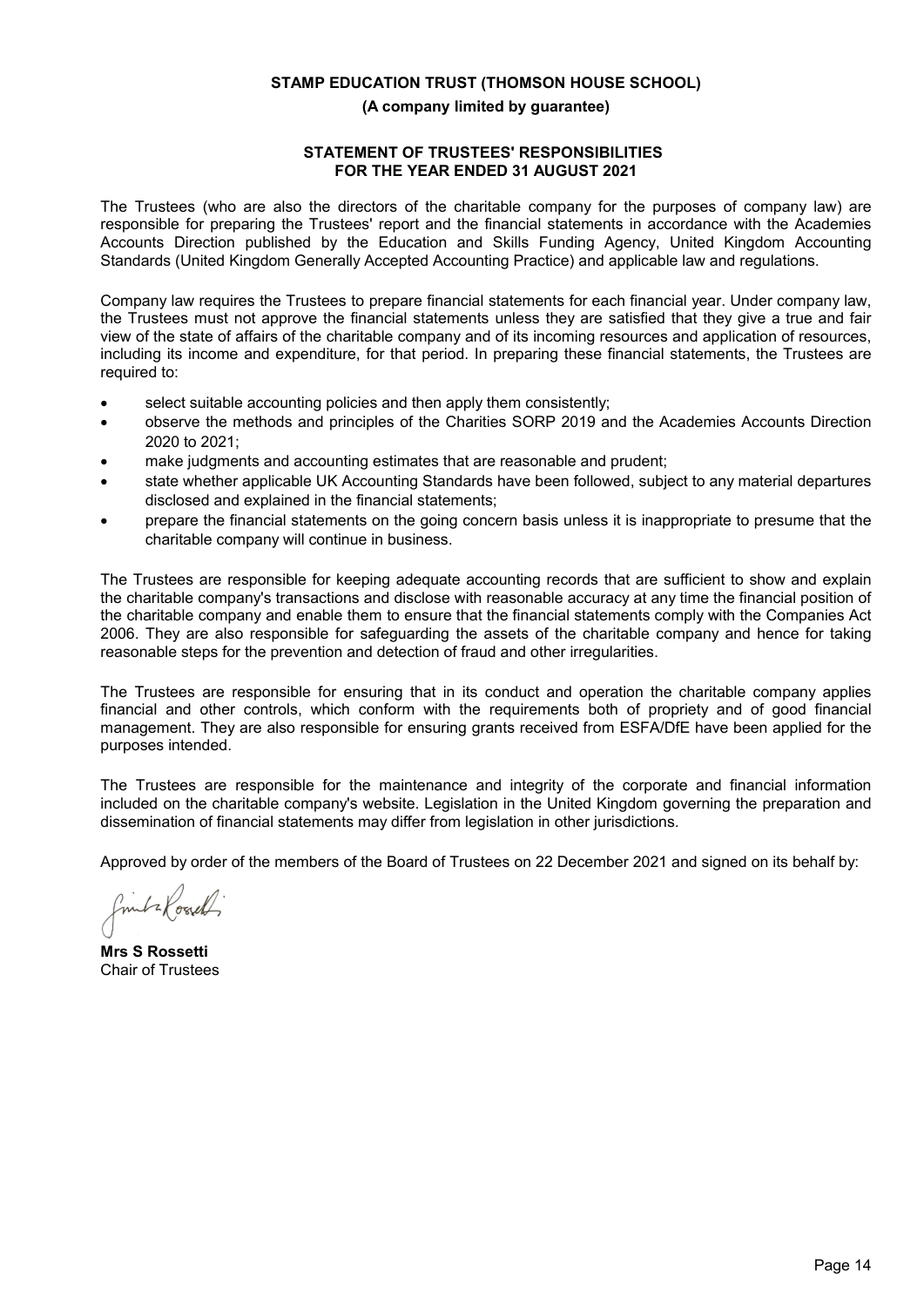## **INDEPENDENT AUDITORS' REPORT ON THE FINANCIAL STATEMENTS TO THE MEMBERS OF STAMP EDUCATION TRUST (THOMSON HOUSE SCHOOL)**

# **Opinion**

We have audited the financial statements of Stamp Education Trust (Thomson House School) (the 'academy') for the year ended 31 August 2021 which comprise the Statement of Financial Activities, the Balance sheet, the Statement of cash flows and the related notes, including a summary of significant accounting policies. The financial reporting framework that has been applied in their preparation is applicable law, United Kingdom Accounting Standards (United Kingdom Generally Accepted Accounting Practice), including Financial Reporting Standard 102 'The Financial Reporting Standard applicable in the UK and Republic of Ireland', the Charities SORP 2019 and the Academies Accounts Direction 2020 to 2021 issued by the Education and Skills Funding Agency.

In our opinion the financial statements:

- give a true and fair view of the state of the Academy's affairs as at 31 August 2021 and of its incoming resources and application of resources, including its income and expenditure for the year then ended;
- have been properly prepared in accordance with United Kingdom Generally Accepted Accounting Practice; and
- have been prepared in accordance with the requirements of the Companies Act 2006, the Charities SORP 2019 and the Academies Accounts Direction 2020 to 2021 issued by the Education and Skills Funding Agency.

#### **Basis for opinion**

We conducted our audit in accordance with International Standards on Auditing (UK) (ISAs (UK)) and applicable law. Our responsibilities under those standards are further described in the Auditors' responsibilities for the audit of the financial statements section of our report. We are independent of the Academy in accordance with the ethical requirements that are relevant to our audit of the financial statements in the United Kingdom, including the Financial Reporting Council's Ethical Standard, and we have fulfilled our other ethical responsibilities in accordance with these requirements. We believe that the audit evidence we have obtained is sufficient and appropriate to provide a basis for our opinion.

#### **Conclusions relating to going concern**

In auditing the financial statements, we have concluded that the Trustees' use of the going concern basis of accounting in the preparation of the financial statements is appropriate.

Based on the work we have performed, we have not identified any material uncertainties relating to events or conditions that, individually or collectively, may cast significant doubt on the Academy's ability to continue as a going concern for a period of at least twelve months from when the financial statements are authorised for issue.

Our responsibilities and the responsibilities of the Trustees with respect to going concern are described in the relevant sections of this report.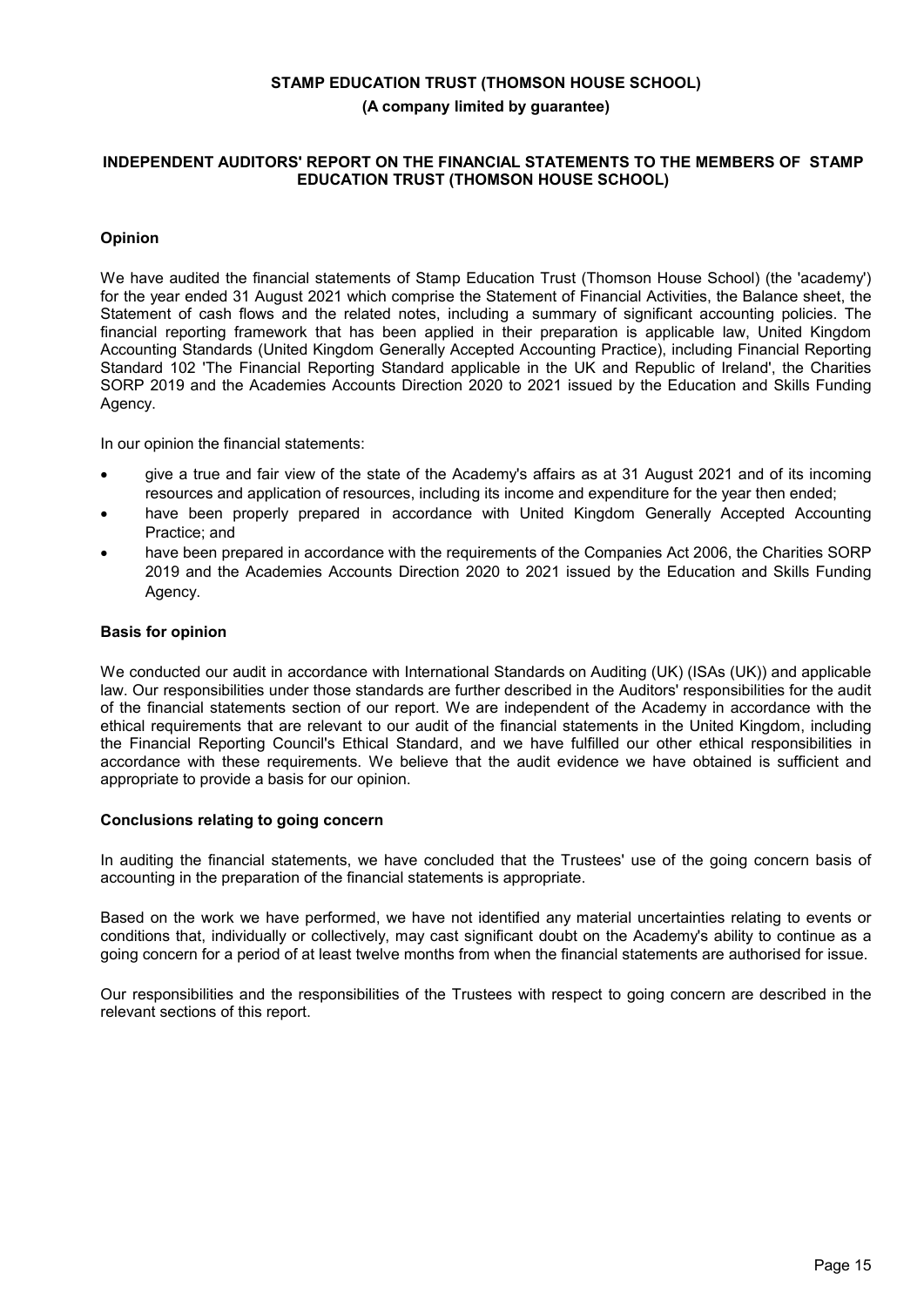## **INDEPENDENT AUDITORS' REPORT ON THE FINANCIAL STATEMENTS TO THE MEMBERS OF STAMP EDUCATION TRUST (THOMSON HOUSE SCHOOL) (CONTINUED)**

## **Other information**

The other information comprises the information included in the Annual report other than the financial statements and our Auditors' report thereon. The Trustees are responsible for the other information contained within the Annual report. Our opinion on the financial statements does not cover the other information and, except to the extent otherwise explicitly stated in our report, we do not express any form of assurance conclusion thereon. Our responsibility is to read the other information and, in doing so, consider whether the other information is materially inconsistent with the financial statements or our knowledge obtained in the course of the audit, or otherwise appears to be materially misstated. If we identify such material inconsistencies or apparent material misstatements, we are required to determine whether this gives rise to a material misstatement in the financial statements themselves. If, based on the work we have performed, we conclude that there is a material misstatement of this other information, we are required to report that fact.

We have nothing to report in this regard.

#### **Opinion on other matters prescribed by the Companies Act 2006**

In our opinion, based on the work undertaken in the course of the audit:

- the information given in the Trustees' Report including the Strategic Report for the financial year for which the financial statements are prepared is consistent with the financial statements.
- the Trustees' Report and the Strategic Report have been prepared in accordance with applicable legal requirements.

#### **Matters on which we are required to report by exception**

In the light of our knowledge and understanding of the Academy and its environment obtained in the course of the audit, we have not identified material misstatements in the Trustees' Report including the Strategic Report.

We have nothing to report in respect of the following matters in relation to which the Companies Act 2006 requires us to report to you if, in our opinion:

- adequate accounting records have not been kept, or returns adequate for our audit have not been received from branches not visited by us; or
- the financial statements are not in agreement with the accounting records and returns; or
- certain disclosures of Trustees' remuneration specified by law are not made; or
- we have not received all the information and explanations we require for our audit.

#### **Responsibilities of trustees**

As explained more fully in the Trustees' responsibilities statement, the Trustees (who are also the directors of the Academy for the purposes of company law) are responsible for the preparation of the financial statements and for being satisfied that they give a true and fair view, and for such internal control as the Trustees determine is necessary to enable the preparation of financial statements that are free from material misstatement, whether due to fraud or error.

In preparing the financial statements, the Trustees are responsible for assessing the Academy's ability to continue as a going concern, disclosing, as applicable, matters related to going concern and using the going concern basis of accounting unless the Trustees either intend to liquidate the Academy or to cease operations, or have no realistic alternative but to do so.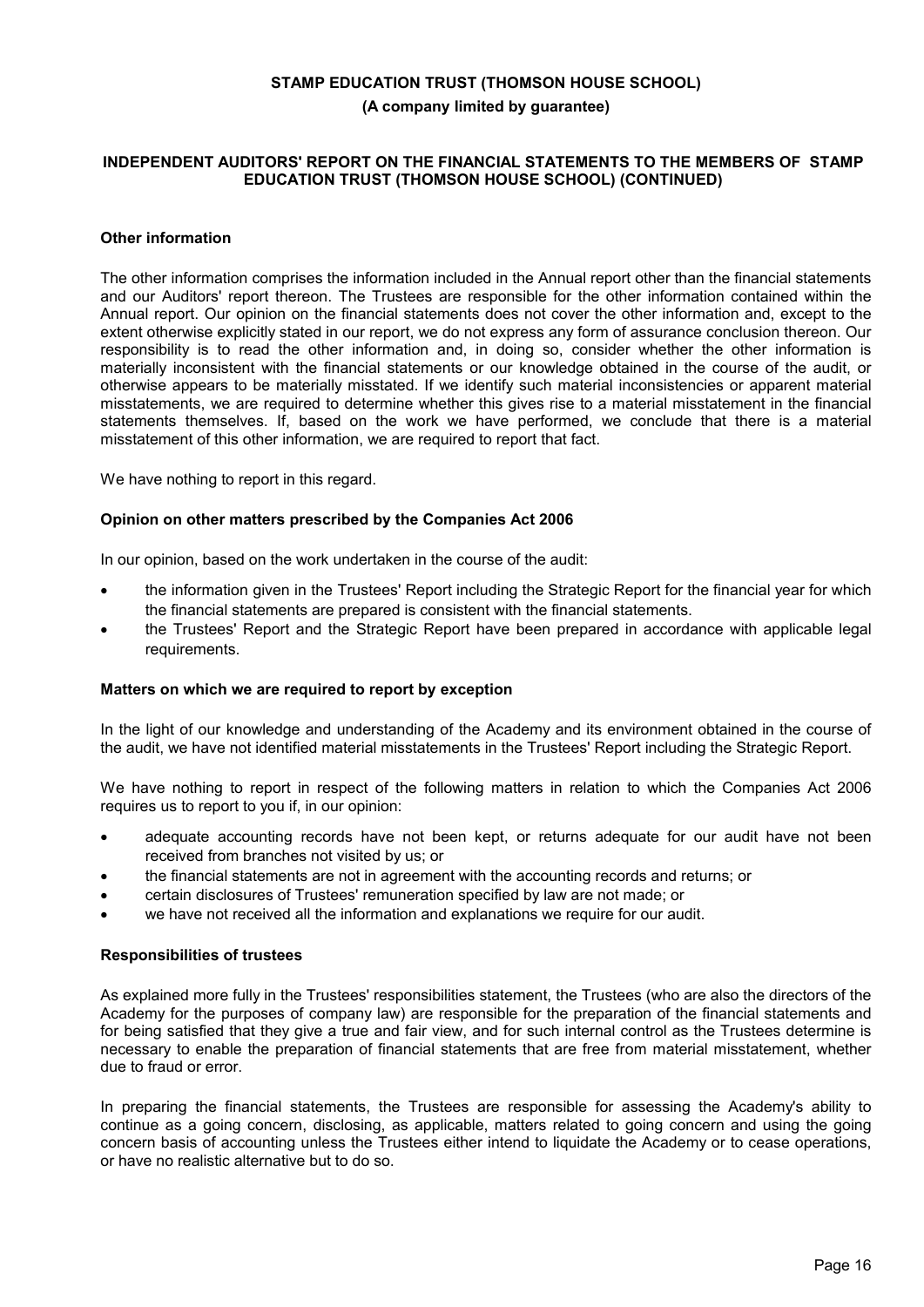## **INDEPENDENT AUDITORS' REPORT ON THE FINANCIAL STATEMENTS TO THE MEMBERS OF STAMP EDUCATION TRUST (THOMSON HOUSE SCHOOL) (CONTINUED)**

#### **Auditors' responsibilities for the audit of the financial statements**

Our objectives are to obtain reasonable assurance about whether the financial statements as a whole are free from material misstatement, whether due to fraud or error, and to issue an Auditors' report that includes our opinion. Reasonable assurance is a high level of assurance, but is not a guarantee that an audit conducted in accordance with ISAs (UK) will always detect a material misstatement when it exists. Misstatements can arise from fraud or error and are considered material if, individually or in the aggregate, they could reasonably be expected to influence the economic decisions of users taken on the basis of these financial statements.

Irregularities, including fraud, are instances of non-compliance with laws and regulations. We design procedures in line with our responsibilities, outlined above, to detect material misstatements in respect of irregularities, including fraud. The extent to which our procedures are capable of detecting irregularities, including fraud is detailed below:

We considered the nature of the industry and its control environment, and reviewed the academy's documentation of their policies and procedures relating to fraud and compliance with laws and regulations. We also inquired about management's own identification and assessment of the risks of irregularities.

We obtained an understanding of the legal and regulatory framework that the academy's operates in, and identified the key laws and regulations that:

- had a direct effect on the determination of material amounts and disclosures in the financial statements. These included the UK Companies Act and Charities SORP Act; and
- do not have a direct effect on the financial statements but compliance with which may be fundamental to the charitable company's ability to operate or to avoid a material penalty.

The audit engagement team analysed the opportunities and incentives that may exist within the organisation for fraud and how and where fraud might occur in the financial statements.

In common with all audits under ISAs (UK), we are also required to perform specific procedures to respond to the risk of management override. In addressing the risk of fraud through management override of controls, we tested the appropriateness of journal entries and other adjustments; assessed whether the judgements made in making accounting estimates are indicative of a potential bias; and evaluated the business rationale of any significant transactions that are unusual or outside the normal course of business.

In addition to the above, our procedures to respond to the risks identified included the following:

- reviewing financial statement disclosures by testing to supporting documentation to assess compliance with provisions of relevant laws and regulations described as having a direct effect on the financial statements;
- performing analytical procedures to identify any unusual or unexpected relationships that may indicate risks of material misstatement due to fraud;
- enquiring of management, and external legal counsel concerning actual and potential litigation and claims, and instances of non-compliance with laws and regulations; and
- reading minutes of meetings of those charged with governance.

A further description of our responsibilities for the audit of the financial statements is located on the Financial Reporting Council's website at: www.frc.org.uk/auditorsresponsibilities. This description forms part of our Auditors' report.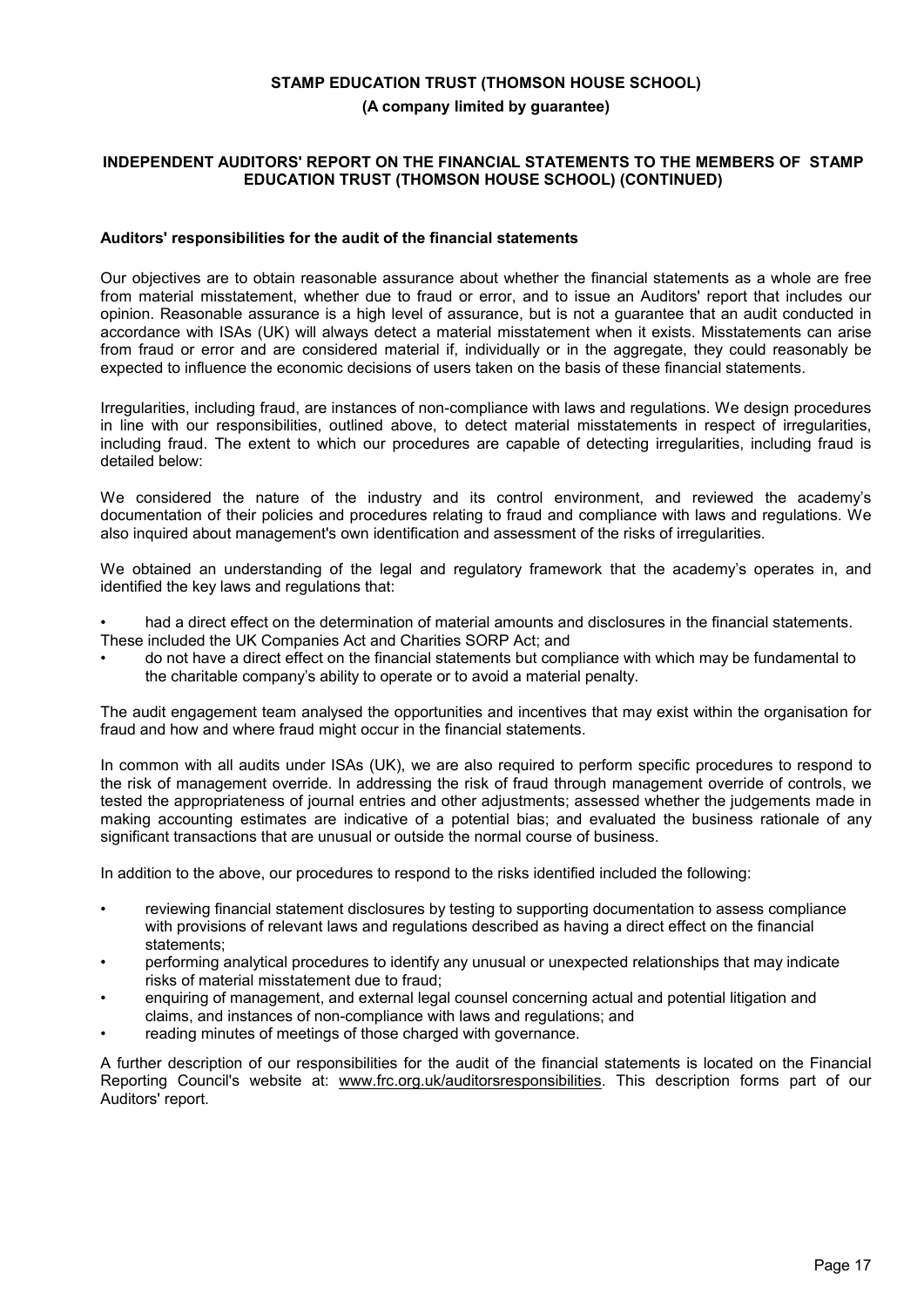## **INDEPENDENT AUDITORS' REPORT ON THE FINANCIAL STATEMENTS TO THE MEMBERS OF STAMP EDUCATION TRUST (THOMSON HOUSE SCHOOL) (CONTINUED)**

## **Use of our report**

This report is made solely to the Academy's members, as a body, in accordance with Chapter 3 of Part 16 of the Companies Act 2006. Our audit work has been undertaken so that we might state to the Academy's members those matters we are required to state to them in an Auditors' report and for no other purpose. To the fullest extent permitted by law, we do not accept or assume responsibility to anyone other than the Academy and its members, as a body, for our audit work, for this report, or for the opinions we have formed.

FOR LANDAU BAKER LIMITED

## **Carly Pinkus (Senior statutory auditor)**

for and on behalf of **Landau Baker Limited**

Chartered Accountants Statutory Auditor

Mountcliff House

154 Brent Street

London

NW4 2DR

22 December 2021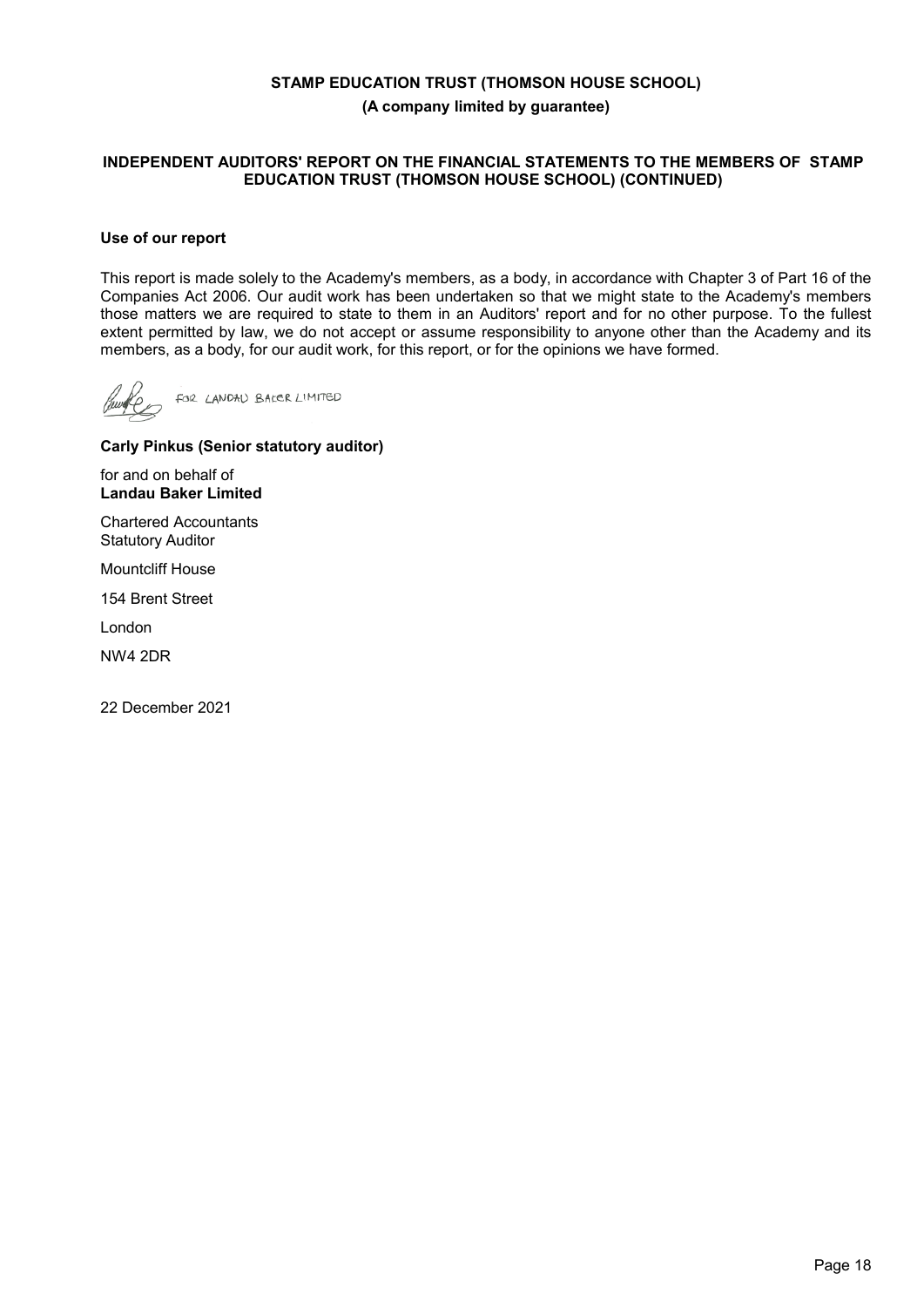## **INDEPENDENT REPORTING ACCOUNTANT'S ASSURANCE REPORT ON REGULARITY TO STAMP EDUCATION TRUST (THOMSON HOUSE SCHOOL) AND THE EDUCATION AND SKILLS FUNDING AGENCY**

In accordance with the terms of our engagement letter dated 25 June 2021 and further to the requirements of the Education and Skills Funding Agency (ESFA) as included in the Academies Accounts Direction 2020 to 2021, we have carried out an engagement to obtain limited assurance about whether the expenditure disbursed and income received by Stamp Education Trust (Thomson House School) during the year 1 September 2020 to 31 August 2021 have been applied to the purposes identified by Parliament and the financial transactions conform to the authorities which govern them.

This report is made solely to Stamp Education Trust (Thomson House School) and ESFA in accordance with the terms of our engagement letter. Our work has been undertaken so that we might state to Stamp Education Trust (Thomson House School) and ESFA those matters we are required to state in a report and for no other purpose. To the fullest extent permitted by law, we do not accept or assume responsibility to anyone other than Stamp Education Trust (Thomson House School) and ESFA, for our work, for this report, or for the conclusion we have formed.

## **Respective responsibilities of Stamp Education Trust (Thomson House School)'s accounting officer and the reporting accountant**

The accounting officer is responsible, under the requirements of Stamp Education Trust (Thomson House School)'s funding agreement with the Secretary of State for Education dated 13 December 2012 and the Academies Financial Handbook, extant from 1 September 2020, for ensuring that expenditure disbursed and income received is applied for the purposes intended by Parliament and the financial transactions conform to the authorities which govern them.

Our responsibilities for this engagement are established in the United Kingdom by our profession's ethical guidance and are to obtain limited assurance and report in accordance with our engagement letter and the requirements of the Academies Accounts Direction 2020 to 2021. We report to you whether anything has come to our attention in carrying out our work which suggests that in all material respects, expenditure disbursed and income received during the year 1 September 2020 to 31 August 2021 have not been applied to purposes intended by Parliament or that the financial transactions do not conform to the authorities which govern them.

## **Approach**

We conducted our engagement in accordance with the Framework and Guide for External Auditors and Reporting Accountant of Academy Trusts issued by ESFA. We performed a limited assurance engagement as defined in our engagement letter.

The objective of a limited assurance engagement is to perform such procedures as to obtain information and explanations in order to provide us with sufficient appropriate evidence to express a negative conclusion on regularity.

A limited assurance engagement is more limited in scope than a reasonable assurance engagement and consequently does not enable us to obtain assurance that we would become aware of all significant matters that might be identified in a reasonable assurance engagement. Accordingly, we do not express a positive opinion.

Our engagement includes examination, on a test basis, of evidence relevant to the regularity and propriety of the Academy's income and expenditure.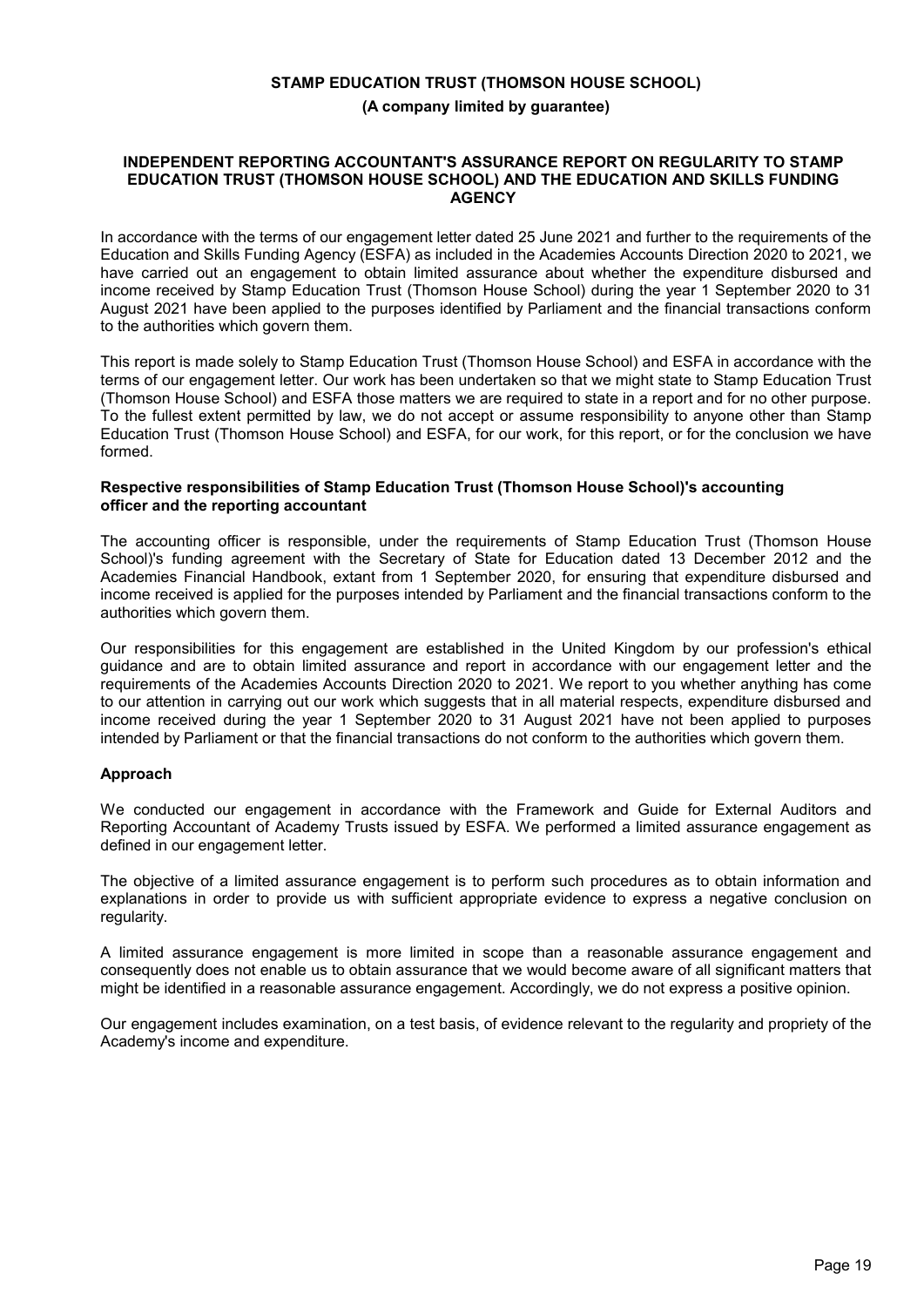## **INDEPENDENT REPORTING ACCOUNTANT'S ASSURANCE REPORT ON REGULARITY TO STAMP EDUCATION TRUST (THOMSON HOUSE SCHOOL) AND THE EDUCATION & SKILLS FUNDING AGENCY (CONTINUED)**

## **Conclusion**

In the course of our work, nothing has come to our attention which suggest in all material respects the expenditure disbursed and income received during the year 1 September 2020 to 31 August 2021 has not been applied to purposes intended by Parliament and the financial transactions do not conform to the authorities which govern them.

Landau Bake Limited

Reporting Accountant **Landau Baker Limited** Chartered Accountants Statutory Auditor

Mountcliff House 154 Brent Street London NW4 2DR

Date: 22 December 2021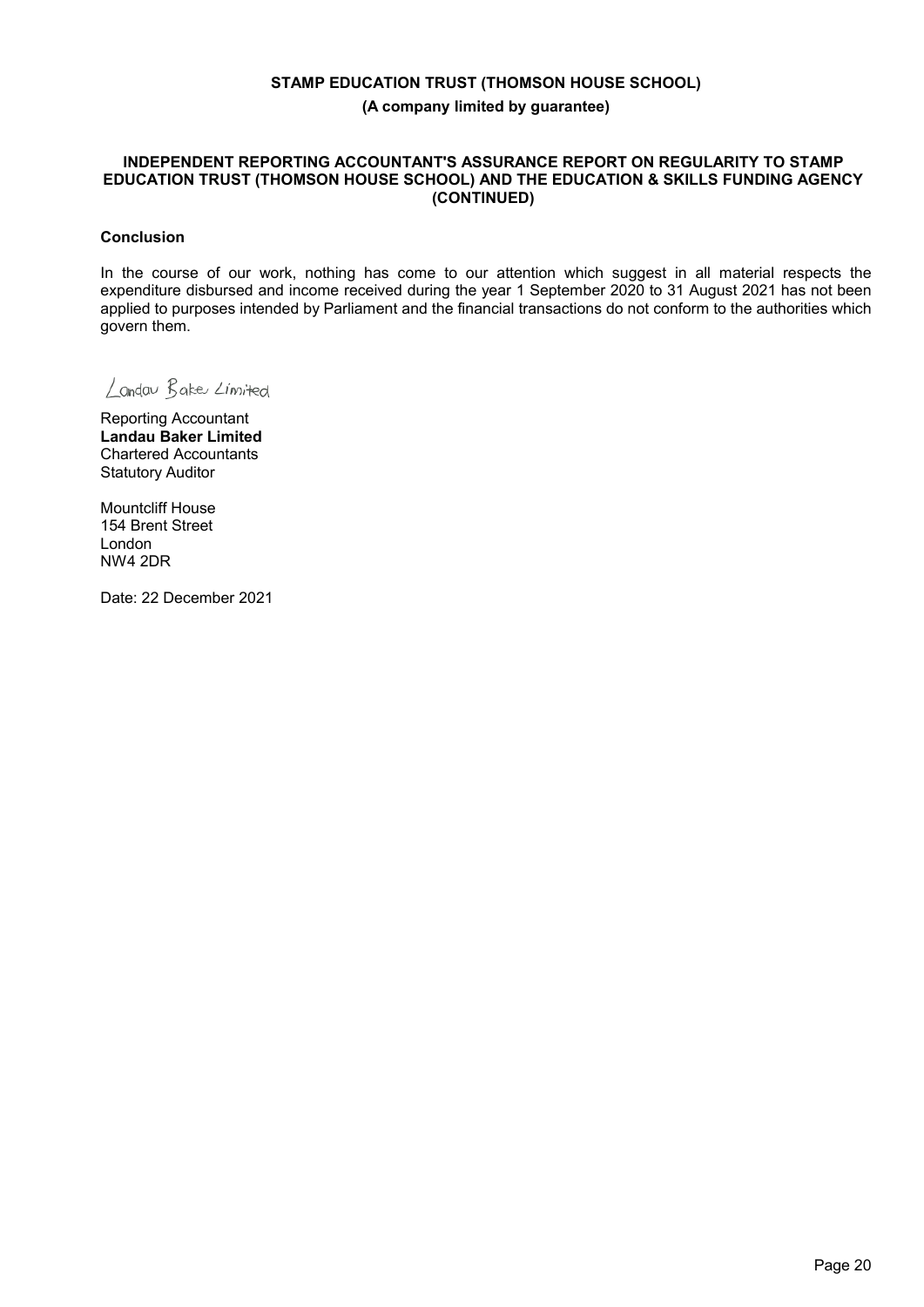## **STATEMENT OF FINANCIAL ACTIVITIES (INCORPORATING INCOME AND EXPENDITURE ACCOUNT) FOR THE YEAR ENDED 31 AUGUST 2021**

|                                                                       | <b>Note</b> | <b>Unrestricted</b><br>funds<br>2021<br>£ | <b>Restricted</b><br>funds<br>2021<br>£ | <b>Restricted</b><br>fixed asset<br>funds<br>2021<br>£ | <b>Total</b><br>funds<br>2021<br>£ | Total<br>funds<br>2020<br>£ |
|-----------------------------------------------------------------------|-------------|-------------------------------------------|-----------------------------------------|--------------------------------------------------------|------------------------------------|-----------------------------|
| Income from:                                                          |             |                                           |                                         |                                                        |                                    |                             |
| Donations and capital<br>grants                                       | 3           | 84,902                                    | 235                                     | 8,061                                                  | 93,198                             | 74,242                      |
| Other trading activities                                              | 5           | 63,812                                    | 52,763                                  |                                                        | 116,575                            | 153,678                     |
| Investments                                                           | 6           |                                           | 39                                      |                                                        | 39                                 | 963                         |
| Charitable activities                                                 | 4           |                                           | 1,743,804                               |                                                        | 1,743,804                          | 1,727,942                   |
| <b>Total income</b>                                                   |             | 148,714                                   | 1,796,841                               | 8,061                                                  | 1,953,616                          | 1,956,825                   |
| <b>Expenditure on:</b>                                                |             |                                           |                                         |                                                        |                                    |                             |
| Raising funds                                                         |             | 957                                       |                                         |                                                        | 957                                | 384                         |
| Charitable activities                                                 | 8           |                                           | 2,152,635                               | 195,016                                                | 2,347,651                          | 2,336,426                   |
| <b>Total expenditure</b>                                              |             | 957                                       | 2,152,635                               | 195,016                                                | 2,348,608                          | 2,336,810                   |
| <b>Net</b><br>income/(expenditure)                                    |             | 147,757                                   | (355, 794)                              | (186, 955)                                             | (394, 992)                         | (379, 985)                  |
| Transfers between<br>funds                                            | 18          | (229, 379)                                | 224,793                                 | 4,586                                                  |                                    |                             |
| Net movement in<br>funds before other<br>recognised<br>gains/(losses) |             | (81, 622)                                 | (131,001)                               | (182, 369)                                             | (394, 992)                         | (379, 985)                  |
| Other recognised<br>gains/(losses):<br>Actuarial losses on            |             |                                           |                                         |                                                        |                                    |                             |
| defined benefit pension<br>schemes                                    | 24          |                                           | (112,000)                               |                                                        | (112,000)                          | (53,000)                    |
| Net movement in<br>funds                                              |             | (81, 622)                                 | (243,001)                               | (182, 369)                                             | (506, 992)                         | (432, 985)                  |
| <b>Reconciliation of</b><br>funds:                                    |             |                                           |                                         |                                                        |                                    |                             |
| Total funds brought                                                   |             |                                           |                                         |                                                        |                                    |                             |
| forward                                                               |             | 366,516                                   | (551,000)                               | 6,961,488                                              | 6,777,004                          | 7,209,989                   |
| Net movement in funds                                                 |             | (81, 622)                                 | (243,001)                               | (182, 369)                                             | (506, 992)                         | (432, 985)                  |
| <b>Total funds carried</b><br>forward                                 |             | 284,894                                   | (794, 001)                              | 6,779,119                                              | 6,270,012                          | 6,777,004                   |

The Statement of Financial Activities includes all gains and losses recognised in the year.

The notes on pages 24 to 46 form part of these financial statements.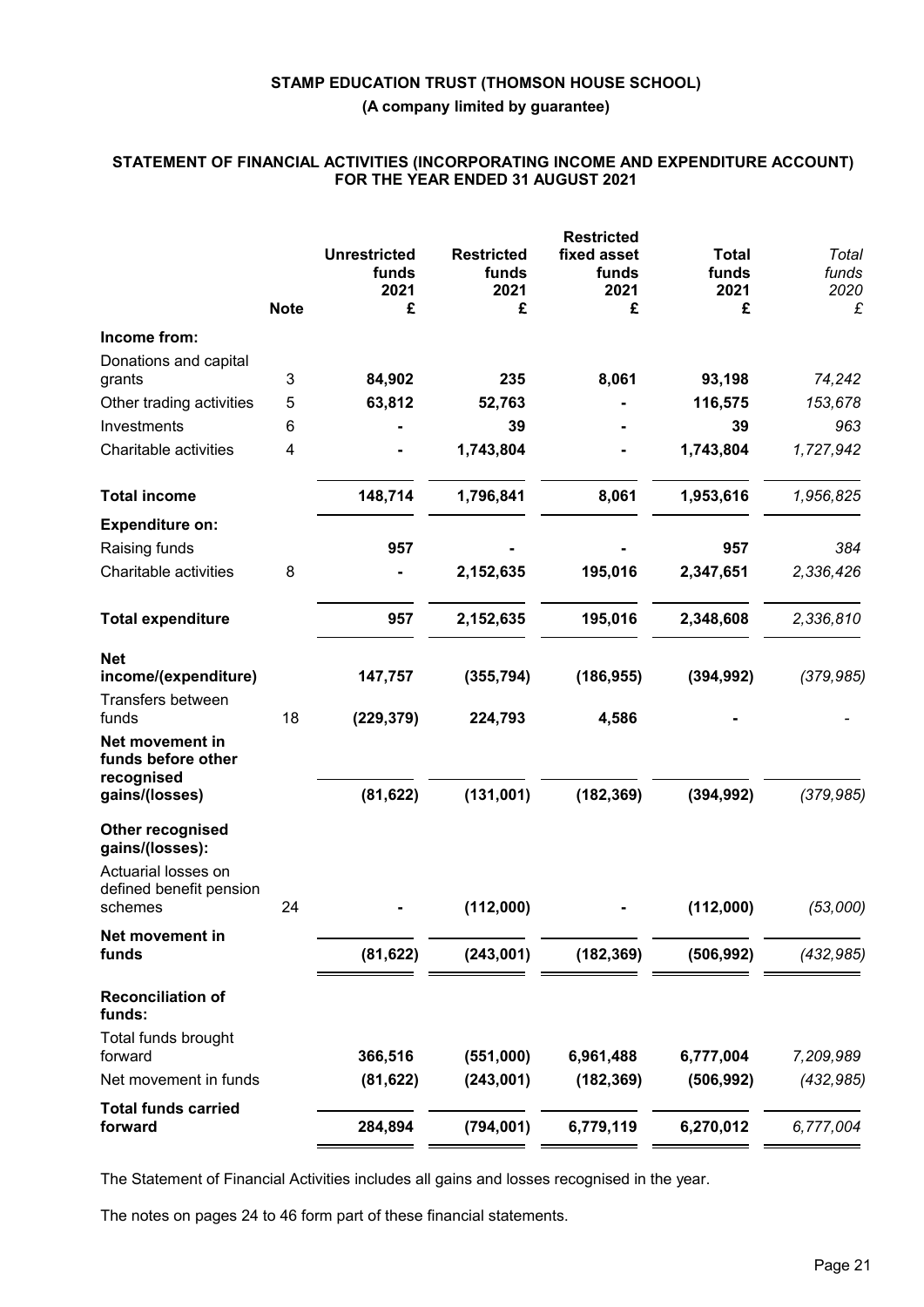## **STAMP EDUCATION TRUST (THOMSON HOUSE SCHOOL)**

#### **(A company limited by guarantee) REGISTERED NUMBER: 07916297**

# **BALANCE SHEET AS AT 31 AUGUST 2021**

|                                                         | <b>Note</b> |           | 2021<br>£ |            | 2020<br>£ |
|---------------------------------------------------------|-------------|-----------|-----------|------------|-----------|
| <b>Fixed assets</b>                                     |             |           |           |            |           |
| Tangible assets                                         | 15          |           | 6,779,119 |            | 6,961,488 |
|                                                         |             |           | 6,779,119 |            | 6,961,488 |
| <b>Current assets</b>                                   |             |           |           |            |           |
| Debtors                                                 | 16          | 74,735    |           | 69,338     |           |
| Cash at bank and in hand                                |             | 292,361   |           | 434,485    |           |
|                                                         |             | 367,096   |           | 503,823    |           |
| Creditors: amounts falling due within one<br>year       | 17          | (82, 203) |           | (137, 307) |           |
| <b>Net current assets</b>                               |             |           | 284,893   |            | 366,516   |
| <b>Total assets less current liabilities</b>            |             |           | 7,064,012 |            | 7,328,004 |
| Net assets excluding pension liability                  |             |           | 7,064,012 |            | 7,328,004 |
| Defined benefit pension scheme liability                | 24          |           | (794,000) |            | (551,000) |
| <b>Total net assets</b>                                 |             |           | 6,270,012 |            | 6,777,004 |
| <b>Funds of the Academy</b><br><b>Restricted funds:</b> |             |           |           |            |           |
| Fixed asset funds                                       | 18          | 6,779,119 |           | 6,961,488  |           |
| Restricted funds excluding pension asset                | 18          | 6,779,119 |           | 6,961,488  |           |
| Pension reserve                                         | 18          | (794,000) |           | (551,000)  |           |
| <b>Total restricted funds</b>                           | 18          |           | 5,985,119 |            | 6,410,488 |
| <b>Unrestricted income funds</b>                        | 18          |           | 284,893   |            | 366,516   |
| <b>Total funds</b>                                      |             |           | 6,270,012 |            | 6,777,004 |

The financial statements on pages 21 to 46 were approved by the Trustees, and authorised for issue on 22 December 2021 and are signed on their behalf, by:

finita Rossell

**Mrs S Rossetti** Chair of Trustees

The notes on pages 24 to 46 form part of these financial statements.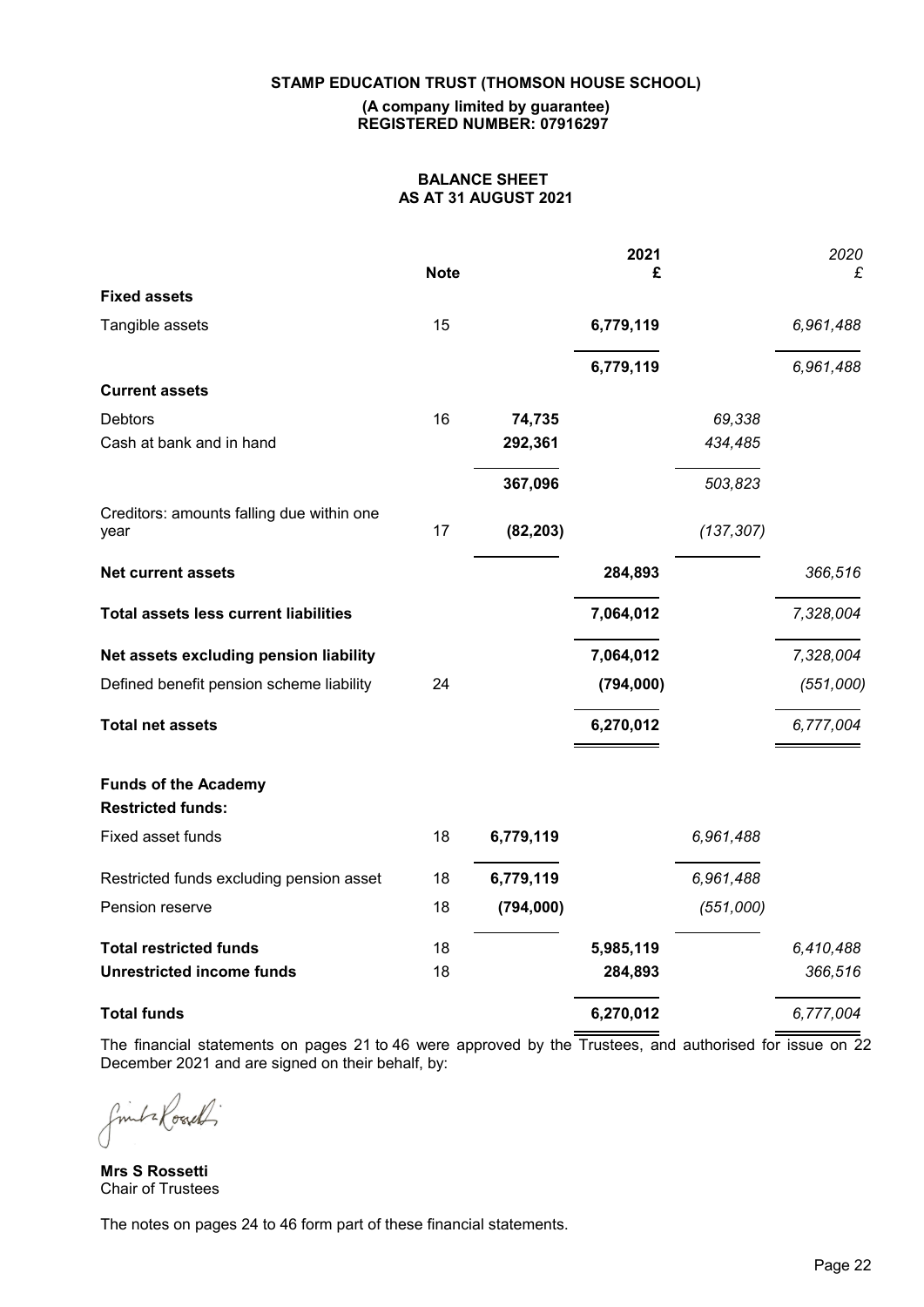## **STATEMENT OF CASH FLOWS FOR THE YEAR ENDED 31 AUGUST 2021**

|                                                        | <b>Note</b> | 2021<br>£  | 2020<br>£ |
|--------------------------------------------------------|-------------|------------|-----------|
| Cash flows from operating activities                   |             |            |           |
| Net cash (used in)/provided by operating activities    | 20          | (137, 577) | 59,960    |
| Cash flows from investing activities                   | 21          | (4, 547)   | (41, 745) |
| Change in cash and cash equivalents in the year        |             | (142, 124) | 18,215    |
| Cash and cash equivalents at the beginning of the year |             | 434,485    | 416,270   |
| Cash and cash equivalents at the end of the year       | 22.23       | 292.361    | 434,485   |

The notes on pages 24 to 46 form part of these financial statements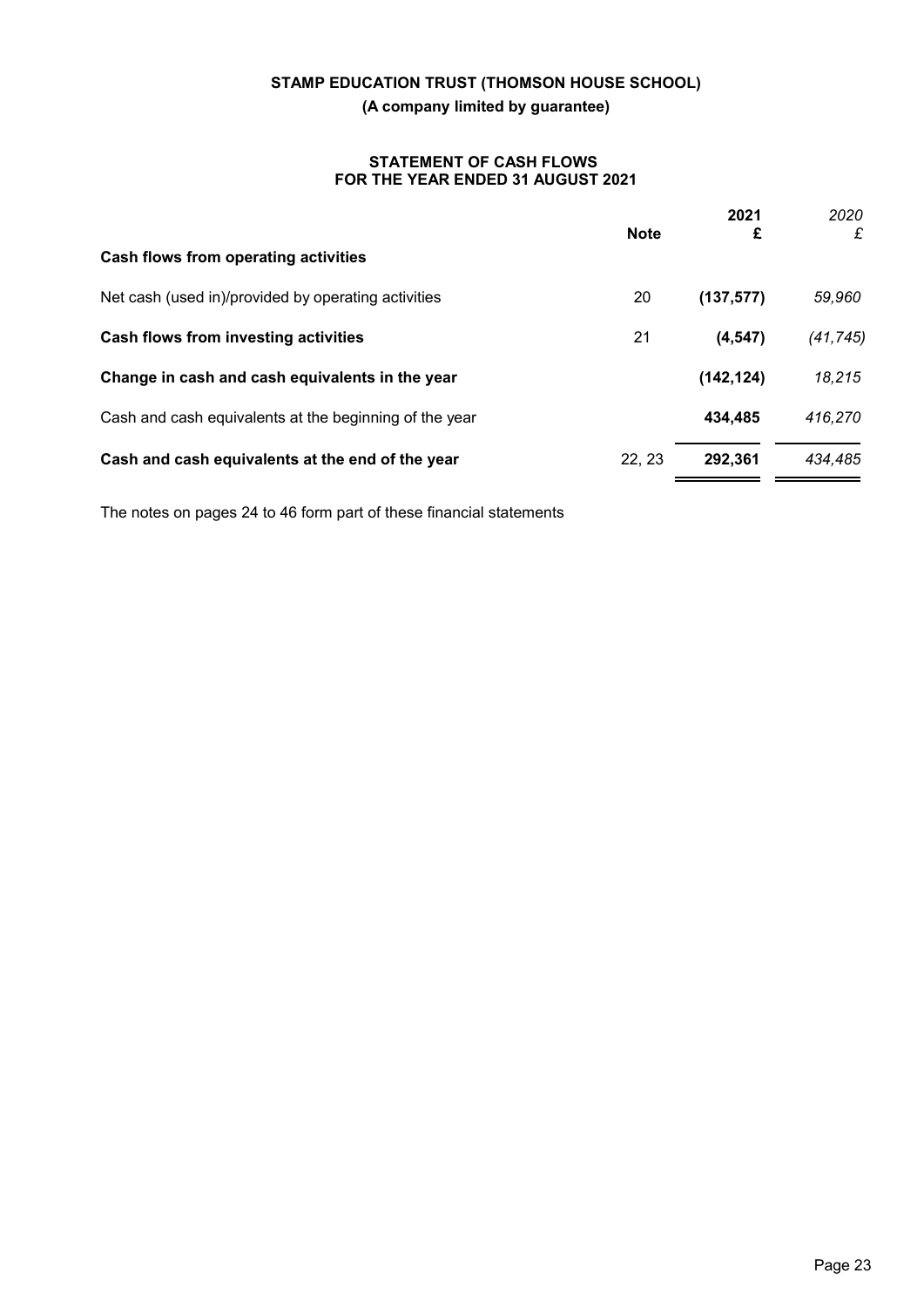#### **NOTES TO THE FINANCIAL STATEMENTS FOR THE YEAR ENDED 31 AUGUST 2021**

#### **1. Accounting policies**

A summary of the principal accounting policies adopted (which have been applied consistently, except where noted), judgments and key sources of estimation uncertainty, is set out below.

#### **1.1 Basis of preparation of financial statements**

The financial statements of the Academy, which is a public benefit entity under FRS 102, have been prepared under the historic cost convention in accordance with the Financial Reporting Standard Applicable in the UK and Republic of Ireland (FRS 102), the Accounting and Reporting by Charities: Statement of Recommended Practice applicable to charities preparing their accounts in accordance with the Financial Reporting Standard applicable in the UK and Republic of Ireland (FRS 102) (Charities SORP (FRS 102)), the Academies Accounts Direction *2020* to 2021 issued by ESFA, the Charities Act 2011 and the Companies Act 2006.

#### **1.2 Going concern**

The Trustees assess whether the use of going concern is appropriate i.e. whether there are any material uncertainties related to events or conditions that may cast significant doubt on the ability of the Academy to continue as a going concern. The Trustees make this assessment in respect of a period of at least one year from the date of authorisation for issue of the financial statements and have concluded that the Academy has adequate resources to continue in operational existence for the foreseeable future and there are no material uncertainties about the Academy's ability to continue as a going concern, thus they continue to adopt the going concern basis of accounting in preparing the financial statements.

#### **1.3 Income**

All incoming resources are recognised when the Academy has entitlement to the funds, the receipt is probable and the amount can be measured reliably.

## **Legacies**

The recognition of income from legacies is dependent on establishing entitlement, the probability of receipt and the ability to estimate with sufficient accuracy the amount receivable. Evidence of entitlement to a legacy exists when the Academy has sufficient evidence that a gift has been left to them (through knowledge of the existence of a valid will and the death of the benefactor) and the executor is satisfied that the property in question will not be required to satisfy claims in the estate. Receipt of a legacy must be recognised when it is probable that it will be received and the fair value of the amount receivable, which will generally be the expected cash amount to be distributed to the Academy, can be reliably measured.

#### **Donations**

Donations are recognised on a receivable basis (where there are no performance-related conditions) where the receipt is probable and the amount can be reliably measured.

## **1.4 Expenditure**

Expenditure is recognised once there is a legal or constructive obligation to transfer economic benefit to a third party, it is probable that a transfer of economic benefits will be required in settlement and the amount of the obligation can be measured reliably. Expenditure is classified by activity. The costs of each activity are made up of the total of direct costs and shared costs, including support costs involved in undertaking each activity. Direct costs attributable to a single activity are allocated directly to that activity. Shared costs which contribute to more than one activity and support costs which are not attributable to a single activity are apportioned between those activities on a basis consistent with the use of resources. Central staff costs are allocated on the basis of time spent, and depreciation charges allocated on the portion of the asset's use.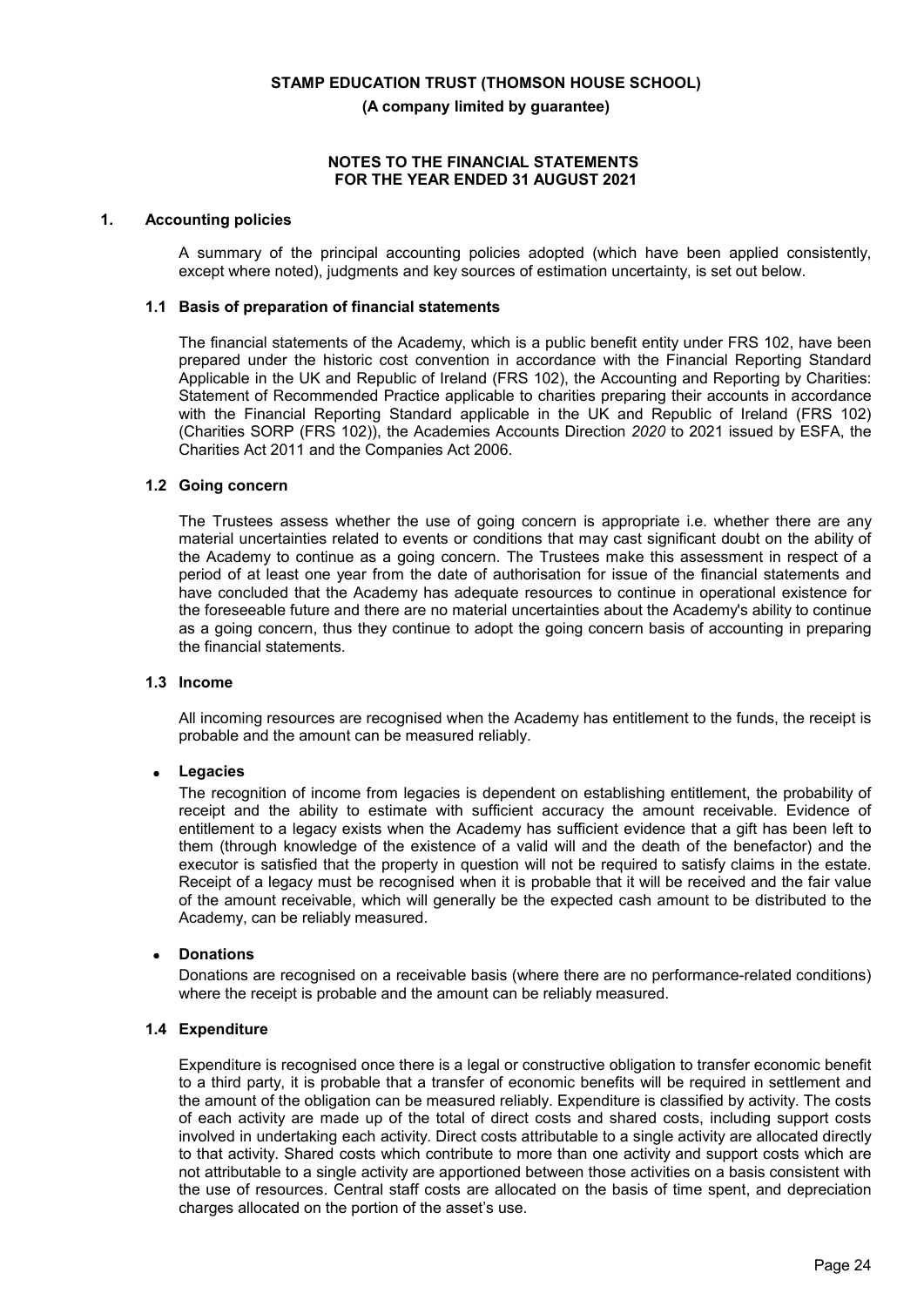#### **NOTES TO THE FINANCIAL STATEMENTS FOR THE YEAR ENDED 31 AUGUST 2021**

## **1. Accounting policies (continued)**

#### **1.4 Expenditure (continued)**

#### **Expenditure on raising funds**

This includes all expenditure incurred by the Academy to raise funds for its charitable purposes and includes costs of all fundraising activities events and non-charitable trading.

#### **Charitable activities**

These are costs incurred on the Academy's educational operations, including support costs and costs relating to the governance of the Academy apportioned to charitable activities.

All resources expended are inclusive of irrecoverable VAT.

#### **1.5 Intangible assets**

Intangible assets costing £2,000 or more are capitalised and recognised when future economic benefits are probable and the cost or value of the asset can be measured reliably.

Intangible assets are initially recognised at cost and are subsequently measured at cost net of amortisation and any provision for impairment.

Amortisation is provided on intangible assets at rates calculated to write off the cost of each asset on a straight-line basis over its expected useful life.

The estimated useful lives are as follows:

Amortisation is provided on the following basis:

Computer software - 3 years

#### **1.6 Tangible fixed assets**

Assets costing £2,000 or more are capitalised as tangible fixed assets and are carried at cost, net of depreciation and any provision for impairment.

Where tangible fixed assets have been acquired with the aid of specific grants, either from the government or from the private sector, they are included in the Balance sheet at cost and depreciated over their expected useful economic life. Where there are specific conditions attached to the funding requiring the continued use of the asset, the related grants are credited to a restricted fixed asset fund in the Statement of financial activities and carried forward in the Balance sheet. Depreciation on the relevant assets is charged directly to the restricted fixed asset fund in the Statement of financial activities. Where tangible fixed assets have been acquired with unrestricted funds, depreciation on such assets is charged to the unrestricted fund.

Depreciation is provided on all tangible fixed assets other than freehold land and assets under construction, at rates calculated to write off the cost of each asset on a straight-line basis over its expected useful life, as follows: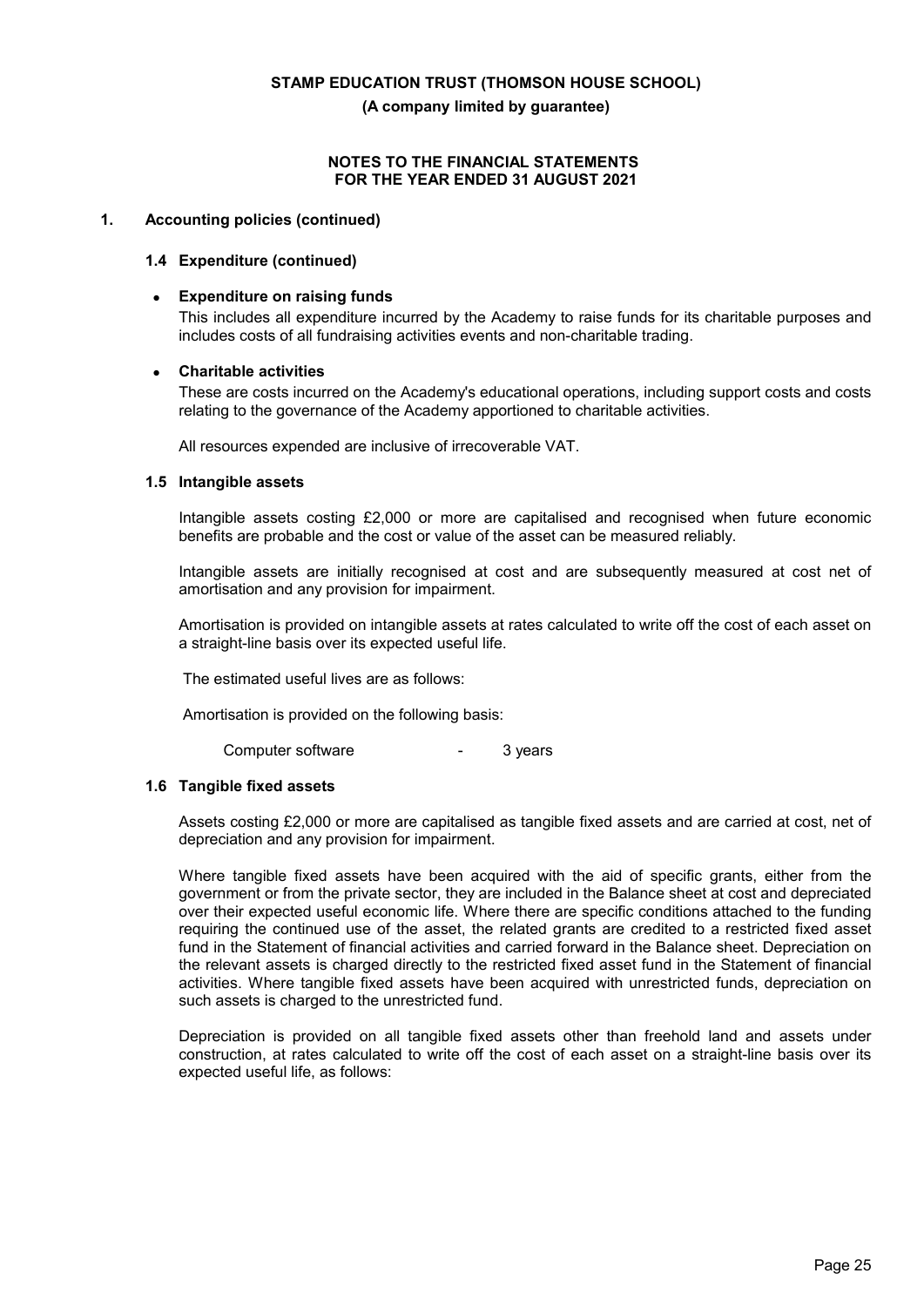#### **NOTES TO THE FINANCIAL STATEMENTS FOR THE YEAR ENDED 31 AUGUST 2021**

#### **1. Accounting policies (continued)**

#### **1.6 Tangible fixed assets (continued)**

Depreciation is provided on the following bases:

| Freehold buildings                         | - 50 years |
|--------------------------------------------|------------|
| Fixtures, fittings and equipment - 3 years |            |
| Computer equipment                         | - 3 years  |

A review for impairment of a fixed asset is carried out if events or changes in circumstances indicate that the carrying value of any fixed asset may not be recoverable. Shortfalls between the carrying value of fixed assets and their recoverable amounts are recognised as impairments. Impairment losses are recognised in the Statement of financial activities.

#### **1.7 Debtors**

Trade and other debtors are recognised at the settlement amount after any trade discount offered. Prepayments are valued at the amount prepaid net of any trade discounts due.

## **1.8 Cash at bank and in hand**

Cash at bank and in hand includes cash and short-term highly liquid investments with a short maturity of three months or less from the date of acquisition or opening of the deposit or similar account.

#### **1.9 Liabilities**

Liabilities are recognised when there is an obligation at the Balance sheet date as a result of a past event, it is probable that a transfer of economic benefit will be required in settlement, and the amount of the settlement can be estimated reliably. Liabilities are recognised at the amount that the Academy anticipates it will pay to settle the debt or the amount it has received as advanced payments for the goods or services it must provide.

#### **1.10 Financial instruments**

The Academy only holds basic financial instruments as defined in FRS 102. The financial assets and financial liabilities of the Academy and their measurement bases are as follows:

*Financial assets* - trade and other debtors are basic financial instruments and are debt instruments measured at amortised cost as detailed in note 16. Prepayments are not financial instruments.

Cash at bank is classified as a basic financial instrument and is measured at face value.

*Financial liabilities* - trade creditors, accruals and other creditors are financial instruments, and are measured at amortised cost as detailed in note 17. Taxation and social security are not included in the financial instruments disclosure definition. Deferred income is not deemed to be a financial liability, as the cash settlement has already taken place and there is an obligation to deliver services rather than cash or another financial instrument.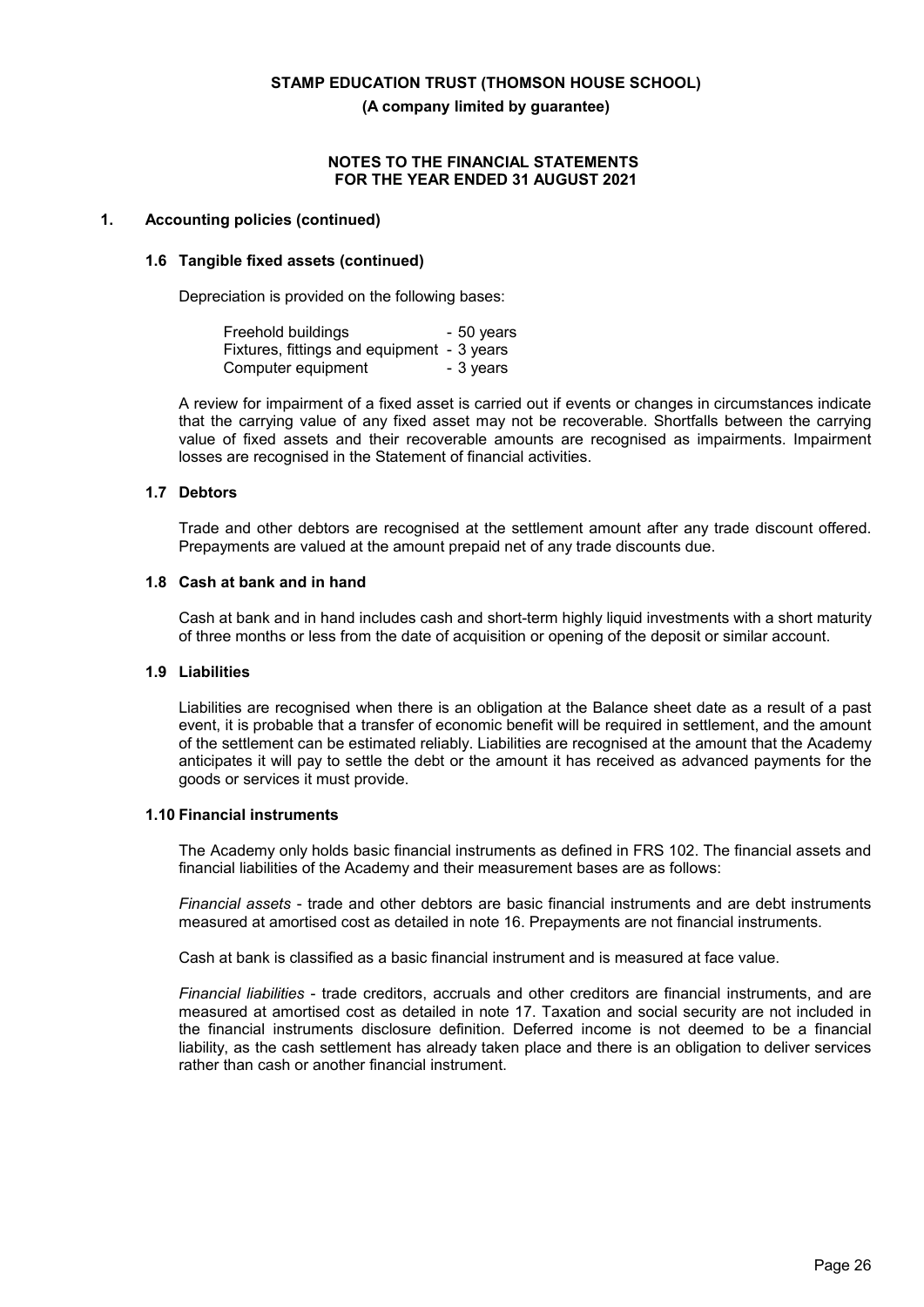#### **NOTES TO THE FINANCIAL STATEMENTS FOR THE YEAR ENDED 31 AUGUST 2021**

#### **1. Accounting policies (continued)**

#### **1.11 Pensions**

Retirement benefits to employees of the Academy are provided by the Teachers' Pension Scheme ("TPS") and the Local Government Pension Scheme ("LGPS"). These are defined benefit schemes.

The TPS is an unfunded scheme and contributions are calculated so as to spread the cost of pensions over employees' working lives with the Academy in such a way that the pension cost is a substantially level percentage of current and future pensionable payroll. The contributions are determined by the Government Actuary on the basis of quadrennial valuations using a prospective unit credit method. TPS is an unfunded multi-employer scheme with no underlying assets to assign between employers. Consequently, the TPS is treated as a defined contribution scheme for accounting purposes and the contributions recognised in the period to which they relate.

The LGPS is a funded multi-employer scheme and the assets are held separately from those of the Academy in separate trustee administered funds. Pension scheme assets are measured at fair value and liabilities are measured on an actuarial basis using the projected unit credit method and discounted at a rate equivalent to the current rate of return on a high quality corporate bond of equivalent term and currency to the liabilities. The actuarial valuations are obtained at least triennially and are updated at each Balance sheet date. The amounts charged to operating surplus are the current service costs and the costs of scheme introductions, benefit changes, settlements and curtailments. They are included as part of staff costs as incurred. Net interest on the net defined benefit liability/asset is also recognised in the Statement of financial activities and comprises the interest cost on the defined benefit obligation and interest income on the scheme assets, calculated by multiplying the fair value of the scheme assets at the beginning of the period by the rate used to discount the benefit obligations. The difference between the interest income on the scheme assets and the actual return on the scheme assets is recognised in other recognised gains and losses.

Actuarial gains and losses are recognised immediately in other recognised gains and losses.

#### **1.12 Fund accounting**

Unrestricted income funds represent those resources which may be used towards meeting any of the charitable objects of the Academy at the discretion of the Trustees.

Restricted fixed asset funds are resources which are to be applied to specific capital purposes imposed by the funders where the asset acquired or created is held for a specific purpose.

Restricted general funds comprise all other restricted funds received with restrictions imposed by the funder/donor and include grants from the Department for Education Group.

Investment income, gains and losses are allocated to the appropriate fund.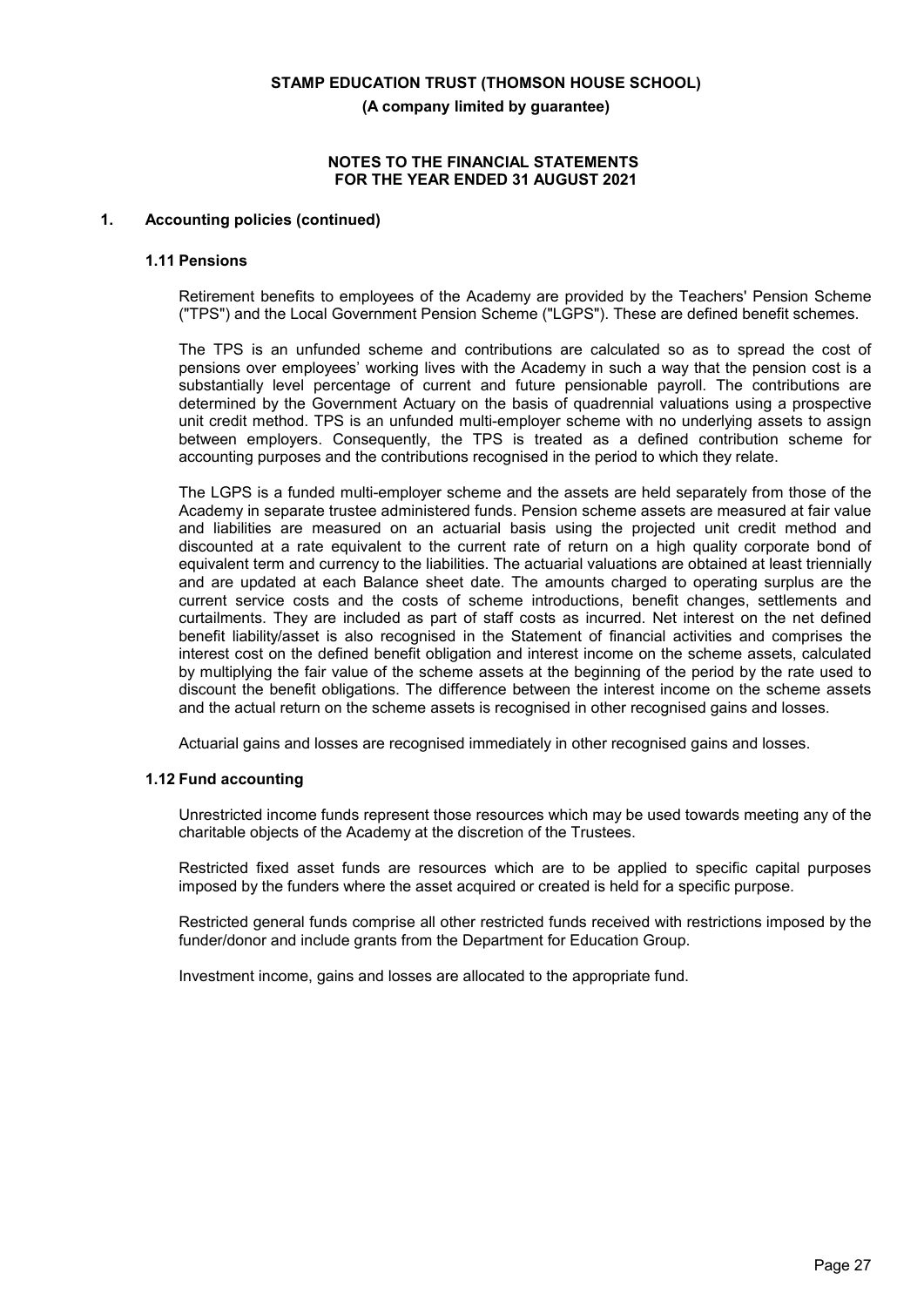#### **NOTES TO THE FINANCIAL STATEMENTS FOR THE YEAR ENDED 31 AUGUST 2021**

## **2. Critical accounting estimates and areas of judgment**

Estimates and judgments are continually evaluated and are based on historical experience and other factors, including expectations of future events that are believed to be reasonable under the circumstances.

Critical accounting estimates and assumptions:

The Academy makes estimates and assumptions concerning the future. The resulting accounting estimates and assumptions will, by definition, seldom equal the related actual results. The estimates and assumptions that have a significant risk of causing a material adjustment to the carrying amounts of assets and liabilities within the next financial year are discussed below.

The present value of the Local Government Pension Scheme defined benefit liability depends on a number of factors that are determined on an actuarial basis using a variety of assumptions. The assumptions used in determining the net cost or income for pensions include the discount rate. Any changes in these assumptions, which are disclosed in note 24, will impact the carrying amount of the pension liability. Furthermore a roll forward approach which projects results from the latest full actuarial valuation performed at 31 March 2019 has been used by the actuary in valuing the pensions liability at 31 August 2021. Any differences between the figures derived from the roll forward approach and a full actuarial valuation would impact on the carrying amount of the pension liability.

## **3. Income from donations and capital grants**

|                       | <b>Unrestricted</b><br>funds<br>2021<br>£ | <b>Restricted</b><br>funds<br>2021<br>£ | <b>Restricted</b><br>fixed asset<br>funds<br>2021<br>£ | <b>Total</b><br>funds<br>2021<br>£ | Total<br>funds<br>2020<br>£ |
|-----------------------|-------------------------------------------|-----------------------------------------|--------------------------------------------------------|------------------------------------|-----------------------------|
| Other donations       | 84,902                                    | 235                                     |                                                        | 85,137                             | 66,744                      |
| <b>Capital Grants</b> |                                           |                                         | 8,061                                                  | 8,061                              | 7,499                       |
|                       | 84,902                                    | 235                                     | 8,061                                                  | 93,198                             | 74,243                      |
| <b>Total 2020</b>     | 64,216                                    | 2,528                                   | 7,499                                                  | 74,243                             |                             |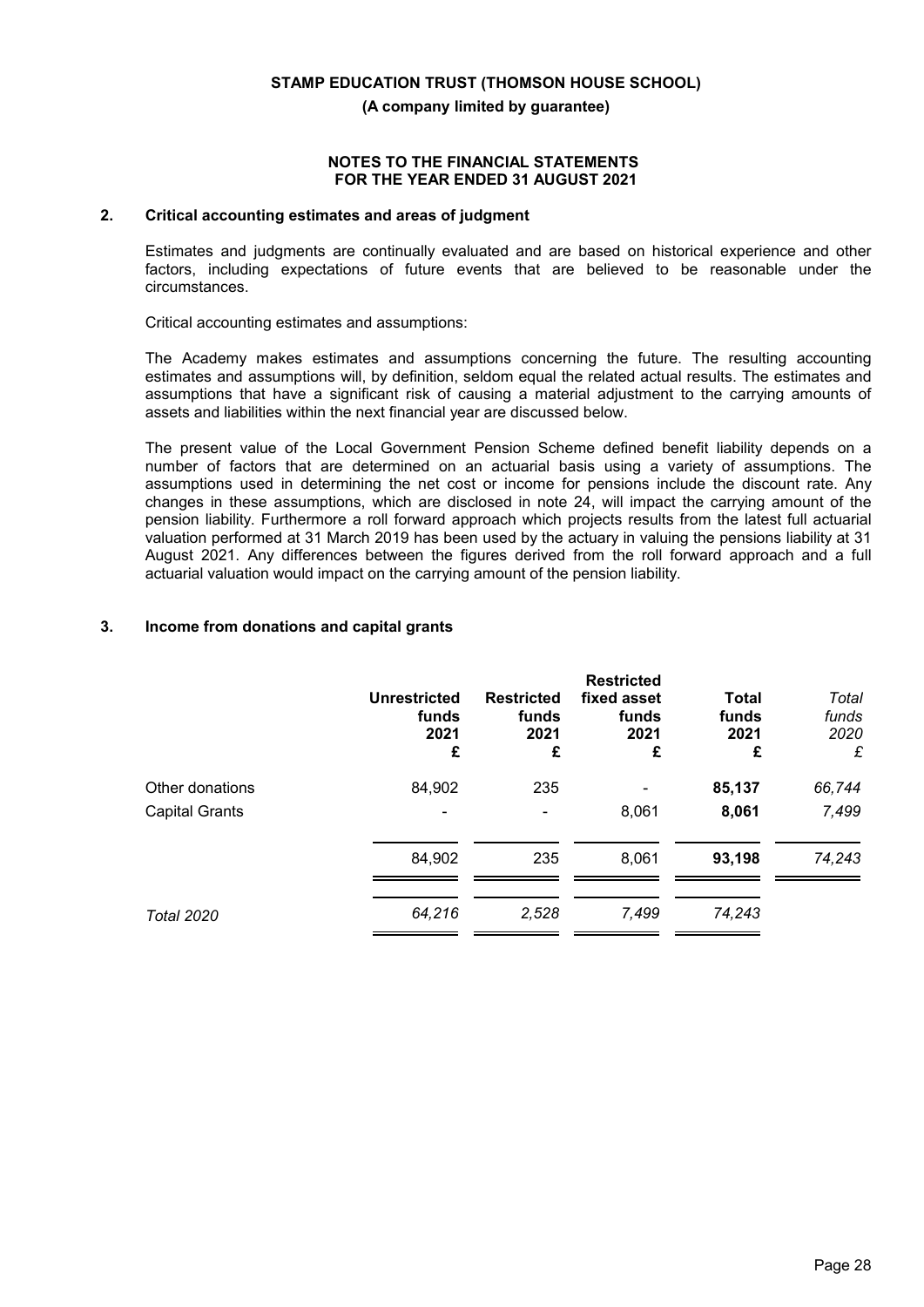#### **NOTES TO THE FINANCIAL STATEMENTS FOR THE YEAR ENDED 31 AUGUST 2021**

# **4. Funding for the Academy's educational activities**

|                                                           | <b>Unrestricted</b><br>funds<br>2021<br>£ | <b>Restricted</b><br>funds<br>2021<br>£ | <b>Total</b><br>funds<br>2021<br>£ | Total<br>funds<br>2020<br>£ |
|-----------------------------------------------------------|-------------------------------------------|-----------------------------------------|------------------------------------|-----------------------------|
| DfE/ESFA grants                                           |                                           |                                         |                                    |                             |
| General Annual Grant (GAG)                                |                                           | 1,475,471                               | 1,475,471                          | 1,423,223                   |
| Other DfE/ESFA grants                                     |                                           |                                         |                                    |                             |
| <b>Pupil Premium</b>                                      |                                           | 37,531                                  | 37,531                             | 45,721                      |
| <b>UIFSM</b>                                              |                                           | 74,080                                  | 74,080                             | 66,318                      |
| Others                                                    |                                           | 102,853                                 | 102,853                            | 90,805                      |
|                                                           |                                           | 1,689,935                               | 1,689,935                          | 1,626,067                   |
| <b>Other Government grants</b>                            |                                           |                                         |                                    |                             |
| Local authority grants                                    |                                           | 7,911                                   | 7,911                              | 79,140                      |
| Special educational projects                              |                                           | 4,978                                   | 4,978                              |                             |
|                                                           |                                           | 12,889                                  | 12,889                             | 79,140                      |
| Other income from the Academy's<br>educational activities |                                           | 12,180                                  | 12,180                             | 13,682                      |
| <b>COVID-19 additional funding (DfE/ESFA)</b>             |                                           |                                         |                                    |                             |
| Catch-up Premium                                          |                                           | 28,800                                  | 28,800                             |                             |
| COVID-19 additional funding (non-<br>DfE/ESFA)            |                                           | 28,800                                  | 28,800                             |                             |
| Coronavirus Job Retention Scheme grant                    |                                           |                                         |                                    | 9,053                       |
|                                                           |                                           |                                         |                                    | 9,053                       |
|                                                           |                                           | 1,743,804                               | 1,743,804                          | 1,727,942                   |
| <b>Total 2020</b>                                         | 1,397                                     | 1,726,545                               | 1,727,942                          |                             |

Following the reclassification in the Academies Accounts Direction 2020/21 of some grants received from the Department of Education and ESFA, the academy's funding for Universal Infant Free School Meals and Pupil Premium is no longer reported under the Other DfE Group grants heading, but as separate lines under the Other DfE/ESFA grants heading. The prior year numbers have been reclassified.

The academy received £28,800 of funding for catch-up premium and costs incurred in respect of this funding totalled £28,800.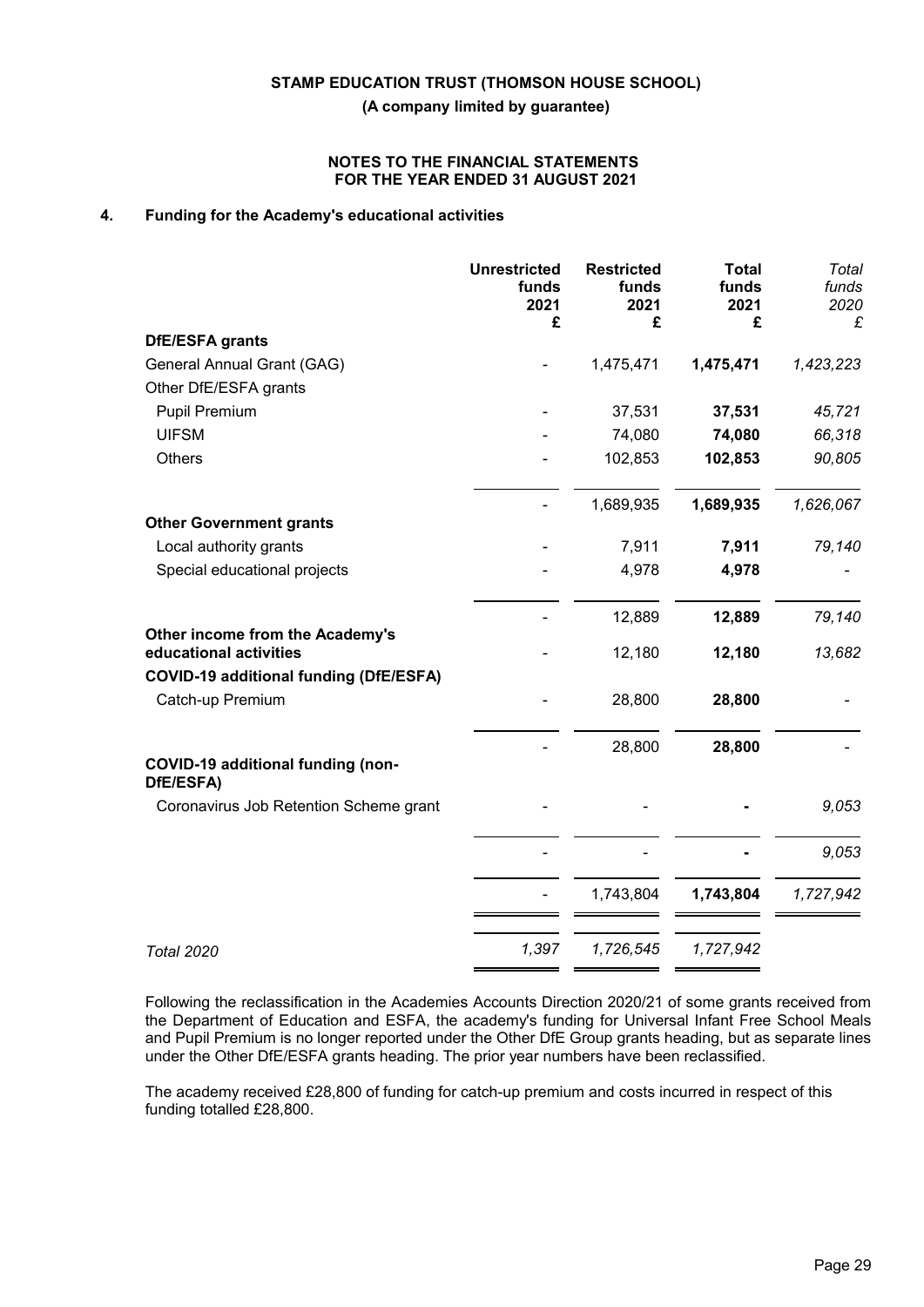## **NOTES TO THE FINANCIAL STATEMENTS FOR THE YEAR ENDED 31 AUGUST 2021**

# **5. Income from other trading activities**

|                                   | <b>Unrestricted</b><br>funds<br>2021<br>£ | <b>Restricted</b><br>funds<br>2021<br>£ | <b>Total</b><br>funds<br>2021<br>£ | Total<br>funds<br>2020<br>£ |
|-----------------------------------|-------------------------------------------|-----------------------------------------|------------------------------------|-----------------------------|
| Hire of facilities                | 2,640                                     |                                         | 2,640                              | 6,465                       |
| Catering income                   |                                           | 50,366                                  | 50,366                             | 47,589                      |
| <b>Extended school activities</b> | 61,172                                    | 2,397                                   | 63,569                             | 99,624                      |
|                                   | 63,812                                    | 52,763                                  | 116,575                            | 153,678                     |
| <b>Total 2020</b>                 | 79,000                                    | 74,678                                  | 153,678                            |                             |

# **6. Investment income**

|                      | <b>Restricted</b><br>funds<br>2021<br>£ | <b>Total</b><br>funds<br>2021<br>£ | Total<br>funds<br>2020<br>£ |
|----------------------|-----------------------------------------|------------------------------------|-----------------------------|
| <b>Bank Interest</b> | 39                                      | 39                                 | 963                         |
| <b>Total 2020</b>    | 963                                     | 963                                |                             |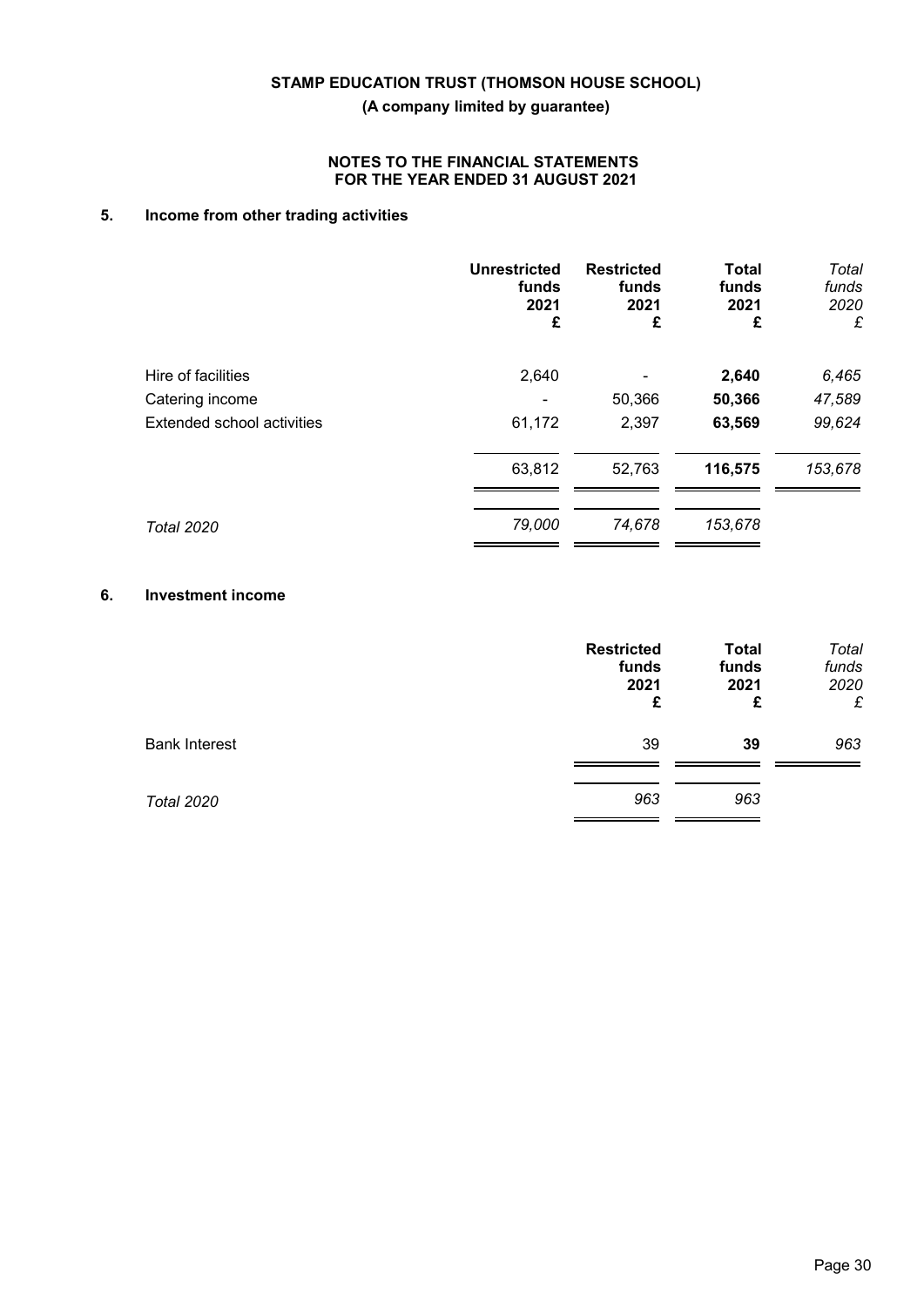## **NOTES TO THE FINANCIAL STATEMENTS FOR THE YEAR ENDED 31 AUGUST 2021**

# **7. Expenditure**

|                                                   | <b>Staff Costs</b><br>2021<br>£ | <b>Premises</b><br>2021<br>£ | Other<br>2021<br>£ | Total<br>2021<br>£ | Restated<br>Total<br>2020<br>£ |
|---------------------------------------------------|---------------------------------|------------------------------|--------------------|--------------------|--------------------------------|
| Expenditure on fundraising<br>trading activities: |                                 |                              |                    |                    |                                |
| Direct costs<br><b>Educational Activities:</b>    |                                 |                              | 957                | 957                | 384                            |
| Direct costs                                      | 1,374,409                       |                              | 150,678            | 1,525,087          | 1,464,682                      |
| Allocated support costs                           | 300,036                         | 124,314                      | 398,215            | 822,565            | 871,744                        |
|                                                   | 1,674,445                       | 124,314                      | 549,850            | 2,348,609          | 2,336,810                      |
| <b>Total 2020</b>                                 | 1,619,877                       | 318,692                      | 398.241            | 2,336,810          |                                |

# **8. Analysis of expenditure on charitable activities**

## **Summary by fund type**

|                               | <b>Restricted</b><br>funds<br>2021<br>£ | <b>Total</b><br>funds<br>2021<br>£ | Total<br>funds<br>2020<br>£ |
|-------------------------------|-----------------------------------------|------------------------------------|-----------------------------|
| <b>Educational Activities</b> | 2,347,651                               | 2,347,651                          | 2,336,426                   |
| <b>Total 2020</b>             | 2,336,426                               | 2,336,426                          |                             |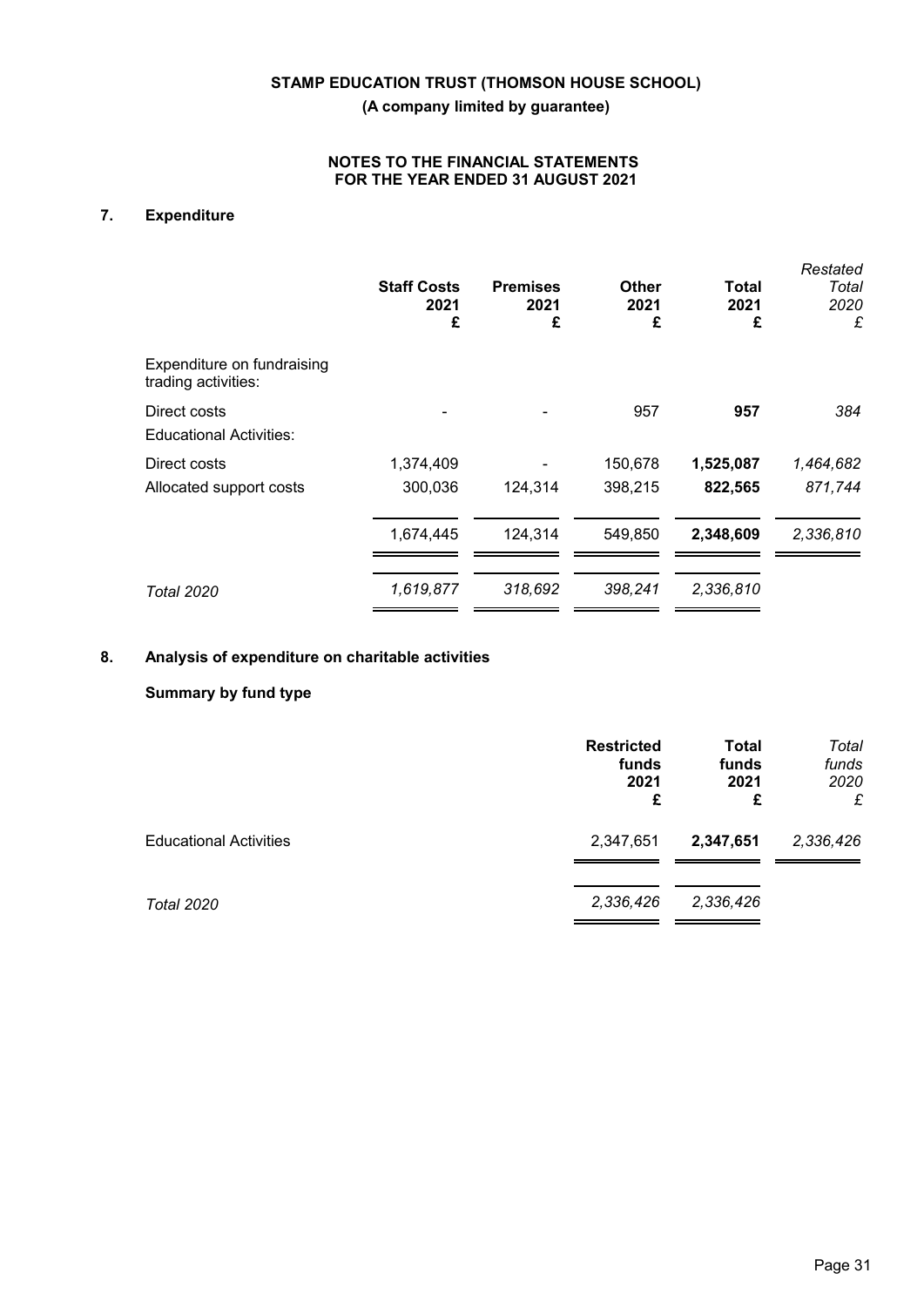## **NOTES TO THE FINANCIAL STATEMENTS FOR THE YEAR ENDED 31 AUGUST 2021**

# **9. Analysis of expenditure by activities**

|                               | <b>Activities</b><br>undertaken<br>directly<br>2021<br>£ | <b>Support</b><br>costs<br>2021<br>£ | <b>Total</b><br>funds<br>2021<br>£ | Total<br>funds<br>2020<br>£ |
|-------------------------------|----------------------------------------------------------|--------------------------------------|------------------------------------|-----------------------------|
| <b>Educational Activities</b> | 1,525,087                                                | 822,565                              | 2,347,652                          | 2,336,426                   |
| Total 2020                    | 1,464,682                                                | 871,744                              | 2,336,426                          |                             |

## **Analysis of direct costs**

|                             | <b>Educational</b><br><b>Activities</b><br>2021<br>£ | Total<br>funds<br>2021<br>£ | Restated<br><b>Total funds</b><br>2020<br>£ |
|-----------------------------|------------------------------------------------------|-----------------------------|---------------------------------------------|
| Staff costs                 | 1,374,409                                            | 1,374,409                   | 1,307,736                                   |
| <b>Educational supplies</b> | 24,499                                               | 24,499                      | 19,926                                      |
| Staff development           | 16,993                                               | 16,993                      | 5,142                                       |
| Educational consultancy     | 44,398                                               | 44,398                      | 43,188                                      |
| Teaching supply costs       |                                                      |                             | 2,360                                       |
| Recruitment and support     | 4,650                                                | 4,650                       | 1,690                                       |
| Other direct costs          | 33,936                                               | 33,936                      | 70,234                                      |
| Technology costs            | 26,202                                               | 26,202                      | 14,406                                      |
|                             | 1,525,087                                            | 1,525,087                   | 1,464,682                                   |
| <b>Total 2020</b>           | 1,464,682                                            | 1,464,682                   |                                             |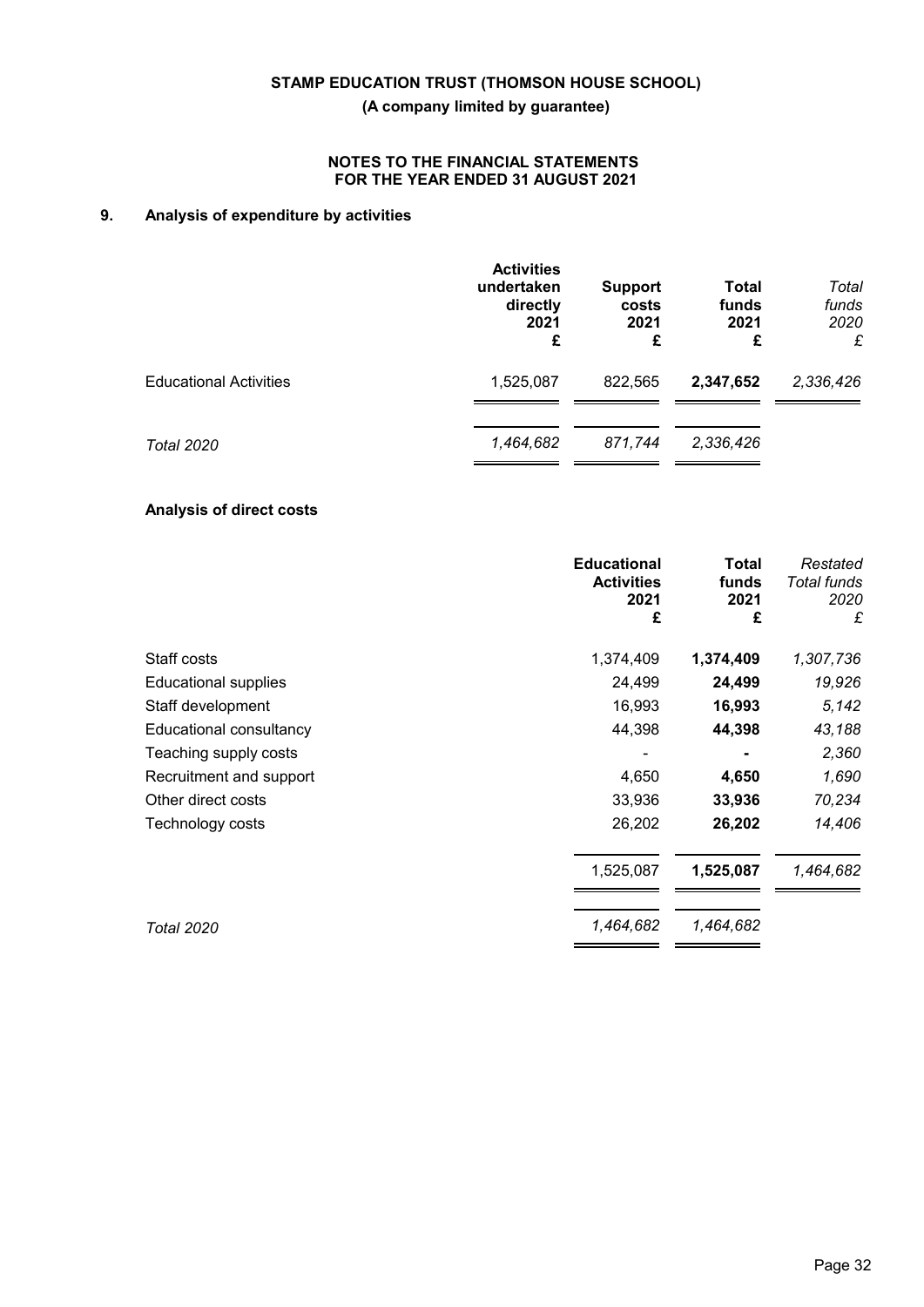## **NOTES TO THE FINANCIAL STATEMENTS FOR THE YEAR ENDED 31 AUGUST 2021**

# **9. Analysis of expenditure by activities (continued)**

## **Analysis of support costs**

|                                       | <b>Educational</b><br><b>Activities</b><br>2021<br>£ | <b>Total</b><br>funds<br>2021<br>£ | Restated<br><b>Total funds</b><br>2020<br>£ |
|---------------------------------------|------------------------------------------------------|------------------------------------|---------------------------------------------|
| Pension finance costs                 | 9,000                                                | 9,000                              | 7,000                                       |
| Staff costs                           | 178,036                                              | 178,036                            | 208,140                                     |
| Depreciation                          | 195,016                                              | 195,016                            | 229,499                                     |
| Maintenance of premises and equipment | 20,973                                               | 20,973                             | 23,733                                      |
| Cleaning                              | 38,497                                               | 38,497                             | 18,284                                      |
| Rent and rates                        | 21,788                                               | 21,788                             | 19,897                                      |
| Insurance                             | 6,570                                                | 6,570                              | 6,570                                       |
| Security and transport                | 872                                                  | 872                                | 2,541                                       |
| Catering                              | 115,304                                              | 115,304                            | 97,675                                      |
| Other support costs                   | 40,180                                               | 40,180                             | 32,088                                      |
| Other occupancy costs                 | 6,041                                                | 6,041                              | 4,036                                       |
| Energy                                | 30,445                                               | 30,445                             | 25,621                                      |
| Governance costs                      | 33,727                                               | 33,727                             | 90,378                                      |
| Technology costs                      | 4,116                                                | 4,116                              | 2,282                                       |
| Non cash pension costs                | 122,000                                              | 122,000                            | 104,000                                     |
|                                       | 822,565                                              | 822,565                            | 871,744                                     |
| <b>Total 2020</b>                     | 871,744                                              | 871,744                            |                                             |

## **10. Net income/(expenditure)**

Net income/(expenditure) for the year includes:

|                                                                     | 2021<br>£ | 2020<br>£ |
|---------------------------------------------------------------------|-----------|-----------|
| Depreciation of tangible fixed assets<br>Fees paid to auditors for: | 195,016   | 229,499   |
| - audit                                                             | 10,000    | 19,550    |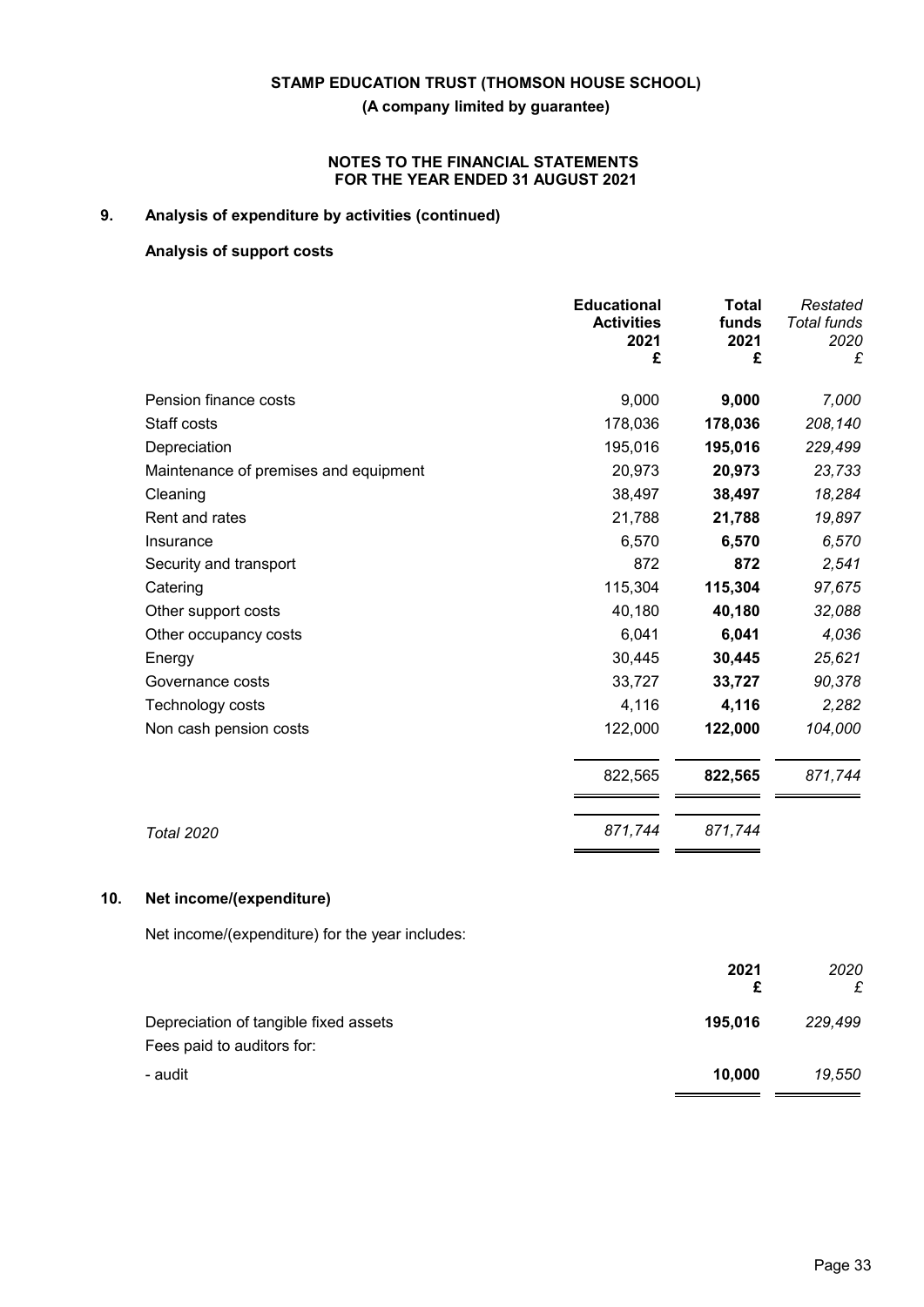## **NOTES TO THE FINANCIAL STATEMENTS FOR THE YEAR ENDED 31 AUGUST 2021**

#### **11. Staff**

#### **a. Staff costs**

Staff costs during the year were as follows:

|                        | 2021<br>£ | 2020<br>£ |
|------------------------|-----------|-----------|
| Wages and salaries     | 1,209,031 | 1,182,993 |
| Social security costs  | 93,579    | 88,868    |
| Pension costs          | 249,835   | 241,656   |
|                        | 1,552,445 | 1,513,517 |
| Agency staff costs     |           | 2,360     |
| Non cash pension costs | 122,000   | 104,000   |
|                        | 1,674,445 | 1,619,877 |
|                        |           |           |

#### **b. Staff numbers**

The average number of persons employed by the Academy during the year was as follows:

|                            | 2021<br>No. | 2020<br>No.      |
|----------------------------|-------------|------------------|
| <b>Teachers</b>            | 22          | 20               |
| Administration and support | 11          | 3                |
| Management                 | 4           | $\boldsymbol{4}$ |
| <b>Teaching Support</b>    | 14          | 10               |
|                            | 51          | 37               |

## **c. Higher paid staff**

The number of employees whose employee benefits (excluding employer pension costs) exceeded £60,000 was:

|                               | 2021<br>No. | 2020<br>No. |
|-------------------------------|-------------|-------------|
| In the band £70,001 - £80,000 |             |             |

## **d. Key management personnel**

The key management personnel of the Academy comprise the Trustees and the senior management team as listed on page 1. The total amount of employee benefits (including employer pension contributions and employer national insurance contributions) received by key management personnel for their services to the Academy was £93,805 *(2020 - £93,458)*.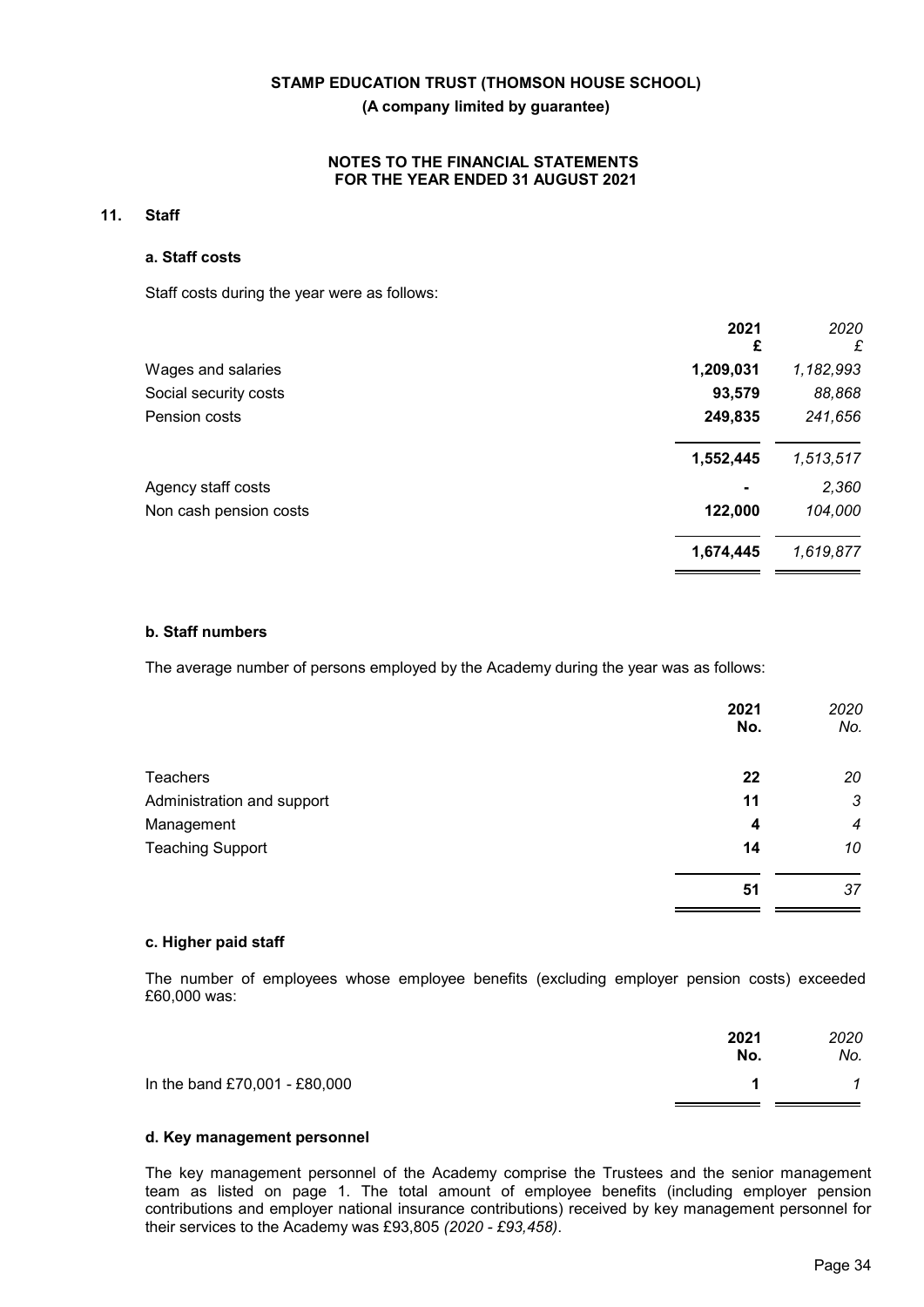#### **NOTES TO THE FINANCIAL STATEMENTS FOR THE YEAR ENDED 31 AUGUST 2021**

## **12. Trustees' remuneration and expenses**

One or more Trustees has been paid remuneration or has received other benefits from an employment with the Academy. The principal and other staff Trustees only receive remuneration in respect of services they provide undertaking the roles of principal and staff members under their contracts of employment. The value of Trustees' remuneration and other benefits was as follows:

|                             |                            | 2021       | 2020     |
|-----------------------------|----------------------------|------------|----------|
|                             |                            |            |          |
| A Letch, Accounting Officer | Remuneration               | 75.000 -   | 75,000 - |
|                             |                            | 80,000     | 80.000   |
|                             | Pension contributions paid | $15.000 -$ | 15,000 - |
|                             |                            | 20,000     | 20,000   |

During the year ended 31 August 2021, no Trustee expenses have been incurred *(2020 - £NIL)*.

#### **13. Trustees' and Officers' insurance**

The Academy has opted into the Department for Education's risk protection arrangement (RPA), an alternative to insurance where UK government funds cover losses that arise. This scheme protects Trustees and officers from claims arising from negligent acts, errors or omissions occurring whilst on academy business, and provides cover up to £10,000,000. It is not possible to quantify the Trustees and officers indemnity element from the overall cost of the RPA scheme membership.

#### **14. Intangible assets**

|                     | <b>Development</b><br>costs<br>£ |
|---------------------|----------------------------------|
| Cost                |                                  |
| At 1 September 2020 | 4,142                            |
| At 31 August 2021   | 4,142                            |
| <b>Amortisation</b> |                                  |
| At 1 September 2020 | 4,142                            |
| At 31 August 2021   | 4,142                            |
| Net book value      |                                  |
| At 31 August 2021   |                                  |
| At 31 August 2020   |                                  |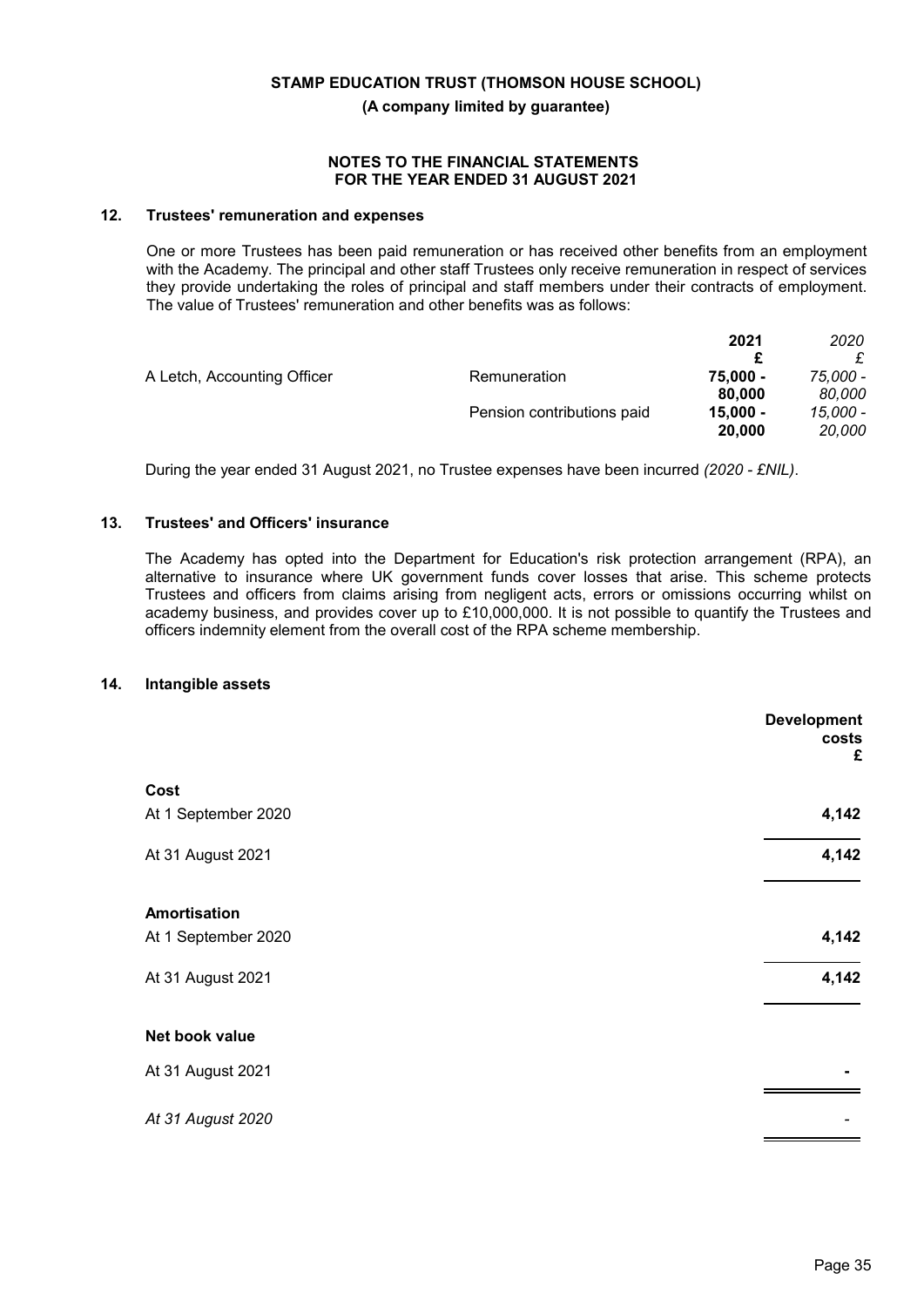## **NOTES TO THE FINANCIAL STATEMENTS FOR THE YEAR ENDED 31 AUGUST 2021**

# **15. Tangible fixed assets**

|                          | <b>Land and</b><br>buildings<br>£ | Fixtures,<br>fittings and<br>equipment<br>£ | <b>Computer</b><br>equipment<br>£ | <b>Total</b><br>£ |
|--------------------------|-----------------------------------|---------------------------------------------|-----------------------------------|-------------------|
| <b>Cost or valuation</b> |                                   |                                             |                                   |                   |
| At 1 September 2020      | 7,820,731                         | 396,416                                     | 328,289                           | 8,545,436         |
| Additions                |                                   | 11,800                                      | 847                               | 12,647            |
| At 31 August 2021        | 7,820,731                         | 408,216                                     | 329,136                           | 8,558,083         |
| <b>Depreciation</b>      |                                   |                                             |                                   |                   |
| At 1 September 2020      | 943,766                           | 375,151                                     | 265,032                           | 1,583,949         |
| Charge for the year      | 155,779                           | 7,988                                       | 31,249                            | 195,016           |
| At 31 August 2021        | 1,099,545                         | 383,139                                     | 296,281                           | 1,778,965         |
| Net book value           |                                   |                                             |                                   |                   |
| At 31 August 2021        | 6,721,186                         | 25,077                                      | 32,855                            | 6,779,118         |
| At 31 August 2020        | 6,876,966                         | 21,265                                      | 63,257                            | 6,961,488         |
|                          |                                   |                                             |                                   |                   |

## **16. Debtors**

|                                | 2021<br>£ | 2020<br>£ |
|--------------------------------|-----------|-----------|
| Due within one year            |           |           |
| Trade debtors                  | 1,405     | 3,315     |
| Other debtors                  | 23,064    | 8,084     |
| Prepayments and accrued income | 50,266    | 57,939    |
|                                | 74,735    | 69,338    |

 $=$   $=$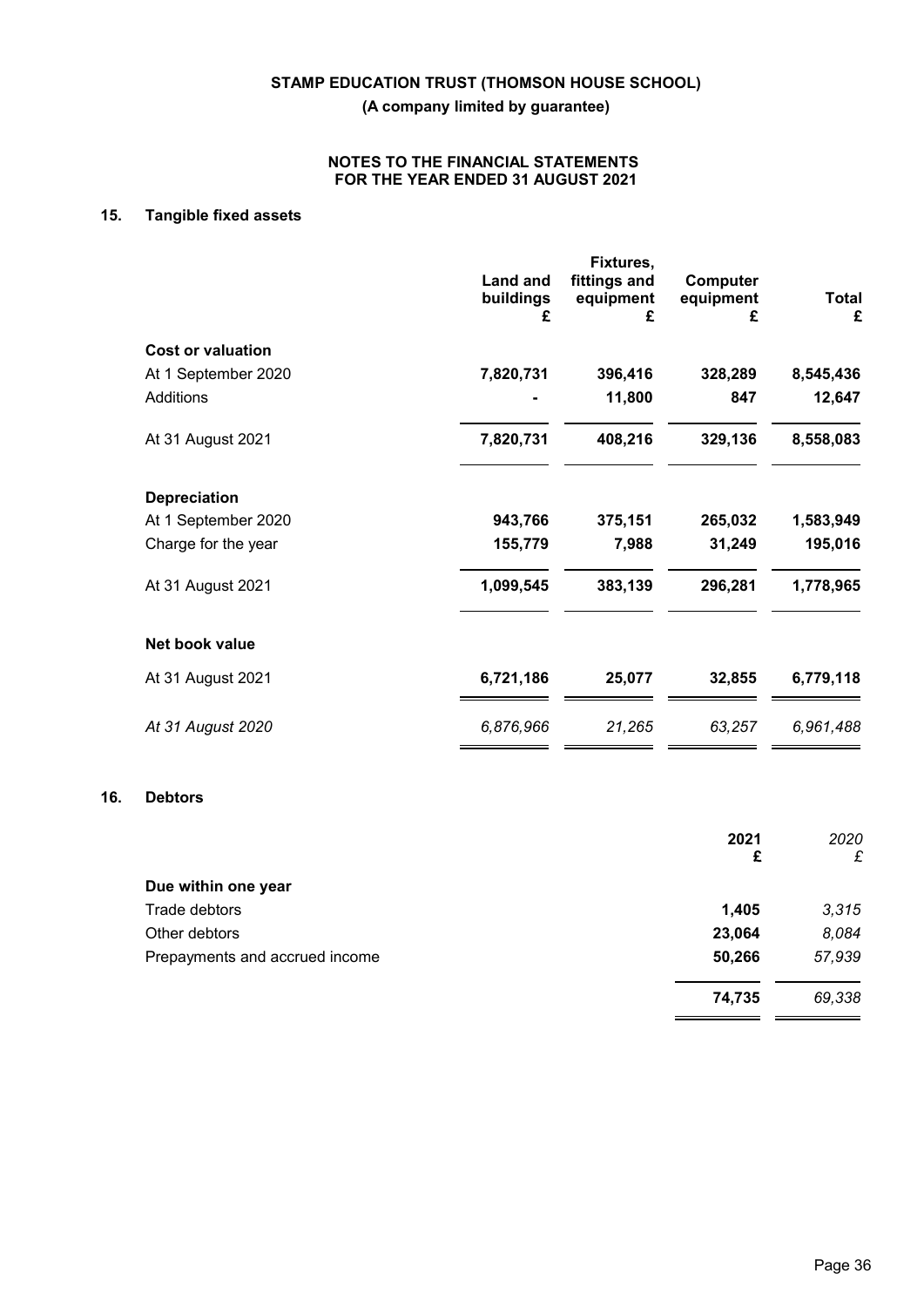## **NOTES TO THE FINANCIAL STATEMENTS FOR THE YEAR ENDED 31 AUGUST 2021**

# **17. Creditors: Amounts falling due within one year**

|                                        | 2021<br>£ | 2020<br>£ |
|----------------------------------------|-----------|-----------|
| Trade creditors                        | 23,355    | 17,074    |
| Other taxation and social security     |           | 45,921    |
| Accruals and deferred income           | 58,848    | 74,312    |
|                                        | 82,203    | 137,307   |
|                                        | 2021<br>£ | 2020<br>£ |
| Deferred income at 1 September 2020    | 40,845    | 37,143    |
| Resources deferred during the year     | 40,848    | 40,845    |
| Amounts released from previous periods | (40, 845) | (37, 143) |
|                                        | 40,848    | 40,845    |

At the balance sheet date the academy trust was holding funds received in advance for Universal Infant Free School Meals.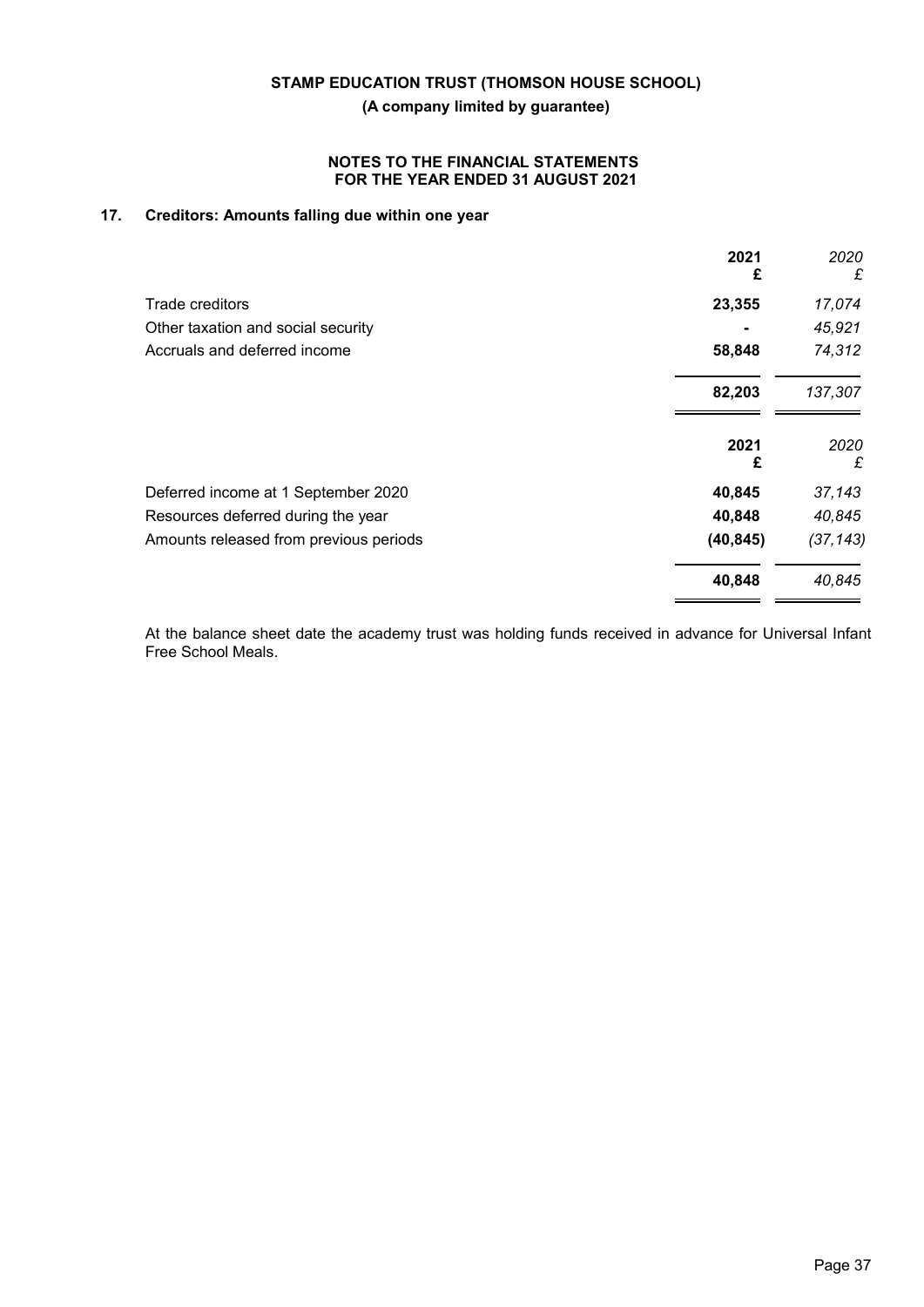#### **NOTES TO THE FINANCIAL STATEMENTS FOR THE YEAR ENDED 31 AUGUST 2021**

# **18. Statement of funds**

|                                          | <b>Balance at 1</b><br>September<br>2020<br>£ | £         | Income Expenditure<br>£                           | <b>Transfers</b><br>in/out<br>£ | Gains/<br>(Losses)<br>£ | <b>Balance at</b><br>31 August<br>2021<br>£ |
|------------------------------------------|-----------------------------------------------|-----------|---------------------------------------------------|---------------------------------|-------------------------|---------------------------------------------|
| <b>Unrestricted</b><br>funds             |                                               |           |                                                   |                                 |                         |                                             |
| General Funds -<br>all funds             | 366,516                                       | 148,713   | (957)                                             | (229, 379)                      |                         | 284,893                                     |
| <b>Restricted</b><br>general funds       |                                               |           |                                                   |                                 |                         |                                             |
| <b>General Annual</b><br>Grant (GAG)     |                                               | 1,475,471 | (1,700,264)                                       | 224,793                         |                         |                                             |
| Pupil premium                            |                                               | 37,531    | (37, 531)                                         |                                 |                         |                                             |
| <b>UIFSM</b>                             |                                               | 74,080    | (74,080)                                          |                                 |                         |                                             |
| Other DfE/ESFA<br>grants<br>LA and other |                                               | 102,853   | (102, 853)                                        |                                 |                         |                                             |
| goverment                                |                                               |           |                                                   |                                 |                         |                                             |
| grants                                   |                                               | 12,889    | (12, 889)                                         |                                 |                         |                                             |
| General funds                            |                                               | 65,218    | (65, 218)                                         |                                 |                         |                                             |
| Catch-up<br>premium                      |                                               | 28,800    | (28, 800)                                         |                                 |                         |                                             |
| Pension reserve                          | (551,000)                                     |           | (131,000)                                         |                                 | (112,000)               | (794,000)                                   |
|                                          | (551,000)                                     | 1,796,842 | (2, 152, 635)                                     | 224,793                         | (112,000)               | (794,000)                                   |
| <b>Restricted fixed</b><br>asset funds   |                                               |           |                                                   |                                 |                         |                                             |
| DfE/EFA capital<br>grants                | 6,961,488                                     | 8,061     | (195, 016)                                        | 4,586                           |                         | 6,779,119                                   |
| <b>Total Restricted</b><br>funds         | 6,410,488                                     |           | 1,804,903 (2,347,651) 229,379 (112,000) 5,985,119 |                                 |                         |                                             |
| <b>Total funds</b>                       |                                               |           | 6,777,004  1,953,616  (2,348,608)                 |                                 |                         | $(112,000)$ 6,270,012                       |
|                                          |                                               |           |                                                   |                                 |                         |                                             |

The specific purposes for which the funds are to be applied are as follows:

## **General Annual Grant**

The General Annual Grant must be used for the normal running costs of the Academy including salary costs, overheads, premises costs and curriculum costs. Under the funding agreement with the Secretary of state, the academy was not subject to a limit on the amount of GAG that it could carry forward at 31 August 2021.

# **Other DfE/EFA and government grants**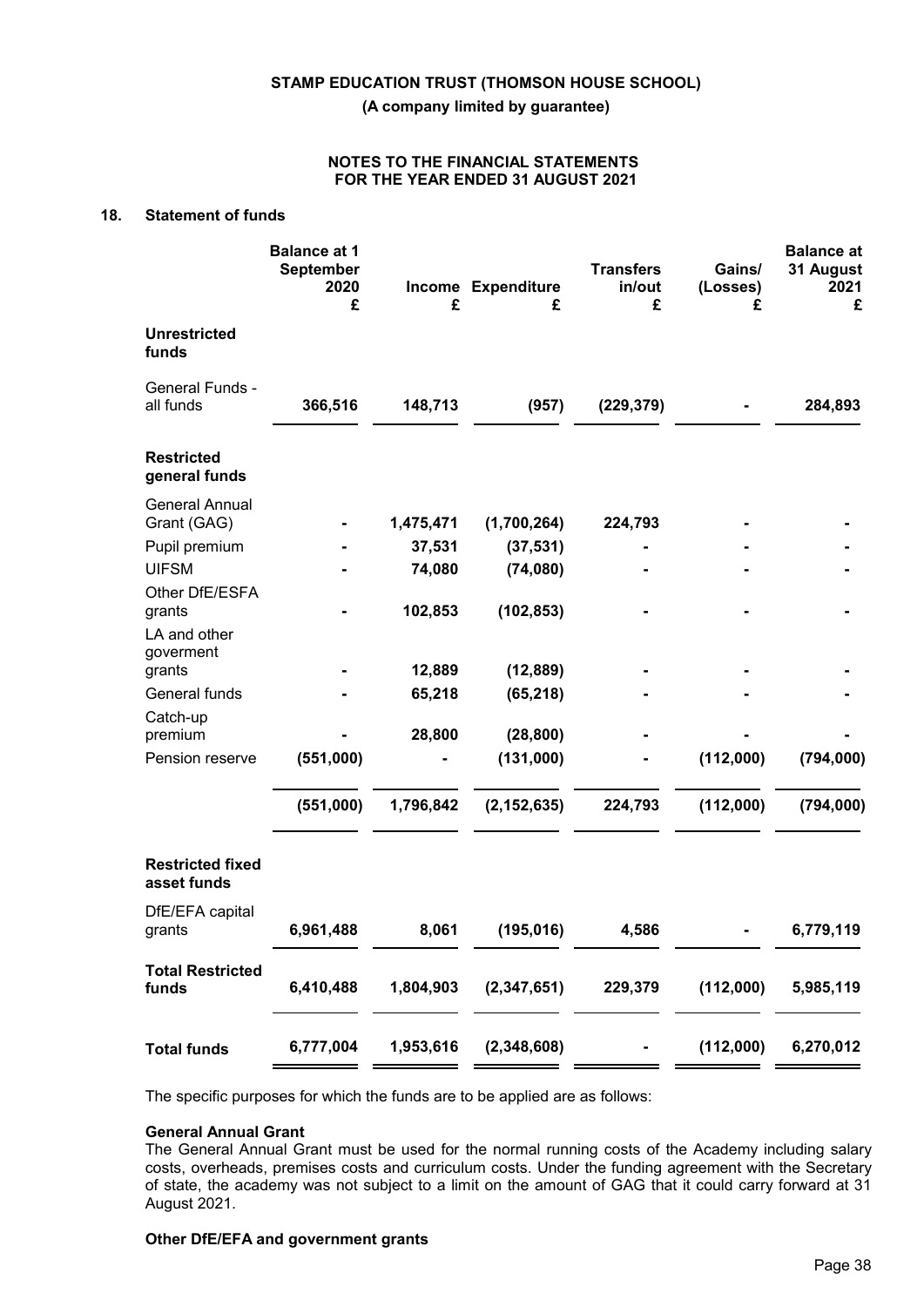## **NOTES TO THE FINANCIAL STATEMENTS FOR THE YEAR ENDED 31 AUGUST 2021**

## **18. Statement of funds (continued)**

Other grants include funding received from the DfE and the Local Education Authority for specific purposes.

#### **Other non-government grants**

Other grants include income from parents for catering and both day trips and residential trips.

#### **Fixed asset fund**

The fixed asset fund includes grants received from the DfE and other sources to finance the purchase of tangible assets.

### **Pension reserve**

The pension reserve is the element of the local government pension fund liability attributable to the academy (see note 24).

Comparative information in respect of the preceding year is as follows:

|                                        | <b>Balance</b> at<br>1 September<br>2019<br>£ | Income<br>£ | Expenditure<br>£ | <b>Transfers</b><br>in/out<br>£ | Gains/<br>(Losses)<br>£ | <b>Balance</b> at<br>31 August<br>2020<br>£ |
|----------------------------------------|-----------------------------------------------|-------------|------------------|---------------------------------|-------------------------|---------------------------------------------|
| <b>Unrestricted</b><br>funds           |                                               |             |                  |                                 |                         |                                             |
| General Funds -<br>all funds           | 456,208                                       | 144,613     | (82, 826)        | (151, 479)                      |                         | 366,516                                     |
| <b>Restricted</b><br>general funds     |                                               |             |                  |                                 |                         |                                             |
| <b>General Annual</b><br>Grant (GAG)   |                                               | 1,423,223   | (1,531,995)      | 108,772                         |                         |                                             |
| Pupil premium                          |                                               | 136,526     | (136, 526)       |                                 |                         |                                             |
| <b>UIFSM</b>                           |                                               | 154,511     | (154, 511)       |                                 |                         |                                             |
| Other DfE/ESFA<br>grants               |                                               | 90,453      | (90, 453)        |                                 |                         |                                             |
| Pension reserve                        | (387,000)                                     |             | (111,000)        |                                 | (53,000)                | (551,000)                                   |
|                                        | (387,000)                                     | 1,804,713   | (2,024,485)      | 108,772                         | (53,000)                | (551,000)                                   |
| <b>Restricted fixed</b><br>asset funds |                                               |             |                  |                                 |                         |                                             |
| DfE/EFA capital<br>grants              | 7,140,781                                     | 7,499       | (229, 499)       | 42,707                          |                         | 6,961,488                                   |
| <b>Total Restricted</b><br>funds       | 6,753,781                                     | 1,812,212   | (2, 253, 984)    | 151,479                         | (53,000)                | 6,410,488                                   |
| <b>Total funds</b>                     | 7,209,989                                     | 1,956,825   | (2, 336, 810)    |                                 | (53,000)                | 6,777,004                                   |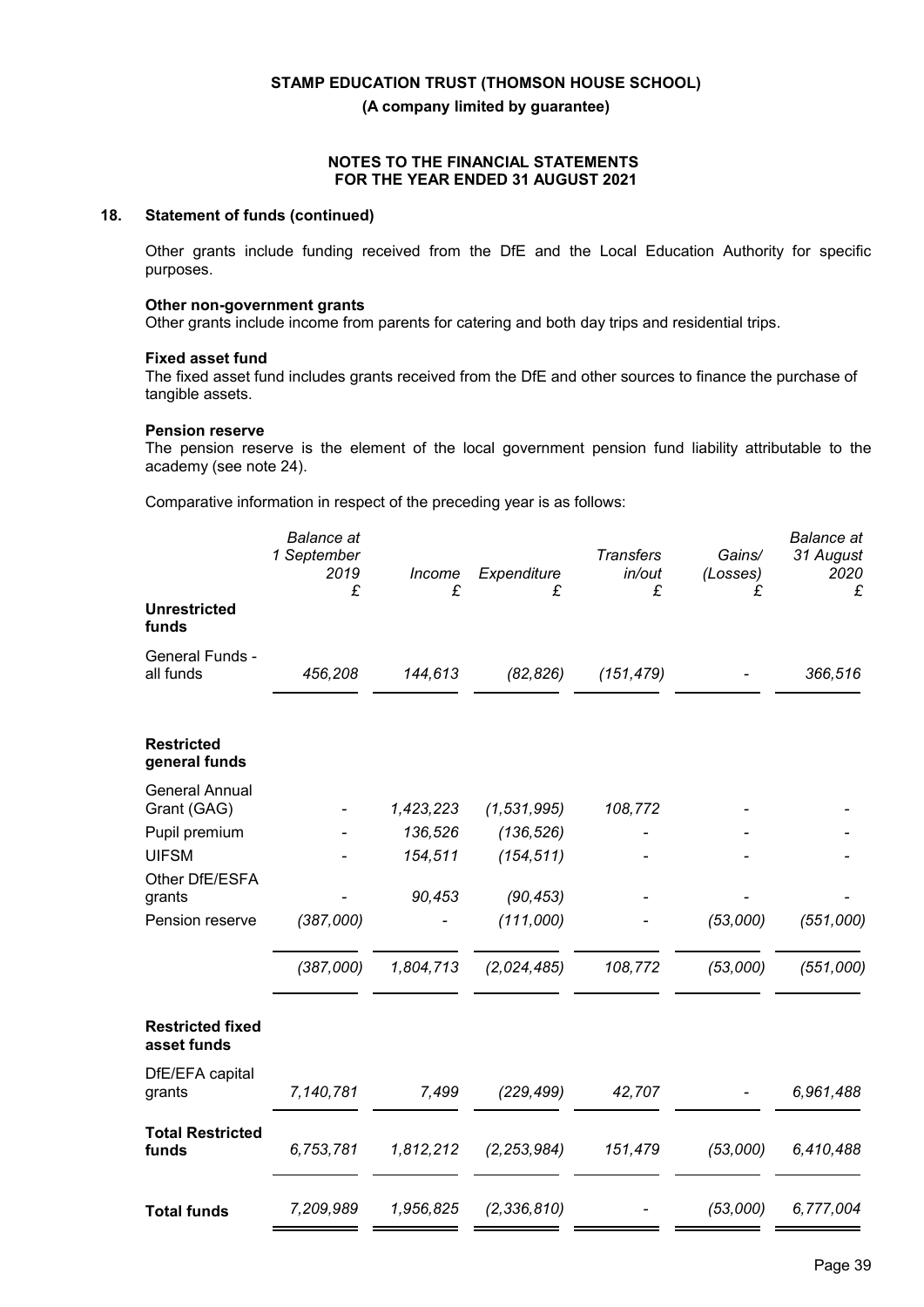## **NOTES TO THE FINANCIAL STATEMENTS FOR THE YEAR ENDED 31 AUGUST 2021**

# **19. Analysis of net assets between funds**

## **Analysis of net assets between funds - current year**

|                                        | <b>Unrestricted</b><br>funds<br>2021<br>£ | <b>Restricted</b><br>funds<br>2021<br>£ | <b>Restricted</b><br>fixed asset<br>funds<br>2021<br>£ | <b>Total</b><br>funds<br>2021<br>£ |
|----------------------------------------|-------------------------------------------|-----------------------------------------|--------------------------------------------------------|------------------------------------|
| Tangible fixed assets                  |                                           |                                         | 6,779,119                                              | 6,779,119                          |
| Current assets                         | 284,893                                   | 82,203                                  | -                                                      | 367,096                            |
| Creditors due within one year          |                                           | (82, 203)                               | -                                                      | (82, 203)                          |
| Provisions for liabilities and charges |                                           | (794,000)                               | -                                                      | (794, 000)                         |
| <b>Total</b>                           | 284,893                                   | (794,000)                               | 6,779,119                                              | 6,270,012                          |

# **Analysis of net assets between funds - prior year**

|                                        |                     |            | Restricted               |            |
|----------------------------------------|---------------------|------------|--------------------------|------------|
|                                        | <b>Unrestricted</b> | Restricted | fixed asset              | Total      |
|                                        | funds               | funds      | funds                    | funds      |
|                                        | 2020                | 2020       | 2020                     | 2020       |
|                                        | £                   | £          | £                        | £          |
| Tangible fixed assets                  |                     |            | 6,961,488                | 6,961,488  |
| <b>Current assets</b>                  | 503,823             |            |                          | 503,823    |
| Creditors due within one year          | (137, 307)          |            | $\overline{\phantom{a}}$ | (137, 307) |
| Provisions for liabilities and charges |                     | (551,000)  | $\overline{\phantom{a}}$ | (551,000)  |
| <b>Total</b>                           | 366,516             | (551,000)  | 6,961,488                | 6,777,004  |
|                                        |                     |            |                          |            |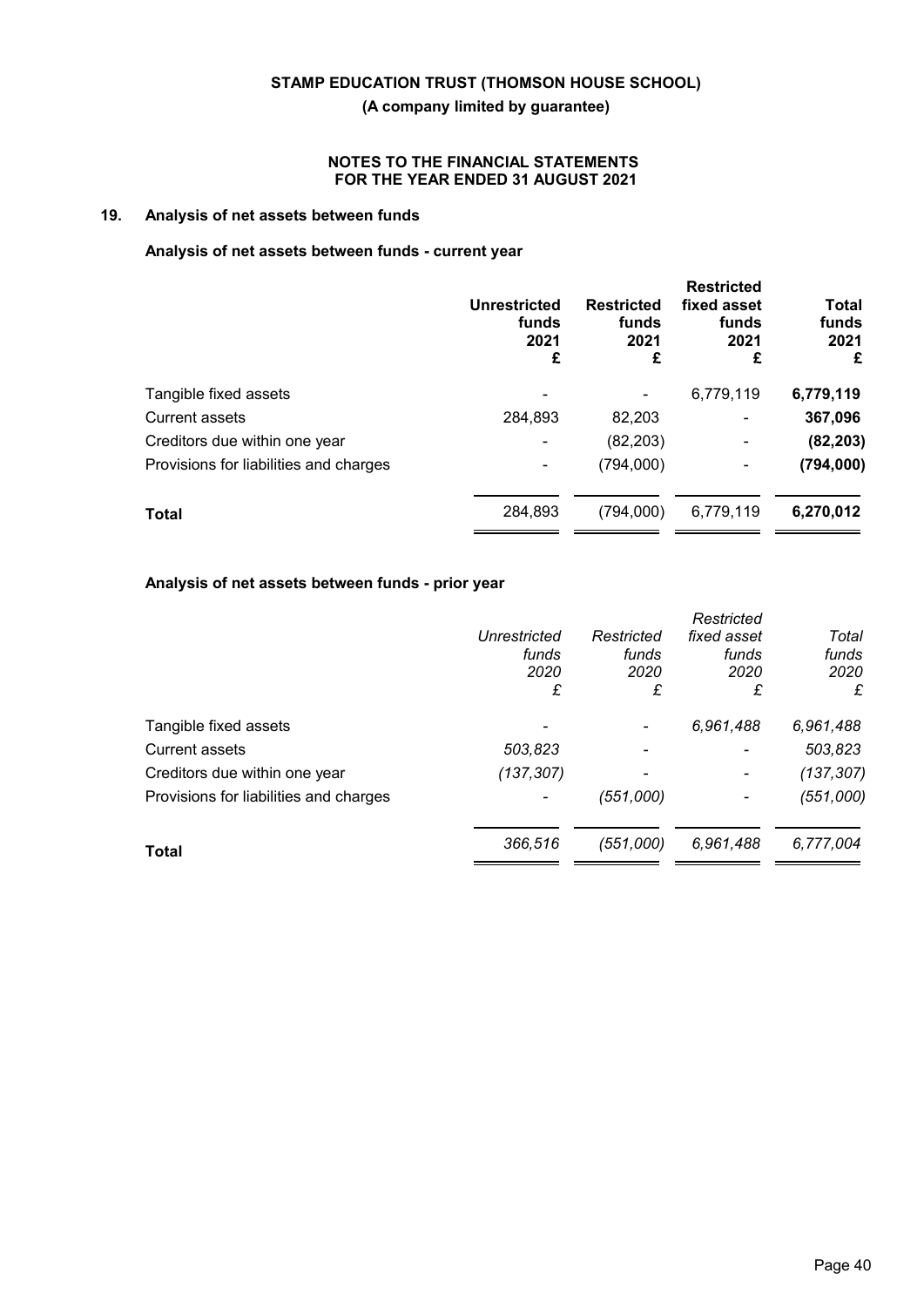## **NOTES TO THE FINANCIAL STATEMENTS FOR THE YEAR ENDED 31 AUGUST 2021**

# **20. Reconciliation of net expenditure to net cash flow from operating activities**

| £          |
|------------|
| (379, 985) |
|            |
| 229,499    |
| (7, 499)   |
| (963)      |
| 104,000    |
| 7,000      |
| 160,030    |
| (52, 122)  |
| 59,960     |
|            |
| 2020<br>£  |
| 963        |
| (50, 207)  |
| 7,499      |
| (41.745)   |
|            |

## **22. Analysis of cash and cash equivalents**

|                                 | 2021    | 2020    |
|---------------------------------|---------|---------|
|                                 |         |         |
| Cash in hand and at bank        | 292.361 | 434.485 |
| Total cash and cash equivalents | 292.361 | 434.485 |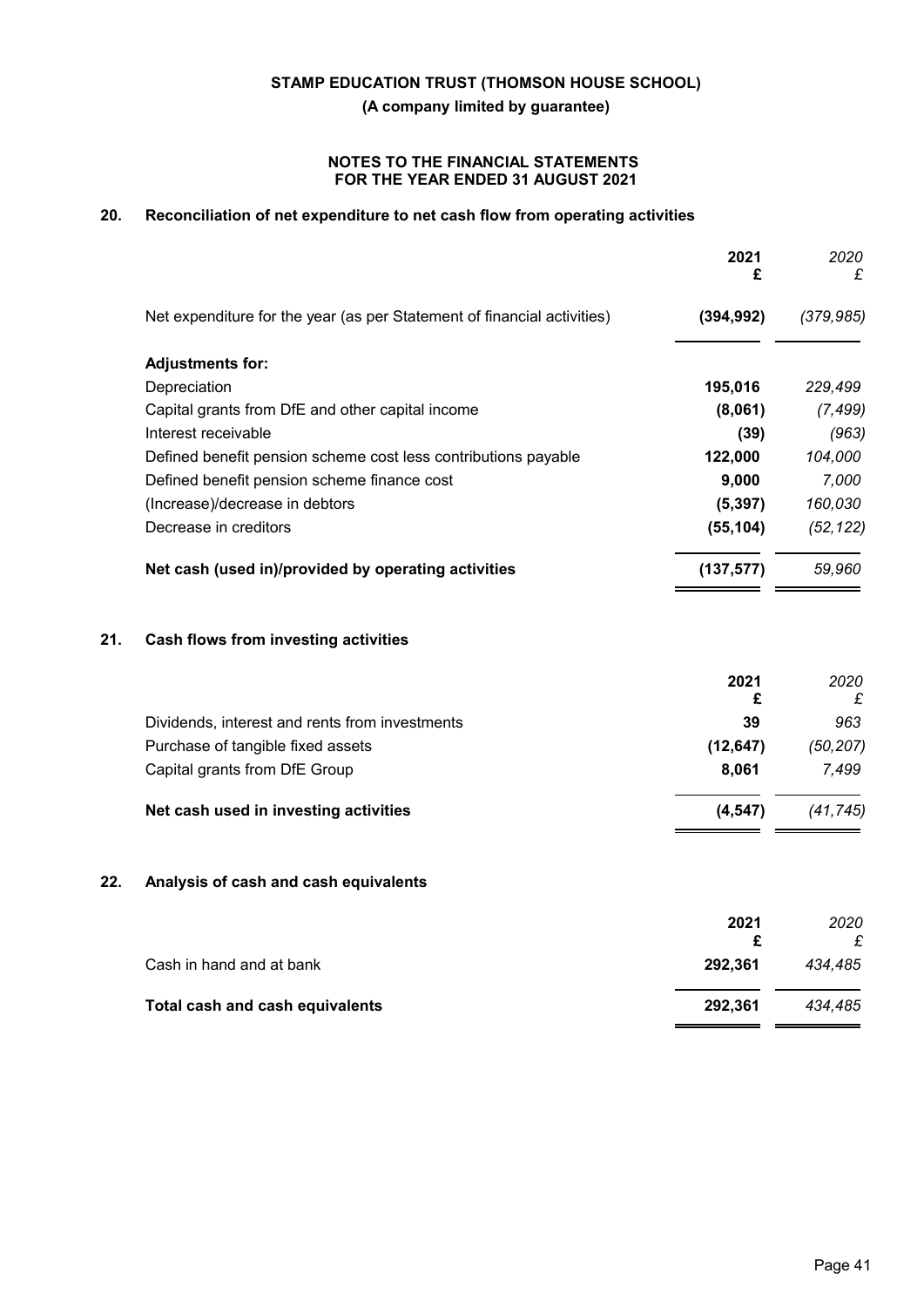#### **NOTES TO THE FINANCIAL STATEMENTS FOR THE YEAR ENDED 31 AUGUST 2021**

## **23. Analysis of changes in net debt**

|                          | At 1<br><b>September</b><br>2020<br>£ |            | At 31<br><b>Cash flows August 2021</b><br>£ |
|--------------------------|---------------------------------------|------------|---------------------------------------------|
| Cash at bank and in hand | 434,485                               | (142, 124) | 292,361                                     |
|                          | 434.485                               | (142, 124) | 292,361                                     |
|                          |                                       |            |                                             |

#### **24. Pension commitments**

The Academy's employees belong to two principal pension schemes: the Teachers' Pension Scheme England and Wales (TPS) for academic and related staff; and the Local Government Pension Scheme (LGPS) for non-teaching staff, which is managed by London Borough of Richmond. Both are multiemployer defined benefit schemes.

The latest actuarial valuation of the TPS related to the period ended 31 March 2016 and of the LGPS 31 August 2021.

There were no outstanding or prepaid contributions at either the beginning or the end of the financial year.

#### **Teachers' Pension Scheme**

The Teachers' Pension Scheme (TPS) is a statutory, contributory, defined benefit scheme, governed by the Teachers' Pension Scheme Regulations 2014. Membership is automatic for full-time teachers in academies. All teachers have the option to opt-out of the TPS following enrolment.

The TPS is an unfunded scheme to which both the member and employer makes contributions, as a percentage of salary - these contributions are credited to the Exchequer. Retirement and other pension benefits are paid by public funds provided by Parliament.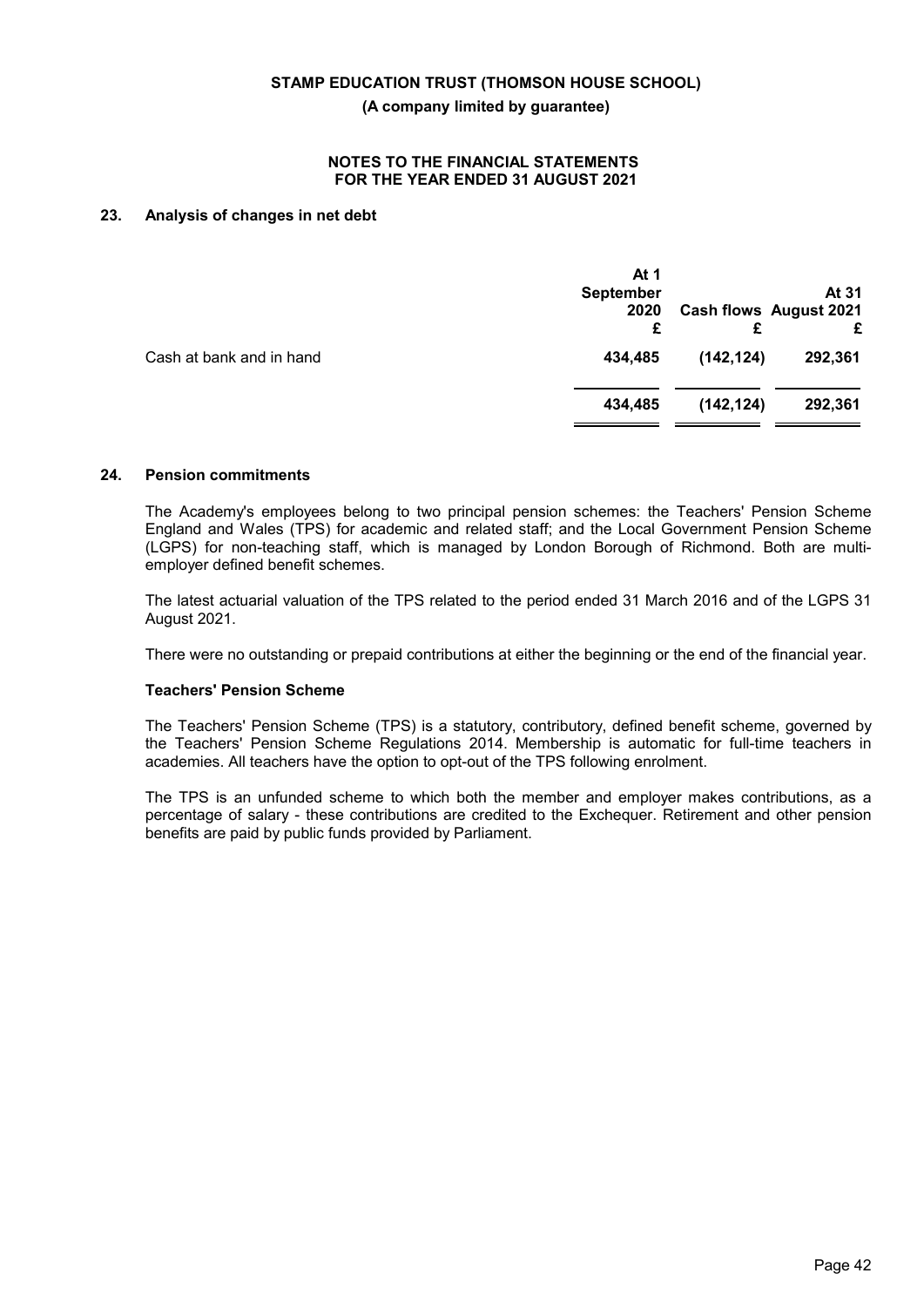#### **NOTES TO THE FINANCIAL STATEMENTS FOR THE YEAR ENDED 31 AUGUST 2021**

#### **24. Pension commitments (continued)**

## **Valuation of the Teachers' Pension Scheme**

The Government Actuary, using normal actuarial principles, conducts a formal actuarial review of the TPS in accordance with the Public Service Pensions (Valuations and Employer Cost Cap) Directions 2014 published by HM Treasury every 4 years. The aim of the review is to specify the level of future contributions. Actuarial scheme valuations are dependent on assumptions about the value of future costs, design of benefits and many other factors. The latest actuarial valuation of the TPS was carried out as at 31 March 2016. The valuation report was published by the Department for Education on 5 March 2019. The key elements of the valuation and subsequent consultation are:

- employer contribution rates set at 23.68% of pensionable pay (including a 0.08% administration levy)
- total scheme liabilities (pensions currently in payment and the estimated cost of future benefits) for service to the effective date of £218,100 million and notional assets (estimated future contributions together with the notional investments held at the valuation date) of £196,100 million, giving a notional past service deficit of £22,000 million
- the SCAPE rate, set by HMT, is used to determine the notional investment return. The current SCAPE rate is 2.4% above the rate of CPI, assumed real rate of return is 2.4% in excess of prices and 2% in excess of earnings. The rate of real earnings growth is assumed to be 2.2%. The assumed nominal rate of return including earnings growth is 4.45%.

The next valuation result is due to be implemented from 1 April 2023.

The employer's pension costs paid to TPS in the year amounted to £196,854 *(2020 - £203,594)*.

A copy of the valuation report and supporting documentation is on the Teachers' Pensions website (https://www.teacherspensions.co.uk/news/employers/2019/04/teachers-pensions-valuation-report.aspx).

Under the definitions set out in FRS 102, the TPS is an unfunded multi-employer pension scheme. The Academy has accounted for its contributions to the scheme as if it were a defined contribution scheme. The Academy has set out above the information available on the scheme.

#### **Local Government Pension Scheme**

The LGPS is a funded defined benefit pension scheme, with the assets held in separate trusteeadministered funds. The total contribution made for the year ended 31 August 2021 was £73,000 *(2020 - £71,000)*, of which employer's contributions totalled £54,000 *(2020 - £51,000)* and employees' contributions totalled £ 19,000 *(2020 - £20,000)*. The agreed contribution rates for future years are 16.1 per cent for employers and 5.5-12.5 per cent for employees.

Parliament has agreed, at the request of the Secretary of State for Education, to a guarantee that, in the event of academy closure, outstanding Local Government Pension Scheme liabilities would be met by the Department for Education. The guarantee came into force on 18 July 2013.

## **Principal actuarial assumptions**

Wandsworth Council Pension Fund

|                                                    | 2021 | 2020 |
|----------------------------------------------------|------|------|
|                                                    | %    | %    |
| Rate of increase in salaries                       | 3.85 | 3.20 |
| Rate of increase for pensions in payment/inflation | 2.85 | 2.20 |
| Discount rate for scheme liabilities               | 1.70 | 1.65 |
| Inflation assumption (CPI)                         | 2.85 | 2.20 |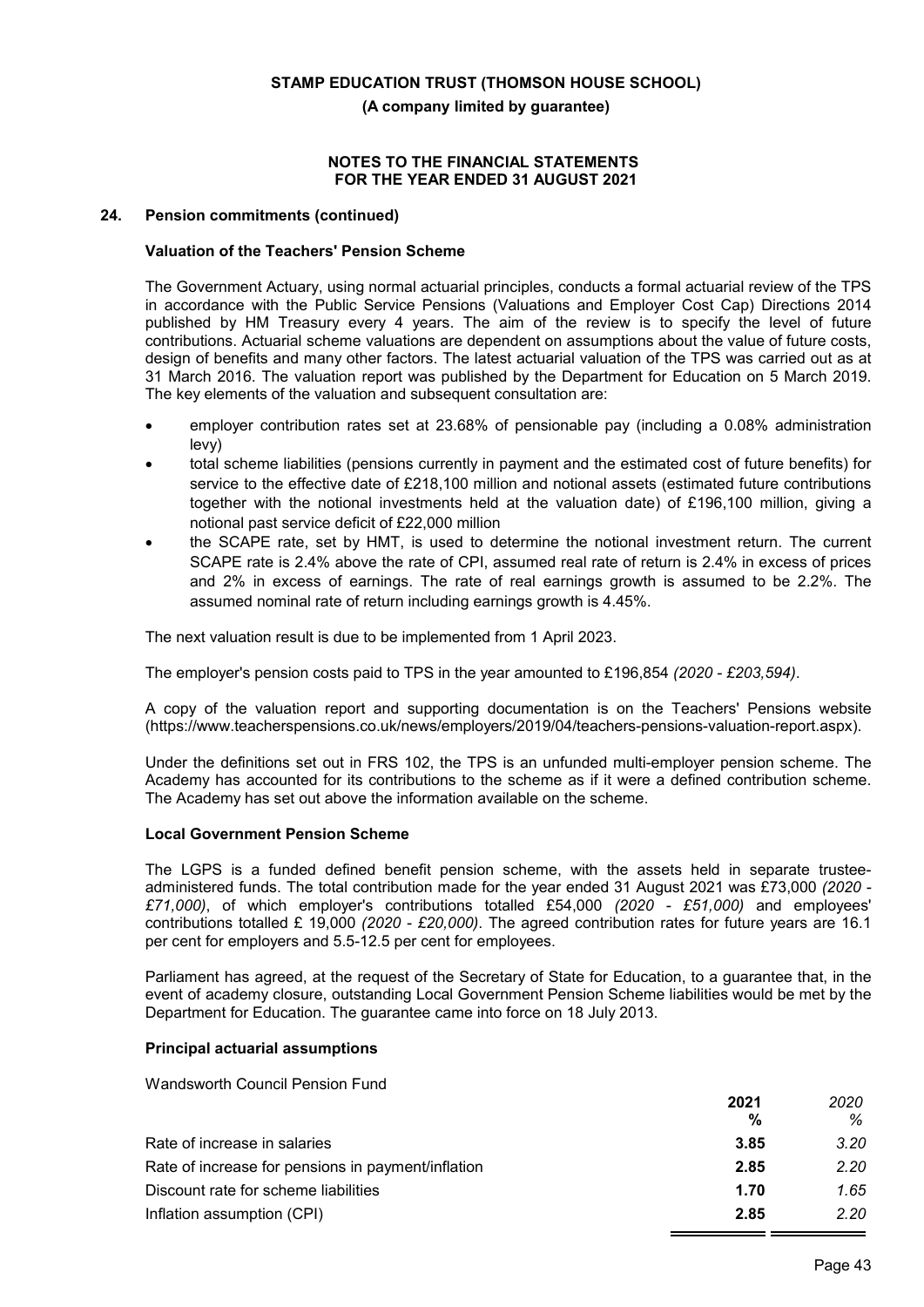#### **NOTES TO THE FINANCIAL STATEMENTS FOR THE YEAR ENDED 31 AUGUST 2021**

## **24. Pension commitments (continued)**

The current mortality assumptions include sufficient allowance for future improvements in mortality rates. The assumed life expectations on retirement age 65 are:

|                       | 2021<br><b>Years</b> | 2020<br>Years |
|-----------------------|----------------------|---------------|
| <b>Retiring today</b> |                      |               |
| Males                 | 21.6                 | 21.8          |
| Females               | 24.3                 | 24.4          |
| Retiring in 20 years  |                      |               |
| Males                 | 22.9                 | 23.2          |
| Females               | 25.7                 | 25.9          |
|                       |                      |               |

#### **Sensitivity analysis**

Wandsworth Council Pension Fund

|                                        | 2021<br>£000 | 2020<br>£000 |
|----------------------------------------|--------------|--------------|
| Discount rate $+0.1\%$                 | 1,396        | 1,061        |
| Discount rate -0.1%                    | 1,492        | 992          |
| Mortality assumption - 1 year increase | 1,502        | 992          |
| Mortality assumption - 1 year decrease | 1.386        | 1,061        |
| CPI rate $+0.1\%$                      | 1.491        | 993          |
| CPI rate $-0.1\%$                      | 1.397        | 1.060        |

# **Share of scheme assets**

The Academy's share of the assets in the scheme was:

|                                     | 2021<br>£ | 2020<br>£ |
|-------------------------------------|-----------|-----------|
| Equities                            | 398,000   | 289,000   |
| Gilts                               | 14,000    | 10,000    |
| Corporate bonds                     | 88,000    | 67,000    |
| Property                            | 63,000    | 40,000    |
| Cash and other liquid assets        | 25,000    | 25,000    |
| Multi-asset fund                    | 61,000    | 44,000    |
| <b>Total market value of assets</b> | 649,000   | 475,000   |

The actual return on scheme assets was £101,000 *(2020 - £(20,000))*.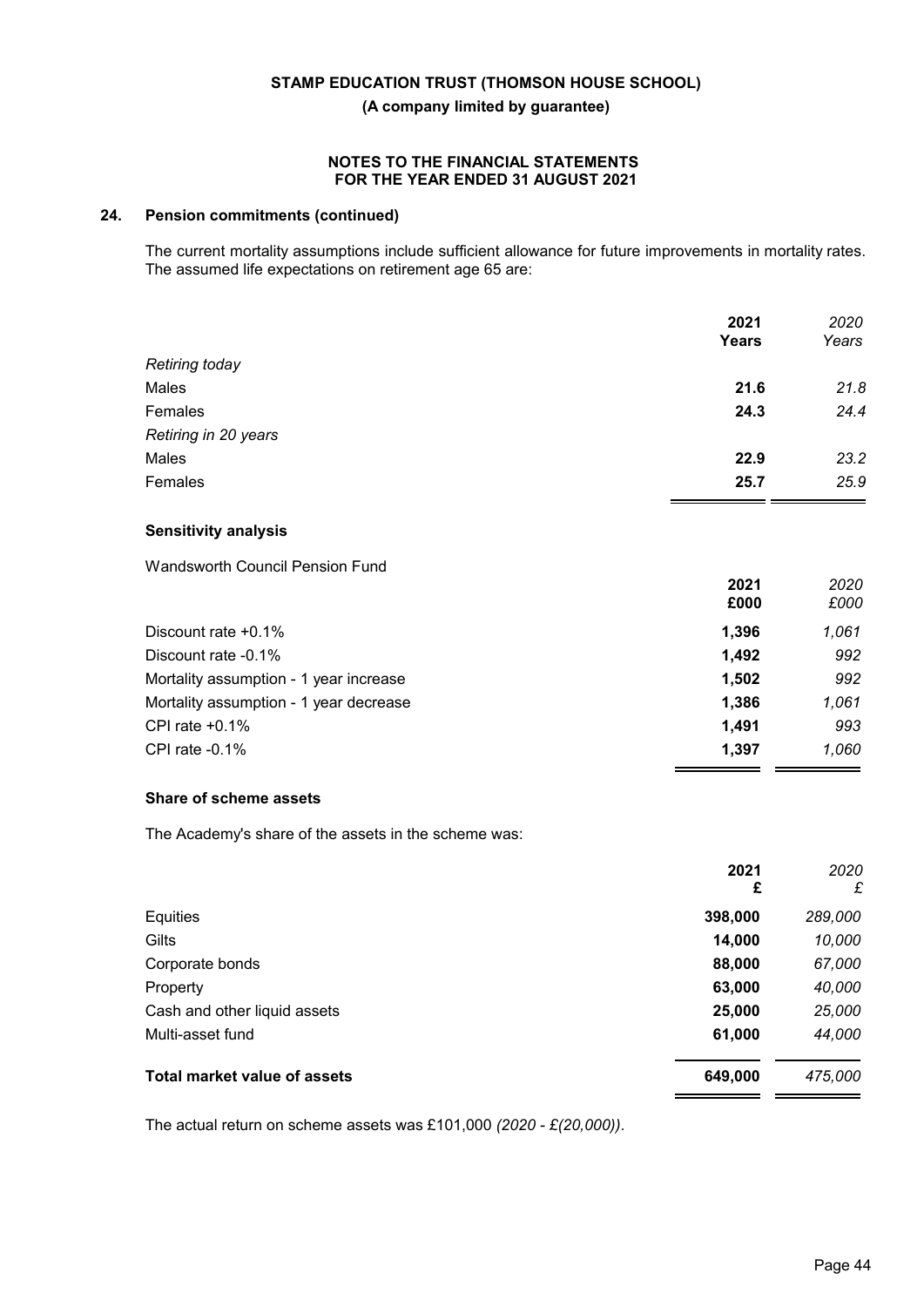#### **NOTES TO THE FINANCIAL STATEMENTS FOR THE YEAR ENDED 31 AUGUST 2021**

## **24. Pension commitments (continued)**

The amounts recognised in the Statement of Financial Activities are as follows:

|                                                                  | 2021<br>£ | 2020<br>£ |
|------------------------------------------------------------------|-----------|-----------|
| Current service cost                                             | (176,000) | 155,000   |
| Interest income                                                  | 8.000     | 9,000     |
| Net interest cost                                                | (17,000)  | 7,000     |
| Total amount recognised in the Statement of Financial Activities | (185,000) | 171.000   |

Changes in the present value of the defined benefit obligations were as follows:

|                         | 2021<br>£      | 2020<br>£ |
|-------------------------|----------------|-----------|
| At 1 September          | 1,026,000      | 811,000   |
| Current service cost    | 176,000        | 155,000   |
| Interest cost           | 17,000         | 16,000    |
| Employee contributions  | 19,000         | 20,000    |
| <b>Actuarial losses</b> | 205,000        | 26,000    |
| Benefits paid           | $\blacksquare$ | (2,000)   |
| At 31 August            | 1,443,000      | 1,026,000 |

Changes in the fair value of the Academy's share of scheme assets were as follows:

|                          | 2021<br>£      | 2020<br>£ |
|--------------------------|----------------|-----------|
| At 1 September           | 475,000        | 424,000   |
| Interest income          | 8,000          | 9,000     |
| Actuarial gains/(losses) | 93,000         | (27,000)  |
| Employer contributions   | 54,000         | 51,000    |
| Employee contributions   | 19,000         | 20,000    |
| Benefits paid            | $\blacksquare$ | (2,000)   |
| At 31 August             | 649,000        | 475,000   |

## **25. Members' liability**

Each member of the charitable company undertakes to contribute to the assets of the company in the event of it being wound up while he/she is a member, or within one year after he/she ceases to be a member, such amount as may be required, not exceeding £1 for the debts and liabilities contracted before he/she ceases to be a member.